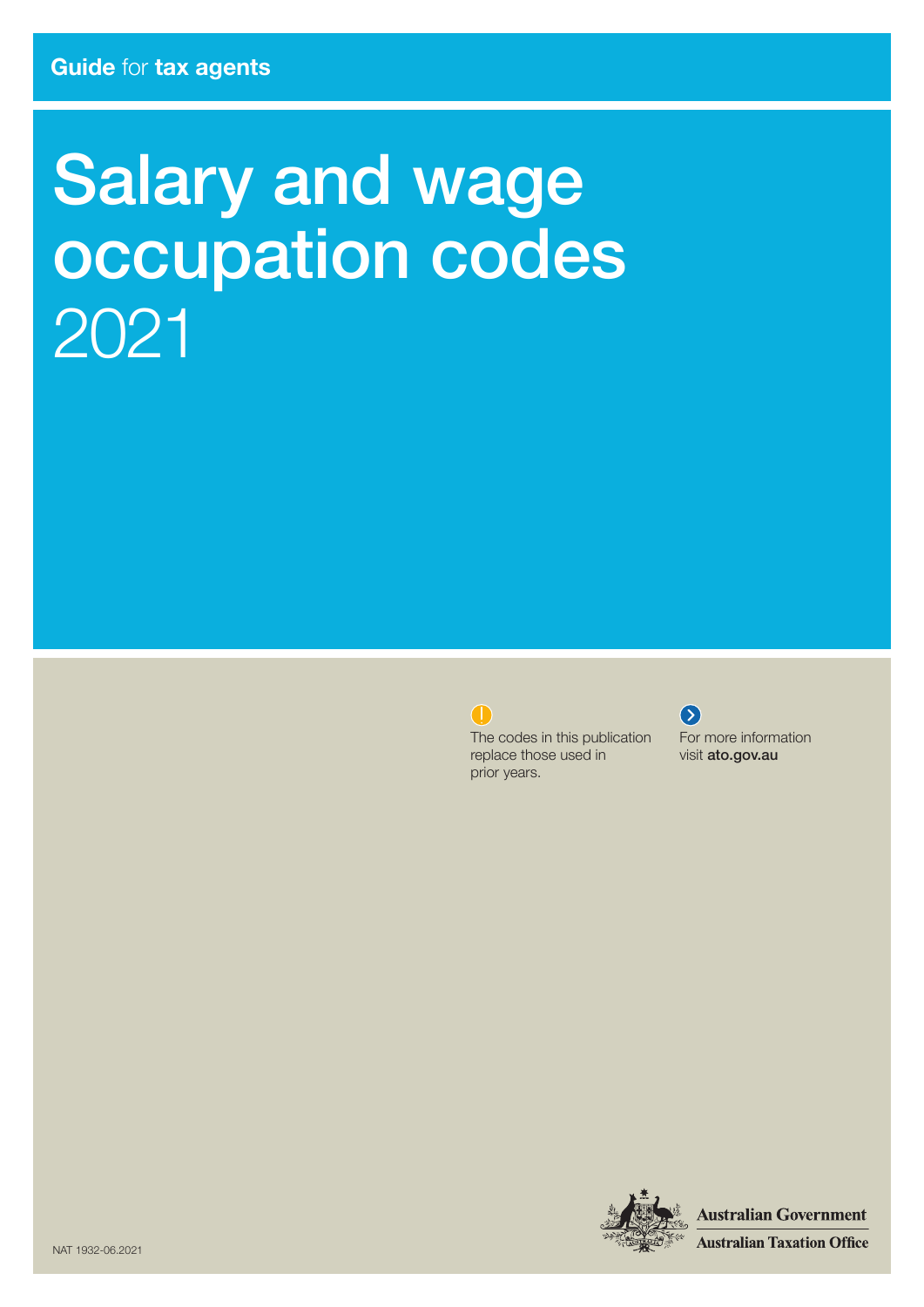### OUR COMMITMENT TO YOU

We are committed to providing you with accurate, consistent and clear infromation to help your understand your rights and entitlements and meet your obligations.

If you follow our guidance in this publication and it is either misleading or turns out to be incorrect and you make a mistake as a result, we must still apply the law correctly. If that means you owe us money, you must pay it but we will not charge you a penalty. Also, if you acted reasonably and in good faith we will not charge you interest. If correcting the mistake means we owe you money, we will pay it and pay you any interest you are entitled to.

If you feel that this publication does not fully cover your circumstances, or you are unsure how it applies to you, you can seek further help from us.

We have a Taxpayers' Charter which will help you understand what you can expect from us, your rights and obligations and what you can do if you are not satisfied with our decisions, services or actions. For more information, go to ato.gov.au and search for 'Taxpayers' Charter – helping you to get things right'.

We regularly revise our publications to take account of any changes to the law, so make sure that you have the latest information. If you are unsure, you can check for more recent information on our website at ato.gov.au or contact us.

The information in this publication is current at June 2021.

### © AUSTRALIAN TAXATION OFFICE FOR THE COMMONWEALTH OF AUSTRALIA, 2021

You are free to copy, adapt, modify, transmit and distribute this material as you wish (but not in any way that suggests the ATO or the Commonwealth endorses you or any of your services or products).

### PUBLISHED BY

Australian Taxation Office Canberra June 2021

DE-23358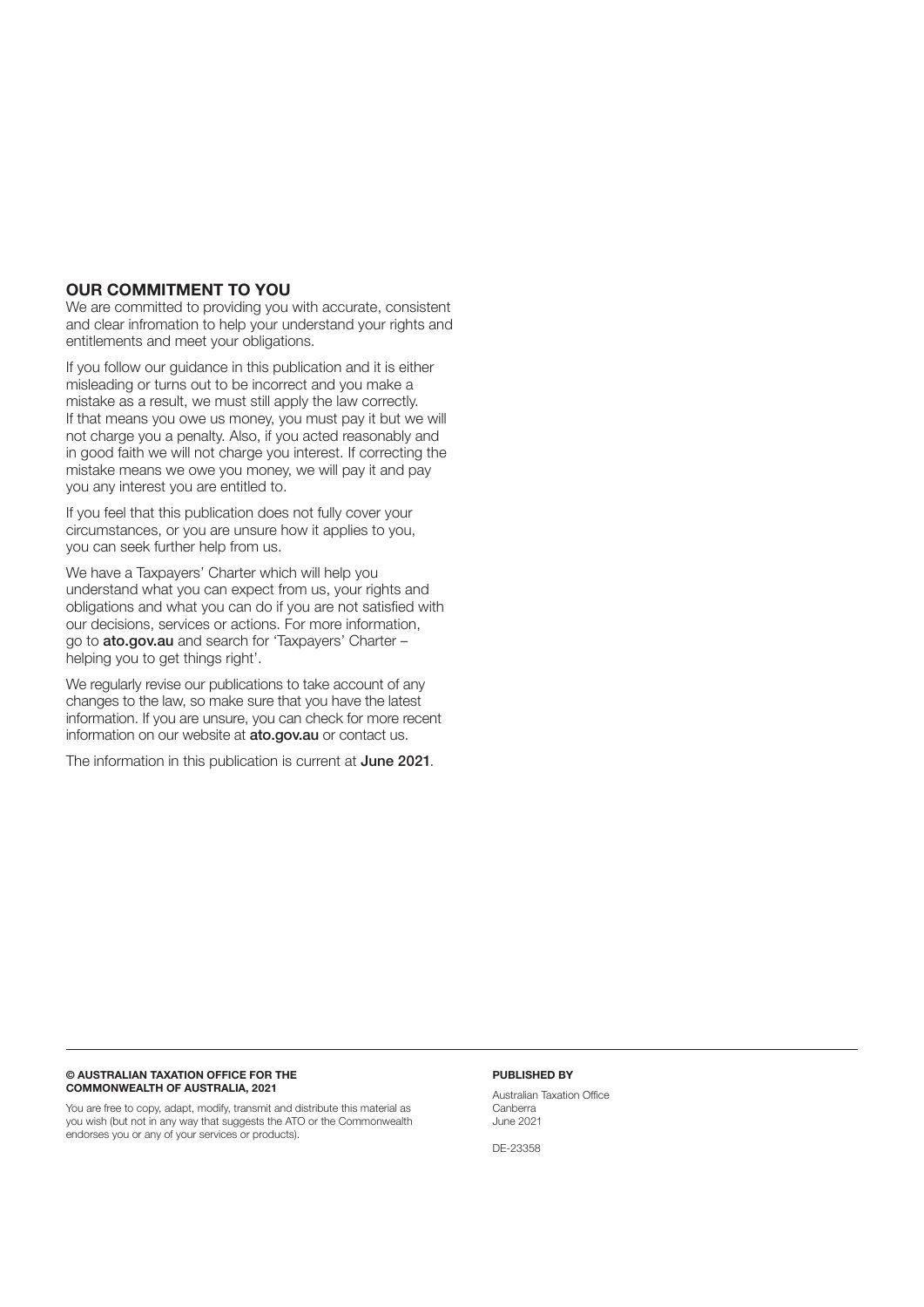# INTRODUCTION

This publication contains a list of codes to assist you to correctly complete the individual tax return on behalf of your clients. You must provide an accurate description of a taxpayer's main salary and wage occupation at item 1 of the tax return, and insert the appropriate six‑digit code from the list at  $\bar{\mathbf{X}}$  item 1. If the taxpayer was involved in more than one salary and wage income‑earning activity, provide the description and code for the activity that produced the greatest amount of income. Note that the occupation description and code apply to salary and wage income only and not to other types of income such as pensions and business or investment income.

The codes in this publication are in alphabetic order. Use the alphabetic list to select the appropriate code to enter on the tax return by searching under keywords that describe the taxpayer's main salary and wage income‑earning occupation.

For example:

- $\blacksquare$  ambulance officer search under the keyword 'ambulance' to find the code 411111
- n shipping clerk search under either of keywords 'shipping' and 'clerk' to find the code 591211
- $\blacksquare$  security guard search under either of the keywords 'security' and 'guard' to find the code 442217, or make a more specific choice (such as Security worker – payroll, code 442212).

Once you have identified the most appropriate code from the list, enter it at  $X$  item 1 on the tax return.

If you cannot find an appropriate specific occupation code, enter an accurate description of the taxpayer's occupation as you understand it and use the 'Occupation not listed' code 999000. Use this code as a last resort only.

Only use codes from this publication and take care to describe and code occupations as accurately as possible. An incorrect code could lead to incorrect targeting of an audit or may result in your client not receiving necessary service or material from the ATO.

In addition, the ATO provides the Australian Bureau of Statistics (ABS) with aggregated client records for the preparation of national accounts and related economic surveys. Salary and wage occupation codes are an important part of the information the ATO gives to the ABS.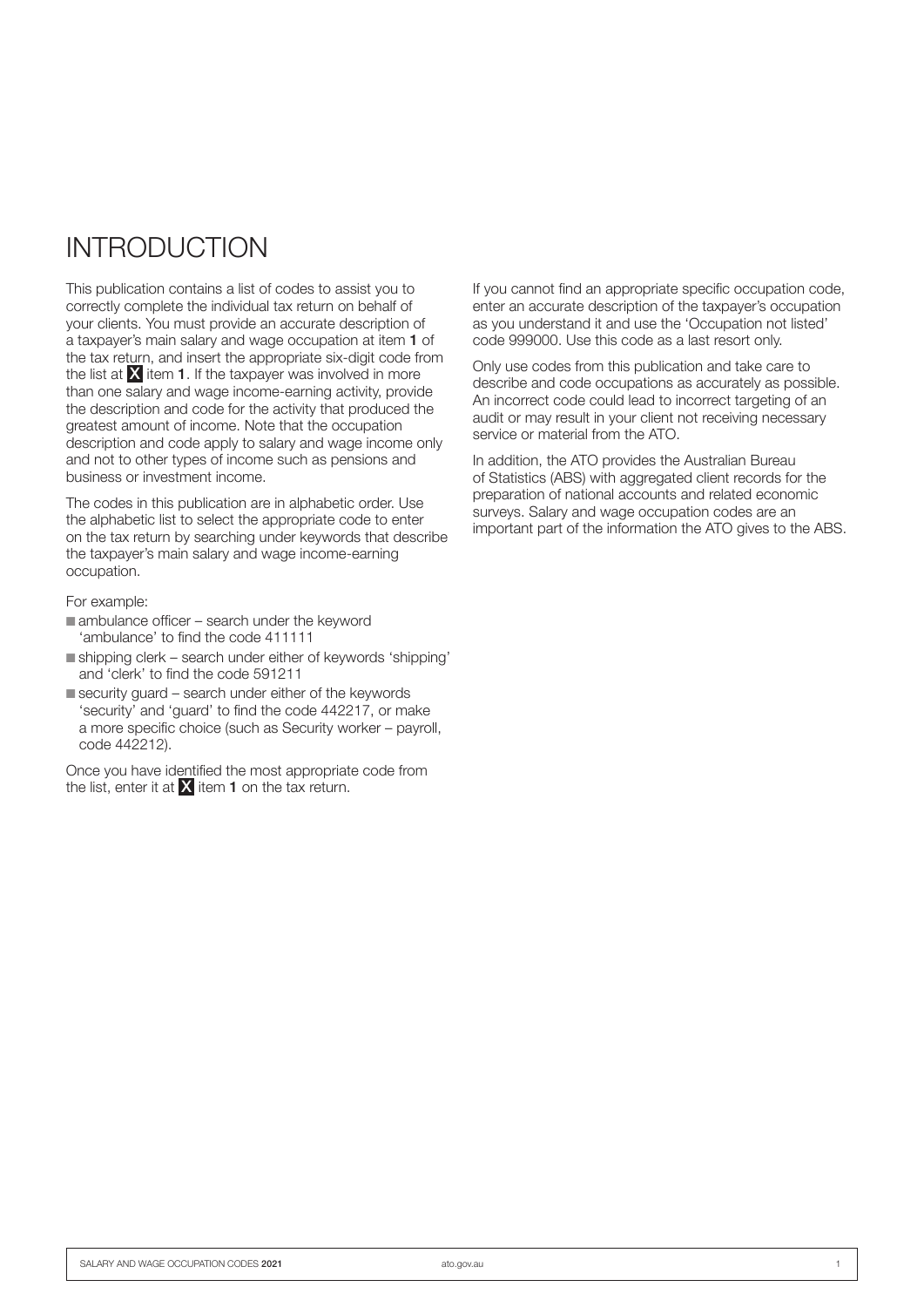## SALARY AND WAGE OCCUPATION CODES

| Description of occupation                                                                                                                                                                 | voue                                                                                                                                     | Des                                                                                                   |
|-------------------------------------------------------------------------------------------------------------------------------------------------------------------------------------------|------------------------------------------------------------------------------------------------------------------------------------------|-------------------------------------------------------------------------------------------------------|
| A                                                                                                                                                                                         |                                                                                                                                          | Aerc                                                                                                  |
| Abattoir process worker                                                                                                                                                                   | 831311                                                                                                                                   | – ae                                                                                                  |
| Aboriginal and Torres Strait<br>Islander education worker                                                                                                                                 | 422111                                                                                                                                   | Aerc<br>– arr                                                                                         |
| Aboriginal and Torres Strait<br>Islander health liaison officer                                                                                                                           | 411511                                                                                                                                   | Aerc<br>– ele                                                                                         |
| Aboriginal and Torres Strait<br>Islander health worker                                                                                                                                    | 411511                                                                                                                                   | Age<br>Age                                                                                            |
| Accountant<br>bank<br>$-$<br>- carbon<br>- chartered<br>- commercial<br>- cost<br>- general<br>- management<br>- product                                                                  | 221111<br>221112<br>221111<br>221112<br>221112<br>221111<br>221112<br>221112                                                             | Age<br>– cı<br>$-$ in<br>– m<br>– st<br>– ta<br>– tra<br>Agri<br>Agri                                 |
| Accounting practice manager<br>Accounts clerk                                                                                                                                             | 512299<br>551111                                                                                                                         | Agri                                                                                                  |
| Acoustic engineer                                                                                                                                                                         | 233999                                                                                                                                   | hano<br>Agri                                                                                          |
| Acoustic warfare analyst (navy)                                                                                                                                                           | 441111                                                                                                                                   | Agri                                                                                                  |
| Actor                                                                                                                                                                                     | 211111                                                                                                                                   | Agro                                                                                                  |
| Actuarial clerk                                                                                                                                                                           | 552314                                                                                                                                   | Air c                                                                                                 |
| Actuary                                                                                                                                                                                   | 224111                                                                                                                                   | Air c                                                                                                 |
| Acupuncturist                                                                                                                                                                             | 252211                                                                                                                                   | Air c                                                                                                 |
| Acute care nurse                                                                                                                                                                          | 254415                                                                                                                                   | mec                                                                                                   |
| ADF, see Air Force; Army; Navy                                                                                                                                                            |                                                                                                                                          | Air c                                                                                                 |
| Administration assistant                                                                                                                                                                  | 531111                                                                                                                                   | Air c                                                                                                 |
| Administrator                                                                                                                                                                             |                                                                                                                                          | Air c                                                                                                 |
| – arts<br>- computer systems<br>- contract<br>- database<br>- facilities<br>- financial<br>- funds<br>medical<br>office<br>- program<br>- project<br>- records<br>school<br>sports<br>$-$ | 139911<br>262113<br>511111<br>262111<br>599916<br>132211<br>552313<br>134211<br>512111<br>511112<br>511112<br>224214<br>134412<br>139915 | Air f<br>$-$ ae<br>-<br>– ає<br>Ξ,<br>- а<br>Ξ.<br>ai<br>- ai<br>ai<br>– ai<br>ai<br>– ai<br>ai<br>ai |
| Admiral (navy)                                                                                                                                                                            | 111212                                                                                                                                   | ai                                                                                                    |
| Admissions clerk                                                                                                                                                                          | 542112                                                                                                                                   | ai                                                                                                    |
| Advertising director                                                                                                                                                                      | 131113                                                                                                                                   | - ai<br>ai                                                                                            |
| Advertising manager                                                                                                                                                                       | 131113                                                                                                                                   | – ai                                                                                                  |
| Advertising specialist                                                                                                                                                                    | 225111                                                                                                                                   | - a<br>- a                                                                                            |
| Aerobics instructor                                                                                                                                                                       | 452111                                                                                                                                   | C                                                                                                     |
| Aeronautical engineer                                                                                                                                                                     | 233911                                                                                                                                   | te                                                                                                    |
| Aeronautical engineering officer<br>(navy)                                                                                                                                                | 233911                                                                                                                                   | C<br>in<br>Cr                                                                                         |
| Aeroplane pilot                                                                                                                                                                           | 231111                                                                                                                                   | d                                                                                                     |

| 831311           | Aerospace engineer officer<br>- aeronautical (air force)                              | 233911           |
|------------------|---------------------------------------------------------------------------------------|------------------|
|                  | Aerospace engineer officer<br>- armament (air force)                                  | 233911           |
| 422111           | Aerospace engineer officer<br>- electronics (air force)                               | 233911           |
| 411511           | Aged care nurse                                                                       | 254412           |
| 411511           | Aged or disabled carer                                                                | 423111           |
|                  | Agent                                                                                 |                  |
| 221111           | - customs                                                                             | 591212           |
| 221112           | - insurance                                                                           | 611211           |
| 221111           | - migration<br>- stock and station                                                    | 224913<br>611112 |
| 221112           | - tax                                                                                 | 221113           |
| 221112<br>221111 | - travel                                                                              | 451612           |
| 221112           |                                                                                       |                  |
| 221112           | Agricultural engineer<br>Agricultural field officer                                   | 233912<br>234111 |
| 512299           | Agricultural labourer, see Farm                                                       |                  |
| 551111           | hand/worker                                                                           |                  |
| 233999           | Agricultural scientist                                                                | 234112           |
| 441111           | Agricultural technician                                                               | 311111           |
| 211111           | Agronomist                                                                            | 234112           |
| 552314           | Air chief marshal (air force)                                                         | 111212           |
| 224111           | Air commodore (air force)                                                             | 111212           |
| 252211           | Air conditioning and<br>mechanical services plumber                                   | 334112           |
| 254415           | Air conditioning mechanic                                                             | 342111           |
|                  | Air defence officer (air force)                                                       | 139111           |
| 531111           | Air dispatcher (army)                                                                 | 441111           |
| 139911           | Air force                                                                             |                  |
| 262113           | - aerospace engineer officer                                                          |                  |
| 511111           | - aeronautical                                                                        | 233911           |
| 262111<br>599916 | - aerospace engineer officer<br>- armament                                            | 233911           |
| 132211           | - aerospace engineer officer                                                          |                  |
| 552313           | - electronics<br>- air chief marshal                                                  | 233911<br>111212 |
| 134211           | - air commodore                                                                       | 111212           |
| 512111           | - air defence officer                                                                 | 139111           |
| 511112           | - air marshal                                                                         | 111212           |
| 511112<br>224214 | - air surveillance operator                                                           | 441111           |
| 134412           | - air vice marshal                                                                    | 111212           |
| 139915           | - airborne electronics analyst                                                        | 399999           |
| 111212           | - aircraft life support fitter                                                        | 441111           |
| 542112           | aircraft structural fitter<br>aircraft systems technician<br>$\overline{\phantom{0}}$ | 323113<br>312999 |
|                  | aircraft technician<br>-                                                              | 323112           |
| 131113           | - airfield defence guard                                                              | 441111           |
| 131113           | - airfield engineer officer                                                           | 233211           |
| 225111           | avionics systems technician<br>$\overline{\phantom{0}}$<br>- avionics technician      | 312999<br>323111 |
| 452111           | - communication electronic                                                            |                  |
| 233911           | technician<br>- communications and                                                    | 342314           |
| 233911           | information systems controller                                                        | 342312           |
| 231111           | - crew attendant<br>- defence intelligence analyst                                    | 451711<br>224411 |
|                  |                                                                                       |                  |

| Description of occupation                                                         | Code             |
|-----------------------------------------------------------------------------------|------------------|
| - education officer<br>- geospatial imagery intelligence                          | 223311           |
| analyst<br>ground defence officer                                                 | 441111<br>139111 |
| ground support equipment<br>fitter                                                | 321211           |
| - group captain                                                                   | 111212           |
| - logistics officer<br>medical assistant                                          | 133611<br>411411 |
| - nursing officer                                                                 | 254499           |
| - security police                                                                 | 441111           |
| - security police officer<br>signal operator linguist<br>$\overline{\phantom{0}}$ | 139111<br>441111 |
| signal operator technical<br>-                                                    | 441111           |
| - wing commander                                                                  | 111212           |
| - commissioned officer - junior                                                   | 139111           |
| - commissioned officer - senior<br>- non commissioned officer<br>- junior         | 111212<br>441111 |
| - non commissioned                                                                |                  |
| officer – senior                                                                  | 139211           |
| - other ranks                                                                     | 441111           |
| Air marshal (air force)<br>Air safety inspector or                                | 111212           |
| investigator<br>Air surveillance operator (air                                    | 231199           |
| force)                                                                            | 441111           |
| Air vice marshal (air force)                                                      | 111212           |
| Airborne electronics analyst<br>(air force)                                       | 399999           |
| Air traffic controller                                                            | 231112           |
| Aircraft draftsperson                                                             | 312999           |
| Aircraft life support fitter (air<br>force, army)                                 | 441111           |
| Aircraft maintenance engineer<br>- avionics                                       | 323111           |
| - mechanical                                                                      | 323112           |
| - structures                                                                      | 323113           |
| Aircraft navigator                                                                | 231199           |
| Aircraft refueller                                                                | 733112           |
| Aircraft structural fitter (air force,<br>army)                                   | 323113           |
| Aircraft systems technician<br>(air force)                                        | 312999           |
| Aircraft technician (air force,<br>army)                                          | 323112           |
| Aircrewman (navy)                                                                 | 441111           |
| Airfield defence guard (air force)                                                | 441111           |
| Airfield engineer officer (air force)                                             | 233211           |
| Airline employee                                                                  |                  |
| - baggage handling or                                                             |                  |
| ground crew                                                                       | 721911<br>639411 |
| - check in or ticketing<br>- load controller                                      | 591211           |
| Airline steward                                                                   | 451711           |
| Airways surveyor                                                                  | 231199           |
|                                                                                   |                  |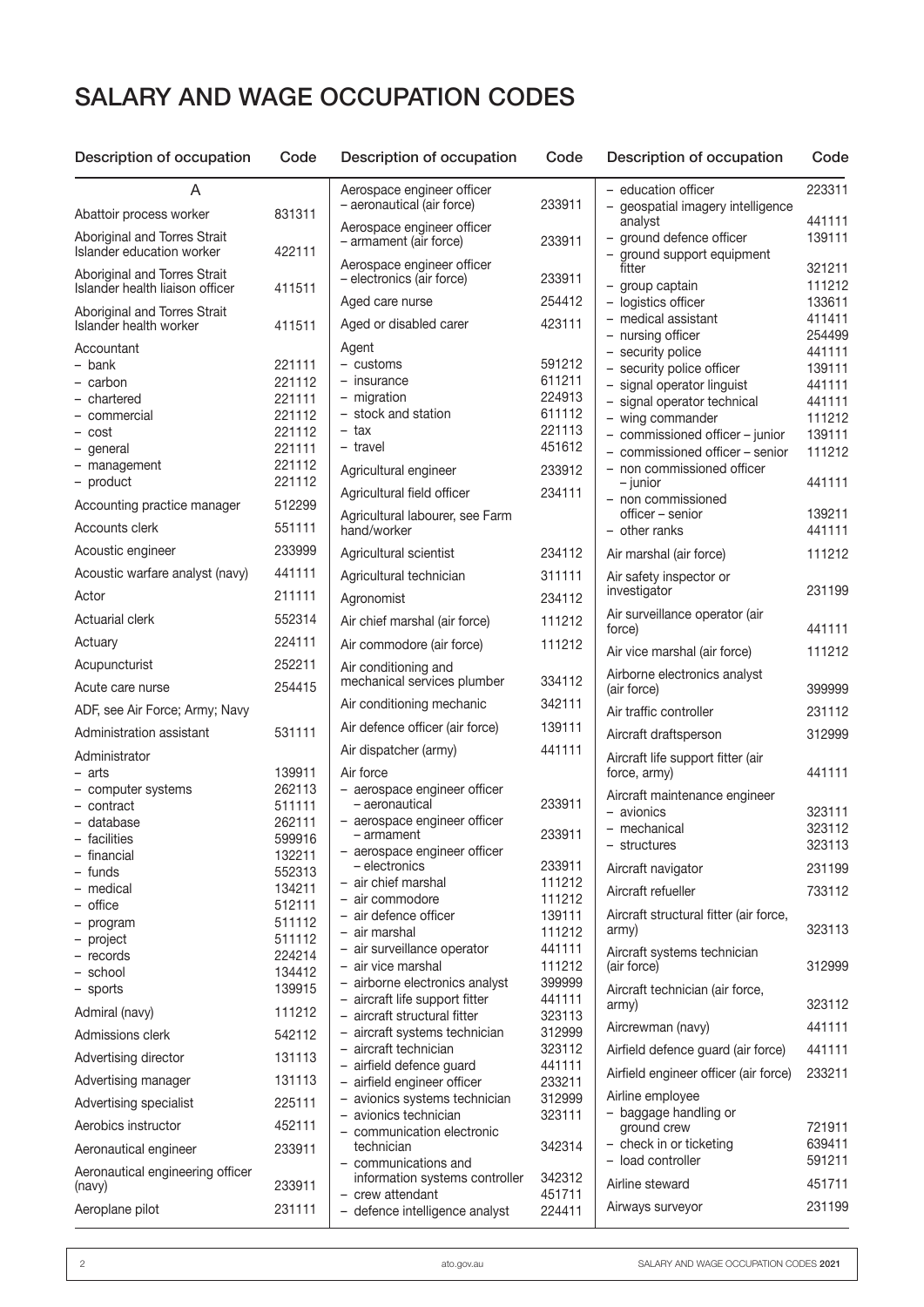| Description of occupation                     | Code             | Description of occupation                    | Code             | Description of occupation                                        | Code             |
|-----------------------------------------------|------------------|----------------------------------------------|------------------|------------------------------------------------------------------|------------------|
| Airworthiness inspector                       | 231199           | - cook                                       | 935104           | Architectural practice manager                                   | 512299           |
| Alumina refinery operator                     | 712311           | - deck hand                                  | 989901           | Archivist                                                        | 224211           |
| Ambassador                                    | 139999           | - electrician<br>- electronics tradesperson  | 934101<br>934202 | Armoured car escort                                              | 442212           |
| Ambulance officer                             | 411111           | - farm or garden worker                      | 984101           | Armoured corps officer (army)                                    | 139111           |
| Amusement centre manager                      | 149111           | - financial services                         | 955001           | Army                                                             |                  |
|                                               |                  | - fishing hand                               | 989901           | - air dispatcher                                                 | 441111           |
| Amusement park attendant - rides              | 711999           | - floor finisher<br>- florist                | 933201<br>936201 | - aircraft life support fitter                                   | 441111           |
| Amusement ride operator                       | 711999           | - food, drink or meat processor              | 983101           | - aircraft structural fitter                                     | 323113           |
| Anaesthetic nurse                             | 254423           | - forestrv                                   | 984102           | - aircraft technician<br>- armoured corps officer                | 323112<br>139111 |
| Anaesthetic technician                        | 311211           | - furniture maker or finisher                | 939401           | - artillery officer                                              | 139111           |
| Anaesthetist                                  | 253211           | - gardener<br>- graphic artist               | 936202<br>939201 | avionics technician                                              | 323111           |
| Analyst                                       |                  | - greenkeeper                                | 936203           | brigadier                                                        | 111212           |
| - business                                    | 224711           | - hair dresser                               | 939101           | - colonel                                                        | 111212           |
| - equities                                    | 222299           | - health and welfare                         |                  | - combat engineer<br>commando                                    | 441111<br>441111 |
| - financial                                   | 221111           | support services                             | 941001           | - communications engineer                                        | 233411           |
| - financial risk                              | 221212           | - hospitality                                | 943101           | - crewman armoured personnel                                     |                  |
| - industry                                    | 224712           | - information technology<br>technician       | 931301           | carrier M113                                                     | 441111           |
| - IT business                                 | 261111           | - jeweller                                   | 939903           | - crewman Australian light                                       |                  |
| - market research<br>- policy                 | 225112<br>224412 | - jockey                                     | 945203           | armoured vehicle (ASLAV)                                         | 441111           |
|                                               |                  | - justice and legal services                 | 959901           | - crewman main battle tank                                       | 441111           |
| Analyst programmer                            | 261311           | - mechanical trades engineer                 | 932301           | - defence intelligence analyst<br>- education officer            | 224411           |
| Anatomist                                     | 234599           | - medical technician                         | 931102           | - fire engineer                                                  | 223311<br>441212 |
| Animal attendant                              | 361199           | - metal fabrication engineer                 | 932201           | - fitter armament                                                | 323212           |
|                                               |                  | - miner                                      | 971201           | - general                                                        | 111212           |
| Animal ecologist                              | 234518           | - nurseryperson                              | 936204           | general service officer                                          | 139111           |
| Animal nurse                                  | 361311           | - painter                                    | 933202           | ground crewman aircraft                                          |                  |
| Animal trainer                                |                  | - pastrycook<br>- performing arts technician | 935101<br>939904 | support                                                          | 733112           |
| - dog                                         | 361111           | - plasterer                                  | 933302           | - ground crewman mission                                         | 441111           |
| - horse                                       | 361112           | - plumber                                    | 933401           | support<br>- gun number                                          | 441111           |
| $-$ other                                     | 361199           | - power generation plant                     |                  | - infantry officer                                               | 139111           |
| Announcer                                     |                  | operator                                     | 939902           | lieutenant colonel                                               | 111212           |
| - radio                                       | 212113           | - printer                                    | 939201           | - lieutenant general                                             | 111212           |
| - television                                  | 212114           | - security and correctional                  |                  | major general<br>$\overline{\phantom{0}}$                        | 111212           |
| Antique dealer                                | 142112           | services<br>- shearer                        | 944201<br>936103 | - marine specialist                                              | 441111           |
| Apiarist                                      | 121311           | - shipwright                                 | 939901           | - mechanic recovery                                              | 733115           |
|                                               |                  | - signwriter                                 | 939905           | - medical assistant                                              | 411411           |
| Apparel cutter                                | 393211           | - sport and recreation                       | 945201           | medical corps officer                                            | 134299           |
| Applications programmer                       | 261312           | - stablehand                                 | 984103           | military police officer                                          | 139111<br>254499 |
| Apprentice                                    |                  | - storeperson                                | 974101           | - nursing officer<br>- operator artillery meteorology            |                  |
| - agricultural technician                     | 931101           | - telecommunications technical               |                  | and surveyor                                                     | 441111           |
| airconditioning and                           |                  | specialist                                   | 931302           | - operator bearer systems                                        | 342413           |
| refrigeration mechanic                        | 934201           | - telecommunications<br>tradesperson         | 934203           | - operator command support                                       |                  |
| - aircraft maintenance engineer               | 932302           | - tiler                                      | 933301           | systems                                                          | 313112           |
| - animal attendant                            | 936102           | - tourism and travel adviser                 | 945103           | - operator electronic warfare                                    | 441111           |
| - autoglazier<br>$-$ automotive $-$ other     | 989902<br>932401 | - transport and distribution                 |                  | operator ground based air<br>$\overline{\phantom{0}}$<br>defence | 441111           |
| automotive electrician                        | 932101           | driver                                       | 973001           | - operator specialist                                            |                  |
| - automotive mechanic                         | 932102           | - upholsterer                                | 939303           | communications                                                   | 342312           |
| - baker or pastrycook                         | 935101           | - veterinary nurse                           | 936104           | - operator supply                                                | 741111           |
| - beauty therapist                            | 945101           | - watch and clock maker                      | 932303           | operator weapon locating                                         |                  |
| - boat builder                                | 939901           | - wood tradesperson                          | 939401           | radar                                                            | 441111           |
| - bricklayer                                  | 933101           | Aquaculture farmer or farm                   |                  | - ordnance corps officer                                         | 133611           |
| - business services                           | 951001           | overseer                                     | 121111           | pharmaceutical officer                                           | 251511           |
| - butcher                                     | 935102           | Aquaculture worker                           | 841111           | psychological examiner<br>$-$ rifleman                           | 599411<br>441111 |
| canvas and leather                            |                  | Arborist                                     | 362212           | - special service officer                                        | 139111           |
| tradesperson<br>- care and community services | 939301<br>942001 | Arc welder                                   | 712311           | - technician preventative                                        |                  |
| - carpenter and joiner                        | 933102           |                                              |                  | medicine                                                         | 599599           |
| $-$ chef                                      | 935103           | Archaeologist                                | 272414           | - technician telecommunications                                  |                  |
| - cleaning services                           | 981101           | Archbishop                                   | 139999           | systems                                                          | 342414           |
| - clerical services                           | 953001           | Architect                                    | 232111           | - transport corps officer                                        | 133611           |
| clothing tradesperson                         | 939302           | Architectural draftsnerson                   | 312111           | - vehicle mechanic<br>commissioned officer junior                | 321211<br>120111 |

|                          | – cook                                 | 935104 |  |
|--------------------------|----------------------------------------|--------|--|
|                          | - deck hand                            | 989901 |  |
|                          | - electrician                          | 934101 |  |
|                          | - electronics tradesperson             | 934202 |  |
|                          | - farm or garden worker                | 984101 |  |
|                          | - financial services                   | 955001 |  |
|                          | - fishing hand                         | 989901 |  |
|                          | - floor finisher                       | 933201 |  |
|                          | - florist                              | 936201 |  |
|                          | - food, drink or meat processor        | 983101 |  |
|                          | - forestry                             | 984102 |  |
|                          | - furniture maker or finisher          | 939401 |  |
|                          |                                        |        |  |
|                          | - gardener                             | 936202 |  |
|                          | - graphic artist                       | 939201 |  |
|                          | - greenkeeper                          | 936203 |  |
|                          | - hair dresser                         | 939101 |  |
|                          | - health and welfare                   |        |  |
|                          | support services                       | 941001 |  |
|                          | - hospitality                          | 943101 |  |
|                          | - information technology               |        |  |
|                          | technician                             | 931301 |  |
|                          | - jeweller                             | 939903 |  |
|                          | - jockey                               | 945203 |  |
|                          | - justice and legal services           | 959901 |  |
|                          | - mechanical trades engineer           | 932301 |  |
|                          | - medical technician                   | 931102 |  |
|                          | - metal fabrication engineer           | 932201 |  |
|                          | - miner                                | 971201 |  |
|                          | - nurseryperson                        | 936204 |  |
|                          | - painter                              | 933202 |  |
|                          | - pastrycook                           | 935101 |  |
| $\overline{\phantom{0}}$ | performing arts technician             | 939904 |  |
|                          | - plasterer                            | 933302 |  |
|                          | - plumber                              | 933401 |  |
|                          | power generation plant                 |        |  |
|                          | operator                               | 939902 |  |
|                          | - printer                              | 939201 |  |
|                          | - security and correctional            |        |  |
|                          | services                               | 944201 |  |
|                          | - shearer                              | 936103 |  |
|                          | - shipwright                           | 939901 |  |
|                          | - signwriter                           | 939905 |  |
|                          | sport and recreation                   | 945201 |  |
|                          | - stablehand                           | 984103 |  |
|                          | – storeperson                          | 974101 |  |
|                          | - telecommunications technical         |        |  |
|                          | specialist                             | 931302 |  |
|                          | telecommunications                     |        |  |
|                          | tradesperson                           | 934203 |  |
|                          | - tiler                                | 933301 |  |
|                          | - tourism and travel adviser           | 945103 |  |
|                          | - transport and distribution           |        |  |
|                          | driver                                 | 973001 |  |
|                          | - upholsterer                          | 939303 |  |
|                          | - veterinary nurse                     | 936104 |  |
|                          | - watch and clock maker                | 932303 |  |
|                          | - wood tradesperson                    | 939401 |  |
|                          |                                        |        |  |
|                          | Aquaculture farmer or farm<br>overseer | 121111 |  |
|                          |                                        |        |  |
|                          | Aquaculture worker                     | 841111 |  |
|                          | Arborist                               | 362212 |  |
|                          | Arc welder                             | 712311 |  |
|                          | Archaeologist                          | 272414 |  |
|                          | Archbishop                             | 139999 |  |
|                          | Architect                              | 232111 |  |
|                          |                                        |        |  |
|                          | Architectural draftsperson             | 312111 |  |

|                          | Archivist                           | 224211 |
|--------------------------|-------------------------------------|--------|
|                          | Armoured car escort                 | 442212 |
|                          | Armoured corps officer (army)       | 139111 |
|                          | Army                                |        |
|                          | - air dispatcher                    | 441111 |
| $\overline{\phantom{0}}$ | aircraft life support fitter        | 441111 |
|                          | aircraft structural fitter          |        |
| $\overline{\phantom{0}}$ |                                     | 323113 |
|                          | aircraft technician                 | 323112 |
|                          | - armoured corps officer            | 139111 |
|                          | - artillery officer                 | 139111 |
|                          | - avionics technician               | 323111 |
|                          | - brigadier                         | 111212 |
|                          | - colonel                           | 111212 |
|                          | - combat engineer                   | 441111 |
|                          | - commando                          | 441111 |
|                          | - communications engineer           | 233411 |
|                          | - crewman armoured personnel        |        |
|                          | carrier M113                        | 441111 |
|                          | - crewman Australian light          |        |
|                          | armoured vehicle (ASLAV)            | 441111 |
|                          | crewman main battle tank            | 441111 |
|                          | - defence intelligence analyst      | 224411 |
|                          | - education officer                 | 223311 |
|                          | - fire engineer                     | 441212 |
|                          | - fitter armament                   | 323212 |
|                          | - general                           | 111212 |
|                          | - general service officer           | 139111 |
| $\overline{\phantom{0}}$ | ground crewman aircraft             |        |
|                          | support                             | 733112 |
|                          | ground crewman mission              |        |
|                          | support                             | 441111 |
|                          | gun number                          | 441111 |
|                          | infantry officer                    | 139111 |
|                          | lieutenant colonel                  | 111212 |
| -                        | lieutenant general                  | 111212 |
| -                        | major general                       | 111212 |
| $\overline{\phantom{0}}$ | marine specialist                   | 441111 |
|                          | - mechanic recovery                 | 733115 |
| $\overline{\phantom{0}}$ | medical assistant                   | 411411 |
| $\overline{\phantom{0}}$ | medical corps officer               | 134299 |
|                          | - military police officer           | 139111 |
|                          | - nursing officer                   | 254499 |
|                          | - operator artillery meteorology    |        |
|                          | and surveyor                        | 441111 |
|                          | - operator bearer systems           | 342413 |
|                          | - operator command support          |        |
|                          | systems                             | 313112 |
|                          | - operator electronic warfare       | 441111 |
|                          | - operator ground based air         |        |
|                          | defence                             | 441111 |
|                          | - operator specialist               |        |
|                          | communications                      | 342312 |
|                          | - operator supply                   | 741111 |
| $\overline{\phantom{0}}$ | operator weapon locating            |        |
|                          | radar                               | 441111 |
|                          | - ordnance corps officer            | 133611 |
|                          | - pharmaceutical officer            | 251511 |
| $\overline{\phantom{0}}$ | psychological examiner              | 599411 |
| $\overline{\phantom{0}}$ | rifleman                            | 441111 |
|                          | special service officer             | 139111 |
|                          |                                     |        |
|                          | technician preventative<br>medicine | 599599 |
|                          | technician telecommunications       |        |
|                          | systems                             | 342414 |
|                          |                                     | 100011 |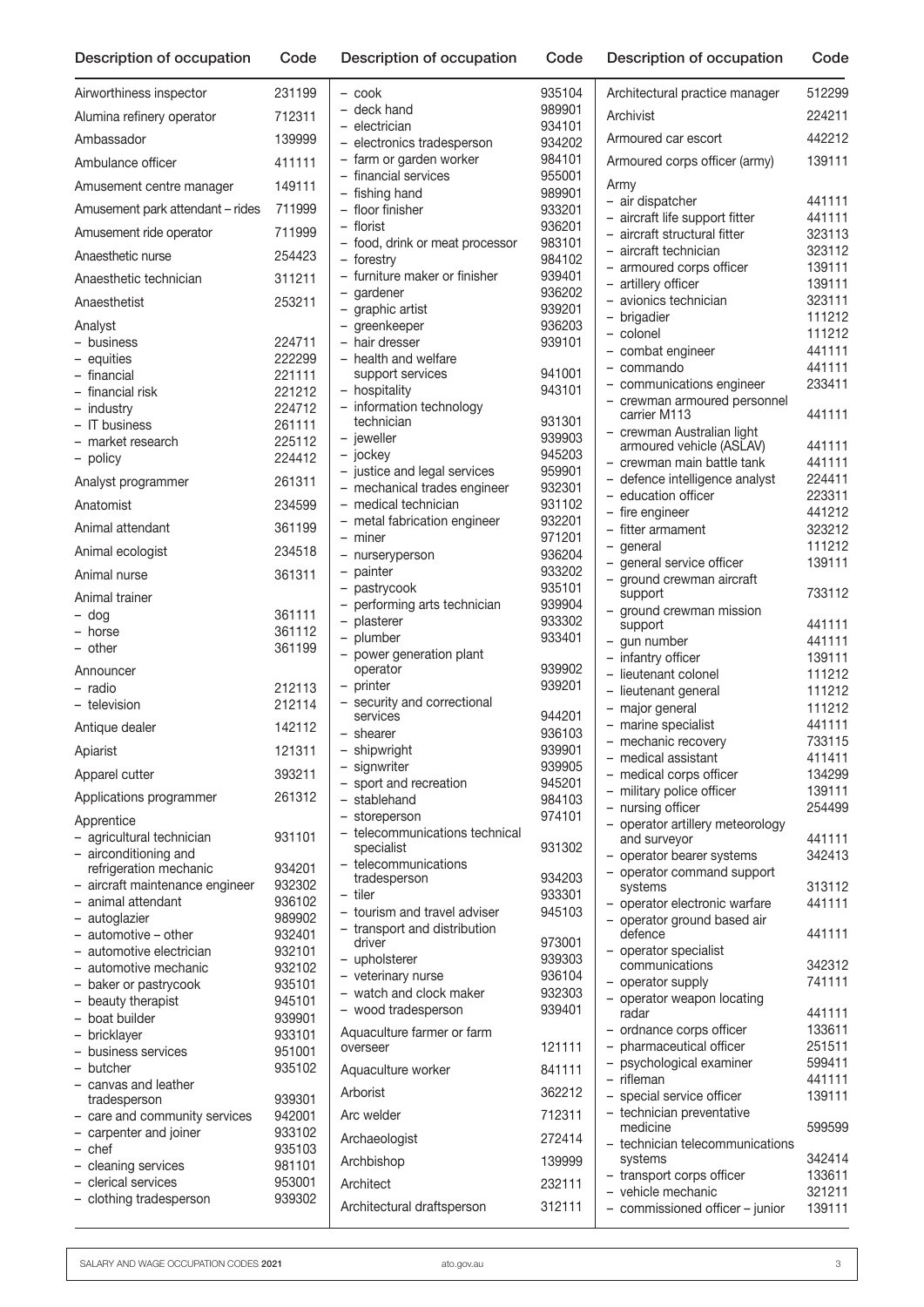| Army continued                     |                  |  |
|------------------------------------|------------------|--|
| - commissioned officer - senior    | 111212           |  |
| - non commissioned officer         |                  |  |
| - junior                           | 441111           |  |
| - non commissioned                 |                  |  |
| officer - senior                   | 139211           |  |
| - other ranks                      | 441111           |  |
| Aromatherapist                     | 451511           |  |
| Art director                       |                  |  |
| - film, television or stage        | 212311           |  |
| - publishing or advertising        | 212112           |  |
|                                    |                  |  |
| Art teacher - private              | 249211           |  |
| Articled clerk                     | 271299           |  |
| Artillery officer (army)           | 139111           |  |
|                                    |                  |  |
| Artist                             |                  |  |
| - commercial                       | 232411           |  |
| - make-up                          | 399514           |  |
| - painter                          | 211411<br>211311 |  |
| - photographer                     |                  |  |
| - potter or ceramic                | 211412<br>211413 |  |
| - sculptor                         | 211113           |  |
| - variety<br>- other visual        | 211499           |  |
|                                    |                  |  |
| Artistic director                  | 212111           |  |
| Arts administrator                 | 139911           |  |
| Arts manager                       | 139911           |  |
|                                    |                  |  |
| Asbestos removalist                | 711999           |  |
| Assembler                          | 832211           |  |
| Assembly line worker               | 832211           |  |
| Assistant in nursing               | 423312           |  |
| Associate editor                   | 212412           |  |
| Athlete                            | 452450           |  |
| Attendant                          |                  |  |
| - amusement park rides             | 711999           |  |
| - animal                           | 361199           |  |
| - bar                              | 431111           |  |
| - boiler                           | 712911           |  |
| - bottle shop                      | 621111           |  |
| - car park                         | 899912           |  |
| - car wash                         | 811111           |  |
| - cinema or theatre - selling food |                  |  |
| or drinks                          | 621111           |  |
| $-$ cinema or theatre $-$          |                  |  |
| selling tickets                    | 639411           |  |
| - cinema or theatre - ushering     | 899921           |  |
| - creche                           | 421111           |  |
| - crosswalk                        | 899913           |  |
| - dark room<br>- door              | 711411           |  |
|                                    | 431912           |  |
| - flight<br>- funeral              | 451711<br>451399 |  |
| - gallery                          | 451411           |  |
| - medical theatre                  | 423311           |  |
| - museum                           | 451411           |  |
| - service station or garage        | 621611           |  |
| - swimming pool (lifeguard)        | 452414           |  |
| - vending machine                  | 899711           |  |
|                                    |                  |  |
| Auctioneer                         | 611111           |  |
| Audio director                     | 212399           |  |

Audio engineer 399516

|  | Description of occupation Code Description of occupation | Code Description of occupation Code |  |
|--|----------------------------------------------------------|-------------------------------------|--|

Auditor

Audiologist 252711

– external 221213 – internal 221214 – quality 224712 – skills 224712

Author 212211 Automotive electrician 321111 Aviation safety inspector 231199 Aviation technician aircraft (navy) 323112

(air force) 312999

(air force, army, navy) 323111

B Back hoe operator 721212

– airline 721911 – bus or train 891111 – freight – road or rail 891111 – hotel or motel 431912 Baker 351111 Bakery assistant 851211 Baking factory worker 831111 Ballet teacher 249212 Band member 211213 Bank accountant 221111 Bank employee 552111 Bank manager 149914 Bank officer 552111 Bank teller 552111 Bar attendant 431111 Bar person 431111 Bar useful or busser 431911 Barber 391111 Barista 431112 Barrister 271111 Bartender 431111 Basketballer 452451 Beautician 451111 Beauty salon assistant 451812 Beauty salon manager 142114 Beauty therapist 451111

Australian Defence Force, see Air

Avionics systems technician

Force; Army; Navy

Avionics technician

Baggage handler

| Description of occupation |  |  |  |
|---------------------------|--|--|--|
|---------------------------|--|--|--|

| Betting agency manager                    | 142113           |
|-------------------------------------------|------------------|
| Bicycle mechanic                          | 899911           |
| Bingo caller                              | 561199           |
| <b>Biochemist</b>                         | 234513           |
| Biologist                                 | 234511           |
| Biomedical engineer                       | 233913           |
| Biomedical technician                     | 312999           |
| Biophysicist                              | 234599           |
| Biotechnologist                           | 234514           |
| <b>Biscuit packer</b>                     | 832199           |
| <b>Bishop</b>                             | 139999           |
| Blacksmith                                | 322111           |
| Blasting worker - mining                  | 712213           |
| Boarding kennel or cattery<br>operator    | 149911           |
| Boat builder or repairer                  | 399111           |
| Boatswain                                 | 899211           |
| Boatswain's mate (navy)                   | 441111           |
| Bobcat operator                           | 721216           |
| Body artist                               | 451814           |
| Body builder - fitness                    | 452499           |
| Body piercer                              | 451814           |
| Boiler attendant                          | 712911           |
| Boilermaker                               | 322311           |
| Book binder                               | 392111           |
| Book editor                               | 212212           |
| <b>Bookkeeper</b>                         | 551211           |
| Bookmaker                                 | 552311           |
| Bookmaker's clerk                         | 561112           |
| Botanist                                  | 234515           |
| Bottle shop attendant                     | 621111           |
| Bouncer                                   | 442213           |
| Boxer – sports                            | 452454           |
| Branch manager - financial<br>institution | 149914           |
| <b>Bread carter</b>                       | 621711           |
| Bread packer                              | 832199           |
| Brewery worker                            | 831112           |
| Brick handler - brickworks                | 839913           |
| Bricklayer                                | 331111           |
| Bricklayer's labourer                     | 821111           |
| Brigadier (army)                          | 111212           |
| Broadcast transmitter operator            | 399511           |
| Broker                                    |                  |
| - business<br>- commodities               | 612111<br>222111 |
| - finance                                 | 222112           |
| - futures trader<br>– insurance           | 222212<br>222113 |
| - investment                              | 222199           |
| – stocks                                  | 222213           |
|                                           |                  |

farm overseer 121312

owner operator 141911 Bedding and mattress maker 393311 Beef cattle farm worker 841511

Bed and breakfast

Beef cattle farmer or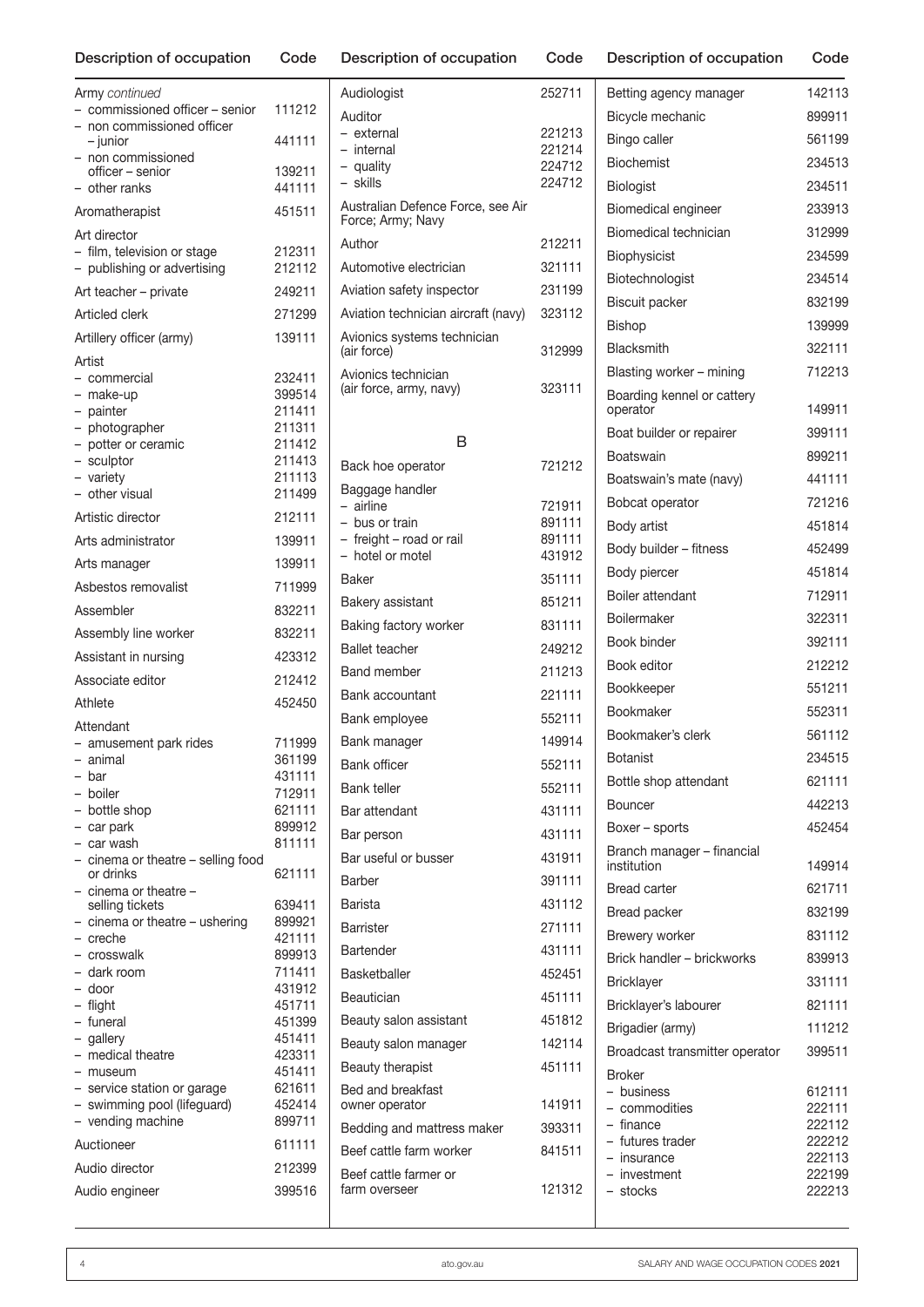Code Description of occupation Code Description of occupation

| Call centre operator                                |                  | Ceramic artist                                   | 211412           |
|-----------------------------------------------------|------------------|--------------------------------------------------|------------------|
| - betting<br>- bookings                             | 561113<br>639411 | Change management facilitator                    | 224712           |
| - classified ads                                    | 561911           | Chaplain                                         | 272211           |
| - inbound calls<br>- outbound calls or telemarketer | 541112<br>639311 | Charge nurse                                     | 254311           |
| - other                                             | 541112           | Charter bus driver                               | 731212           |
| Call centre team leader                             | 541111           | Chartered accountant                             | 221111           |
| Camera operator – film, television                  |                  | Chauffeur                                        | 731111           |
| or video                                            | 399512           | Checkout operator                                | 631111           |
| Camera repairer                                     | 323314           | Cheesemaker                                      | 831114           |
| Cane cutter                                         | 841299           | Chef                                             | 351311           |
| Cane furniture maker                                | 394299           | Chemical engineer                                | 233111           |
| Canteen assistant                                   | 431211           | Chemical engineering technician                  | 312999           |
| Canteen manager                                     | 141111           | Chemical plant hand or labourer                  | 839912           |
| Canvas goods maker                                  | 393111           | Chemical plant operator                          | 399211           |
| Captain (navy)                                      | 111212           | Chemical production machine                      |                  |
| Car accessories fitter                              | 899411           | operator                                         | 711911           |
| Car detailer                                        | 811111           | Chemist<br>- biochemist                          | 234513           |
| Car park attendant                                  | 899912           | - industrial or research                         | 234211           |
| Car salesperson                                     | 621311           | - pharmacy                                       | 251513           |
| Car wash attendant                                  | 811111           | Chemist shop assistant                           | 621411           |
| Caravan park manager                                | 141211           | Chemistry technician                             | 311411           |
| Caravan salesperson                                 | 621311           | Chief executive officer                          | 111111           |
| Carbon accountant                                   | 221112           | Chief information officer                        | 135111           |
| Cardiac technician                                  | 311212           | Child and adolescence mental                     |                  |
| Cardiologist                                        | 253312           | health nurse                                     | 254422           |
| Cardiothoracic surgeon                              | 253512           | Child and family health nurse                    | 254413           |
| Careers adviser                                     | 272111           | Child care centre director                       | 134111           |
| Careers counsellor                                  | 272111           | Child carer<br>- child care aide                 | 421111           |
| Carer - aged or disabled                            | 423111           | - child care assistant                           | 421111           |
| Caretaker                                           | 899111           | - child care worker                              | 421111           |
| Carpenter                                           | 331212           | - child minder<br>- child or youth residential   | 421113           |
| Carpenter and joiner                                | 331211           | care assistant                                   | 423411           |
| Carpet cleaner                                      | 811611           | - family day care worker                         | 421112<br>421113 |
| Carpet layer                                        | 332111           | - governess<br>- out of school hours care worker | 421114           |
| Cartographer                                        | 232213           | Child minder                                     | 421113           |
| Cashier                                             | 631112           | Child or youth residential care                  |                  |
| Cash processor                                      | 561999           | assistant                                        | 423411           |
| Casino worker                                       |                  | Chimney sweep                                    | 811699           |
| - cashier or cage supervisor                        | 631112           | Chinese medicine practitioner                    | 252214           |
| - host                                              | 431999           | Chiropodist                                      | 252611           |
| - surveillance officer                              | 442299           | Chiropractor                                     | 252111           |
| Casting director                                    | 212399           | Chocolate packer                                 | 832111           |
| Caterer                                             | 141111           | Choreographer                                    | 211112           |
| Cattery operator                                    | 149911           | Cinema attendant                                 |                  |
| Cellar hand<br>– hotel                              |                  | - selling food or drink<br>- selling tickets     | 621111<br>639411 |
| - winery                                            | 431999<br>831118 | $-$ ushering                                     | 899921           |
| Cement plant hand or labourer                       | 839911           | Cinema manager                                   | 149912           |
| Cement production plant                             |                  | Circus performer                                 | 211113           |
| operator                                            | 712913           | Circus trainer                                   | 211199           |
| Cement renderer                                     | 333212           |                                                  |                  |

| <b>Brothel keeper</b>                            | 149999           |
|--------------------------------------------------|------------------|
|                                                  |                  |
| <b>Builder</b>                                   |                  |
| - boat                                           | 399111<br>133111 |
| - construction project manager<br>- professional | 133112           |
| - project                                        | 133112           |
| - wardrobe                                       | 331213           |
| Building and construction<br>manager             | 133111           |
| Building construction labourer                   | 821111           |
| Building construction supervisor                 | 312112           |
| <b>Building designer</b>                         | 312111           |
| <b>Building inspector</b>                        | 312113           |
| <b>Building insulation installer</b>             | 821411           |
| Building services engineer                       | 233512           |
| Building technician or associate                 | 312112           |
| Bulk materials handling plant                    |                  |
| operator                                         | 712912           |
| Bulldozer operator                               | 721213           |
| Bungy jump master                                | 452211           |
| Bus – owner-driver                               | 149413           |
| Bus conductor                                    | 639412           |
| Bus driver                                       | 731211           |
| Bush regenerator                                 | 841999           |
| <b>Bus inspector</b>                             | 599518           |
| <b>Business analyst</b>                          | 224711           |
| Business analyst - IT                            | 261111           |
| <b>Business broker</b>                           | 612111           |
| Business development officer                     |                  |
| – bank, etc.                                     | 552111           |
| - Ioans                                          | 552211<br>225113 |
| - marketing<br><b>Butcher</b>                    | 351211           |
|                                                  |                  |
| Butler                                           | 451899           |
| <b>Buyer</b><br>- commodities                    | 222111           |
| - retail goods                                   | 639211           |
| - scrap metal                                    | 621911           |
|                                                  |                  |
| C                                                |                  |
| Cab driver                                       | 731112           |
| Cabin crew                                       | 451711           |
| Cabinet maker                                    | 394111           |
| Cable jointer or repairer -<br>communications    | 342412           |
| Cabler - data and<br>telecommunications          | 342411           |
| Café manager                                     | 141111           |
| Café worker                                      | 431211           |
| Cafeteria worker                                 | 431211           |
| Cake decorator                                   | 351112           |
| Calibration technician                           | 311499           |
| Call centre manager                              | 149211           |
|                                                  |                  |

SALARY AND WAGE OCCUPATION CODES 2021 **ato.gov.au** ato.gov.au **5**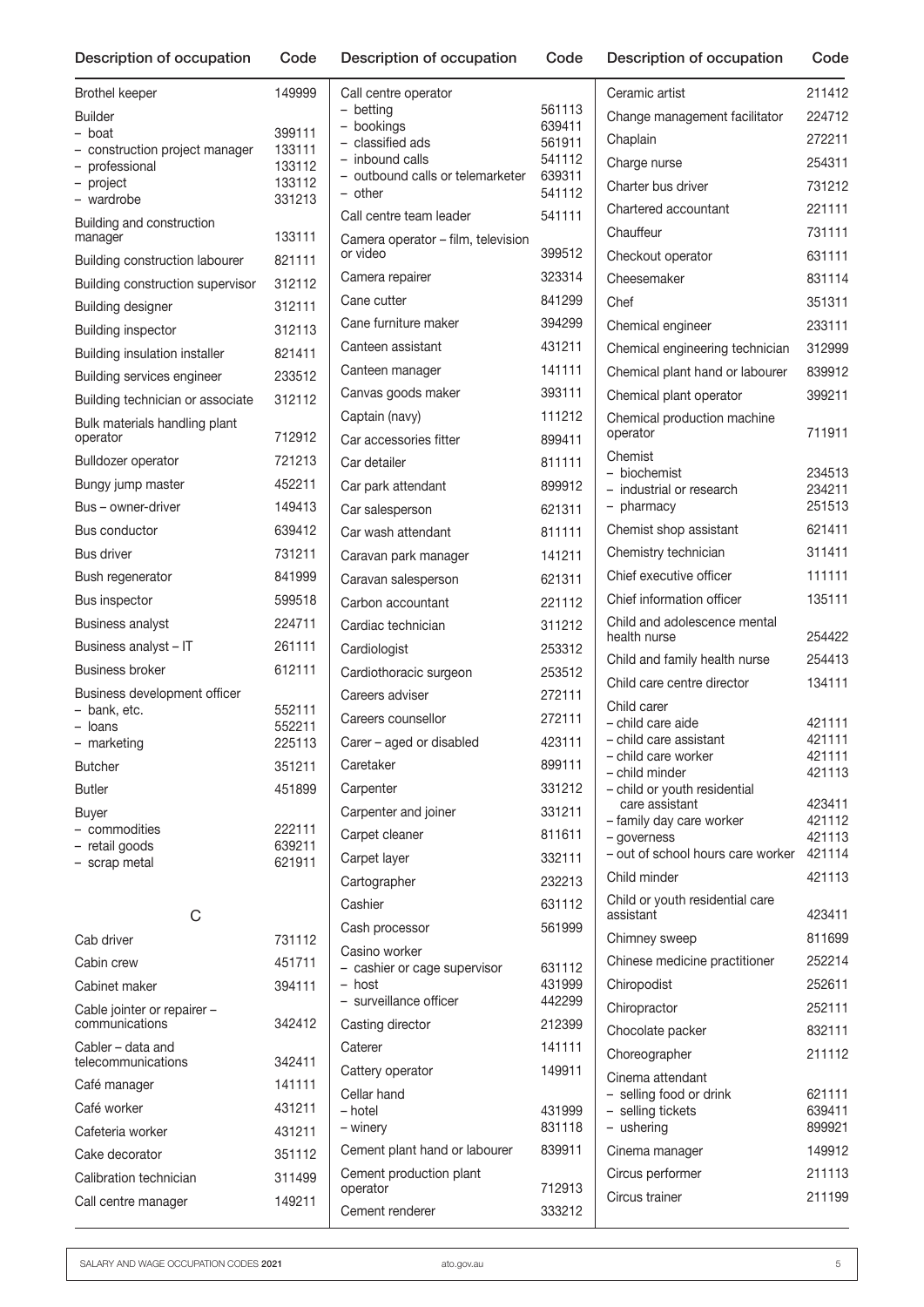| Civil celebrant                             | 451811           | Client service manager                             | 149212           |
|---------------------------------------------|------------------|----------------------------------------------------|------------------|
| Civil engineer                              | 233211           | Clinical coder                                     | 599915           |
| Civil engineering draftsperson              | 312211           | Clinical haematologist                             | 253313           |
| Civil engineering technician                |                  | Clinical nurse educator                            | 254211           |
| associate                                   | 312212           | Clinical psychologist                              | 272311           |
| Claims consultant - insurance               | 552312           | Clock and watch maker and                          |                  |
| Classer                                     |                  | repairer                                           | 323316           |
| - fruit and vegetable<br>- hide or skin     | 839312<br>399999 | Cloth cutter                                       | 839914           |
| - wool                                      | 399917           | Clothing designer                                  | 232311           |
| Classified advertising clerk                | 561911           | Clothing factory hand or labourer                  | 839914           |
| Cleaner                                     |                  | Clothing pattern maker                             | 393212           |
| - carpet                                    | 811611           | Club licensee                                      | 141411           |
| - commercial                                | 811211           | Club manager - licensed club                       | 141411           |
| – domestic<br>- drycleaner                  | 811311<br>811512 | Coach                                              |                  |
| - high pressure                             | 811699           | - sports - diving (open water)                     | 452311           |
| - hotel or motel                            | 811211           | - sports - gymnastics                              | 452312           |
| - office or school                          | 811211           | - sports - horse riding                            | 452313           |
| - window<br>- other                         | 811612<br>811699 | - sports - ski<br>- sports - swimming              | 452314<br>452315 |
|                                             |                  | - sports - tennis                                  | 452316           |
| Clearance diver (navy)                      | 399911           | - sports - other                                   | 452317           |
| Clergy – member of                          | 272211           | Coach builder                                      | 324211           |
| Clerk<br>– accounts                         | 551111           | Coach driver                                       | 731213           |
| - actuarial                                 | 552314           | Coal miner                                         | 712212           |
| - admissions                                | 542112           | Coding clerk                                       | 599999           |
| - articled                                  | 271299           | Coffee machine technician                          | 399999           |
| - bookmaker's<br>- classified advertising   | 561112<br>561911 | Coffee roaster                                     |                  |
| $-$ coding                                  | 599999           |                                                    | 831199           |
| – cost                                      | 551112           | Colonel (army)                                     | 111212           |
| - employment office                         | 599411           | Combat engineer (army)                             | 441111           |
| - filing<br>- freight or shipping           | 561311<br>591211 | Combat systems operator (navy)                     | 441111           |
| - human resources                           | 599411           | Combat systems operator mine                       |                  |
| - import-export                             | 591212           | warfare (navy)                                     | 441111           |
| - inquiry                                   | 541211           | Comedian                                           | 211113           |
| - insurance<br>$-$ law                      | 552312<br>599214 | Commander (navy)                                   | 111212           |
| - legal and related                         | 599214           | Commando (army)                                    | 441111           |
| - mail                                      | 561411           | Commercial accountant                              | 221112           |
| - order                                     | 591117           | Commercial artist                                  | 232411           |
| - payroll<br>- personnel records            | 551311<br>599411 | Commercial traveller                               | 611399           |
| - post office                               | 621111           |                                                    |                  |
| - pricing                                   | 591115           | Commission agent - wholesale<br>or retail          | 611399           |
| - production tally                          | 591112           | Commissioned officer                               |                  |
| - purchasing<br>- receiving and dispatching | 591113<br>591211 | - defence - junior                                 | 139111           |
| - reservations                              | 639411           | - defence - senior                                 | 111212           |
| - sales                                     | 591117           | - fire                                             | 139112<br>139113 |
| - scheduling                                | 591112           | - police                                           |                  |
| - shipping or freight<br>- statistical      | 591211<br>552314 | Commodities broker                                 | 222111           |
| - stock                                     | 591115           | Commodore (navy)                                   | 111212           |
| - stockbroking                              | 552313           | Communications electronic                          |                  |
| - stores                                    | 591115           | technician (air force)                             | 342314           |
| - TAB<br>- trainee sales                    | 561111<br>621111 | Communications engineer<br>(army)                  | 233411           |
| - typist                                    | 532113           | Communications and information                     |                  |
| - other                                     | 599999           | systems controller (air force)                     | 342312           |
| Clerk of court                              | 599211           | Communication information<br>systems sailor (navy) | 342312           |

| Communications equipment<br>tradesperson                                                                | 342412                               |
|---------------------------------------------------------------------------------------------------------|--------------------------------------|
| Communications officer<br>installation or maintenance<br>$\overline{\phantom{0}}$<br>- public relations | 342414<br>225311                     |
| Communications operator                                                                                 | 342312                               |
| Community arts worker                                                                                   | 272611                               |
| Community health nurse                                                                                  | 254414                               |
|                                                                                                         |                                      |
| Community psychologist                                                                                  | 272399                               |
| Community support worker                                                                                | 411711                               |
| Company rep.<br>industrial<br>- insurance                                                               | 225411<br>611211                     |
| - medical and pharmaceutical<br>products<br>- non-technical goods                                       | 225412                               |
| and services<br>- real estate<br>- retail buying<br>- selling door-to-door                              | 611399<br>612115<br>639211<br>621712 |
| Company secretary -<br>corporate governance                                                             | 221211                               |
| Compliance officer - quarantine                                                                         | 311313                               |
| Composer                                                                                                | 211211                               |
| Compositor                                                                                              | 392211                               |
| Computer network and<br>systems engineer                                                                | 263111                               |
| Computer programmer                                                                                     | 261312                               |
| Computer sales assistant                                                                                | 621211                               |
| Computer sales representative                                                                           | 225213                               |
| Computer servicer or technician                                                                         | 342313                               |
| Computer support or help desk                                                                           | 313112                               |
| Computer systems administrator                                                                          | 262113                               |
| Computer systems auditor                                                                                | 263211                               |
| Computing professional                                                                                  |                                      |
| account manager<br>$-$                                                                                  | 225211                               |
| analyst programmer                                                                                      | 261311                               |
| - applications programmer<br>- business analyst                                                         | 261312<br>261111                     |
| - business development                                                                                  |                                      |
| manager<br>- chief information officer                                                                  | 225212<br>135111                     |
| - customer support or help desk                                                                         | 313112                               |
| - database administrator                                                                                | 262111                               |
| - hardware technician                                                                                   | 313111                               |
| - help desk officer                                                                                     | 313112                               |
| - manager - other<br>- multimedia specialist                                                            | 135199<br>261211                     |
| - network administrator                                                                                 | 263112                               |
| - network analyst                                                                                       | 263113                               |
| - network systems engineer                                                                              | 263111<br>261312                     |
| - programmer<br>- project manager                                                                       | 135112                               |
| - quality assurance engineer                                                                            | 263211                               |
| - sales assistant                                                                                       | 621211                               |
| - sales representative<br>- security specialist                                                         | 225213<br>262112                     |
| - software engineer                                                                                     | 261313                               |
| - software tester                                                                                       | 261314                               |
| - support engineer                                                                                      | 263212                               |
| - systems analyst                                                                                       | 261112                               |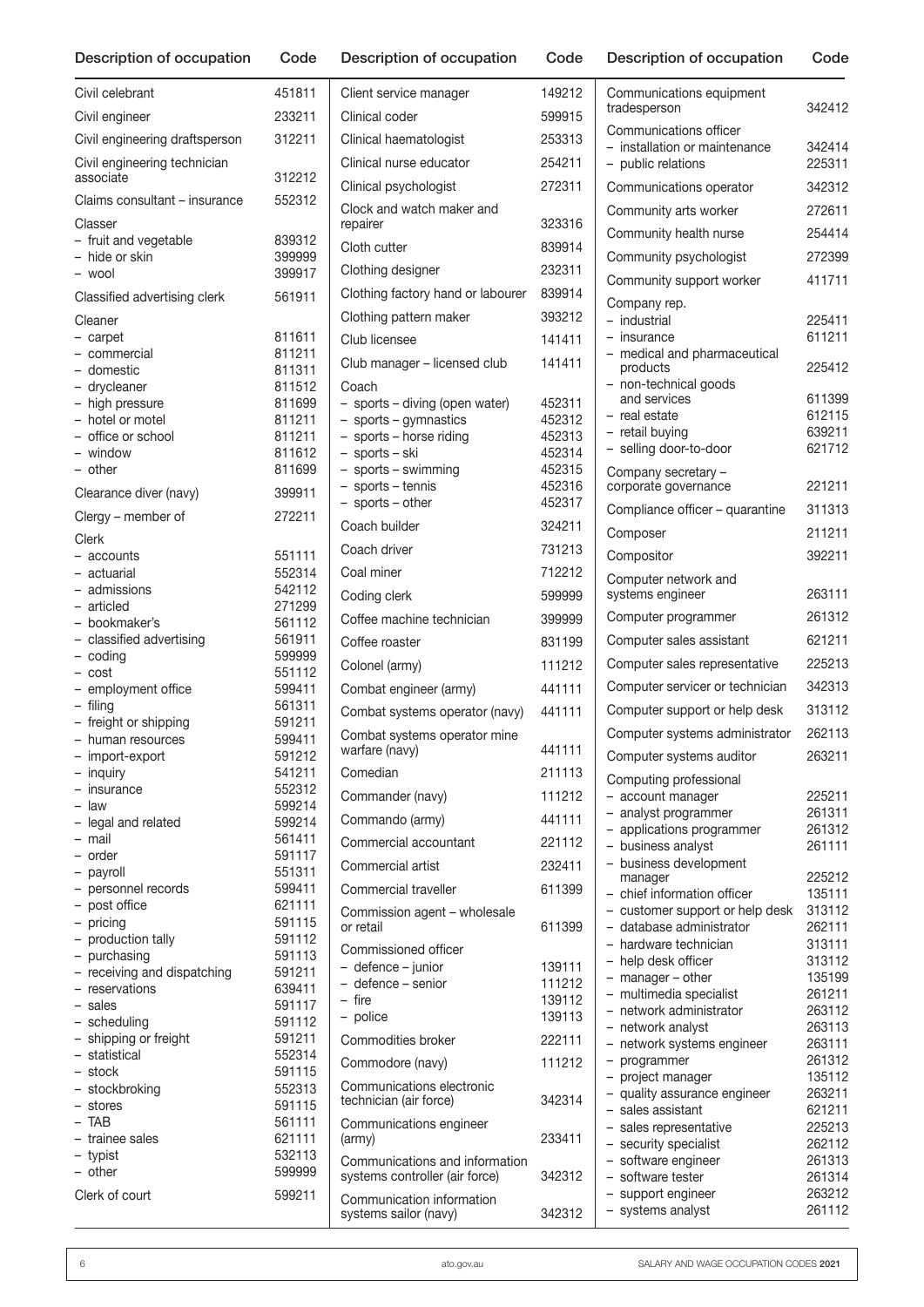| Computing professional continued                        |                  | Co                 |
|---------------------------------------------------------|------------------|--------------------|
| systems programmer<br>$-$                               | 261312           | - 0                |
| systems test engineer                                   | 263213           | - 0                |
| - technician<br>- trainer                               | 263213<br>223211 | $\mathbf C$<br>- 0 |
| - Web administrator                                     | 313113           | - 6                |
| - Web programmer                                        | 261212           | $ \epsilon$        |
| - other support technicians                             | 313199           | $\epsilon$         |
| Computing systems analyst                               | 261112           | $\epsilon$         |
| Concierge - hotel                                       | 431411           | - 6<br>f           |
| Concrete batching plant operator                        | 712914           | – r                |
| Concrete mixer driver                                   | 733111           | Ì<br>$\epsilon$    |
| Concrete plant hand or labourer                         | 839911           | $\mathbf{I}$       |
| Concrete plasterer                                      | 333212           | – i<br>Ť           |
| Concrete products machine<br>operator                   | 711112           | – i<br>- r         |
| Concrete pump operator                                  | 712915           | – r                |
| Concrete worker                                         | 821211           | $\mathsf{r}$       |
| Conductor                                               |                  | r<br>ŗ             |
| – music                                                 | 211212           | $\mathsf{r}$       |
| - transport                                             | 639412           | C                  |
| Confectioner                                            | 831113           | – r<br>ľ           |
| Conference and event organiser                          | 149311           | – r                |
| Conservation officer                                    | 234311           | S                  |
| Conservator                                             | 234911           | ŝ<br>(             |
| Console operator -<br>service station                   | 631111           | S<br>t             |
| Construction estimator                                  | 312114           | – t                |
| Construction project manager                            | 133111           | - เ<br>$ \vee$     |
| Construction worker                                     |                  | $-$ v              |
| - bricklayer                                            | 331111           | Co                 |
| - builder's labourer<br>- building insulation installer | 821111<br>821411 | Co                 |
| - carpenter and joiner                                  | 331211           | – k                |
| - cement renderer                                       | 333212           | – k                |
| - concrete plasterer                                    | 333212           | - (                |
| - concreter                                             | 821211           | – i                |
| - construction rigger                                   | 821711           | - 0                |
| - crane operator                                        | 712111           | - 0                |
| - digging<br>- drainage, sewerage and                   | 821113           | Co                 |
| stormwater labourer                                     | 821112           | Co                 |
| - drainer                                               | 334113           | Co                 |
| - earthmoving labourer<br>- fencer                      | 821113<br>821311 | Co                 |
| - gasfitter                                             | 334114           | Co                 |
| - general assistant                                     | 821111           | Co                 |
| - hoist operator                                        | 712111           | - (                |
| - lift operator                                         | 712111           | – f                |
| - paving and surfacing labourer<br>- plasterer          | 821511<br>333211 | - 9                |
| - plumber - general                                     | 334111           | – r                |
| - plumber's assistant                                   | 821114           | – r                |
| - railway track                                         | 821611           | Co                 |
| - road maintenance                                      | 821511           | Co                 |
| - roof plumber<br>- scaffolder                          | 334115<br>821712 | Co                 |
| - steel fixer                                           | 821713           | Co                 |
| - stonemason                                            | 331112           |                    |
| - structural steel erector                              | 821714           | Co                 |
| - surveyor's assistant<br>- tiler                       | 821915<br>333411 | Co                 |
|                                                         |                  |                    |

| Consultant                                  |                  |
|---------------------------------------------|------------------|
| - chemical or material engineer             | 923301           |
| - civil engineer                            | 923302           |
| - clinical nurse                            | 925401           |
| - construction manager                      | 913301           |
| - electrical engineer                       | 923303           |
| - electronics engineer                      | 923304           |
| - employment                                | 223112           |
| - engineering - other                       | 923307           |
| - environmental<br>- financial investment   | 923401<br>922201 |
| - human resources                           | 922301           |
| - industrial or mechanical                  |                  |
| engineer                                    | 923305           |
| - IT business analyst                       | 926101           |
| - insolvency                                | 221111           |
| - insurance (clerical)                      | 955201           |
| - insurance claims investigator             | 959902           |
| - management<br>- marketing specialist      | 922401<br>922501 |
| - medical                                   | 925001           |
| - medical and pharmaceutical                |                  |
| products sales representative               | 922503           |
| - mining engineer                           | 923306           |
| - occupational health and safety            | 925101           |
| - public relations professional             | 922502           |
| - real estate representative                | 961202           |
| - recruitment<br>- sales assistant (retail) | 922302<br>962102 |
| - sales representative                      |                  |
| (wholesale)                                 | 961101           |
| - security                                  | 944202           |
| - tax accountant                            | 922101           |
| - travel                                    | 945104           |
| - urban and regional planner                | 923202           |
| - weight loss<br>- workplace relations      | 945102<br>922303 |
|                                             |                  |
| Contact centre manager                      | 149211           |
| Contact centre operator                     |                  |
| - betting                                   | 561113           |
| - bookings                                  | 639411           |
| – classified ads<br>- inbound calls         | 561911<br>541112 |
| - outbound calls or telemarketer            | 639311           |
| - other                                     | 541112           |
|                                             | 541111           |
| Contact centre team leader                  |                  |
| Container filler                            | 832112           |
| Continuity person                           | 399599           |
| Contract administrator                      | 511111           |
| Conveyancer                                 | 599111           |
|                                             |                  |
| Cook                                        |                  |
| – chef<br>- fast food or short order        | 351311<br>851111 |
| - general                                   | 351411           |
| - pastry                                    | 351112           |
| - pastry assistant                          | 851211           |
| Cooper                                      | 394299           |
| Coppersmith                                 | 322211           |
| Copywriter                                  | 212411           |
| Coroner                                     | 271299           |
| Corporate general manager                   | 111211           |
| Corporate services manager                  | 132111           |
|                                             |                  |
|                                             |                  |

| Corporate treasurer                                                                                                                          | 221212                                                             |
|----------------------------------------------------------------------------------------------------------------------------------------------|--------------------------------------------------------------------|
| Correctional institution governor                                                                                                            | 139999                                                             |
| Correctional officer                                                                                                                         | 442111                                                             |
| Corrosion technician                                                                                                                         | 312999                                                             |
| Cosmetician                                                                                                                                  | 621111                                                             |
| Cost accountant                                                                                                                              | 221112                                                             |
| Cost clerk                                                                                                                                   | 551112                                                             |
| Costume maker                                                                                                                                | 393213                                                             |
| Cotton grower                                                                                                                                | 121211                                                             |
| Councillor                                                                                                                                   | 111311                                                             |
| Counselling psychologist                                                                                                                     | 272399                                                             |
| Counsellor<br>- careers<br>- drug and alcohol<br>- family and marriage<br>- genetic<br>- of students<br>- rehabilitation<br>- sexual assault | 272111<br>272112<br>272113<br>251999<br>272115<br>272114<br>272199 |
| - other                                                                                                                                      | 272199                                                             |
| Courier                                                                                                                                      | 561211                                                             |
| Court bailiff or sheriff                                                                                                                     | 599212                                                             |
| Court orderly                                                                                                                                | 599213                                                             |
| Court registrar<br>Children's, County, District,<br>High, Local, Magistrate's, Petty<br>Sessions<br>- Federal, Family,<br>Supreme, Appeals   | 599211<br>271299                                                   |
| Court reporter                                                                                                                               | 532112                                                             |
| Craftworker                                                                                                                                  | 211499                                                             |
| Crane chaser                                                                                                                                 | 821911                                                             |
| Crane operator                                                                                                                               | 712111                                                             |
| Creche attendant                                                                                                                             | 421111                                                             |
| Credit and loans officer                                                                                                                     | 552211                                                             |
| Credit union employee                                                                                                                        | 552111                                                             |
| Crew attendant (air force)                                                                                                                   | 451711                                                             |
| Crewman armoured personnel<br>carrier M113 (army)                                                                                            | 441111                                                             |
| Crewman Australian light<br>armoured vehicle (ASLAV) (army)                                                                                  | 441111                                                             |
| Crewman main battle tank (army)                                                                                                              | 441111                                                             |
| Cricketer                                                                                                                                    | 452457                                                             |
| Critical care and<br>emergency nurse                                                                                                         | 254415                                                             |
| Crossing supervisor                                                                                                                          | 899913                                                             |
| Crosswalk attendant                                                                                                                          | 899913                                                             |
| Croupier                                                                                                                                     | 431311                                                             |
| Crowd controller                                                                                                                             | 442213                                                             |
| Curator – gallery or museum                                                                                                                  | 224212                                                             |
| Curtain installer                                                                                                                            | 821412                                                             |
| Curtain maker                                                                                                                                | 711611                                                             |
| Custodial officer                                                                                                                            | 442111                                                             |
| Customer service manager                                                                                                                     | 149212                                                             |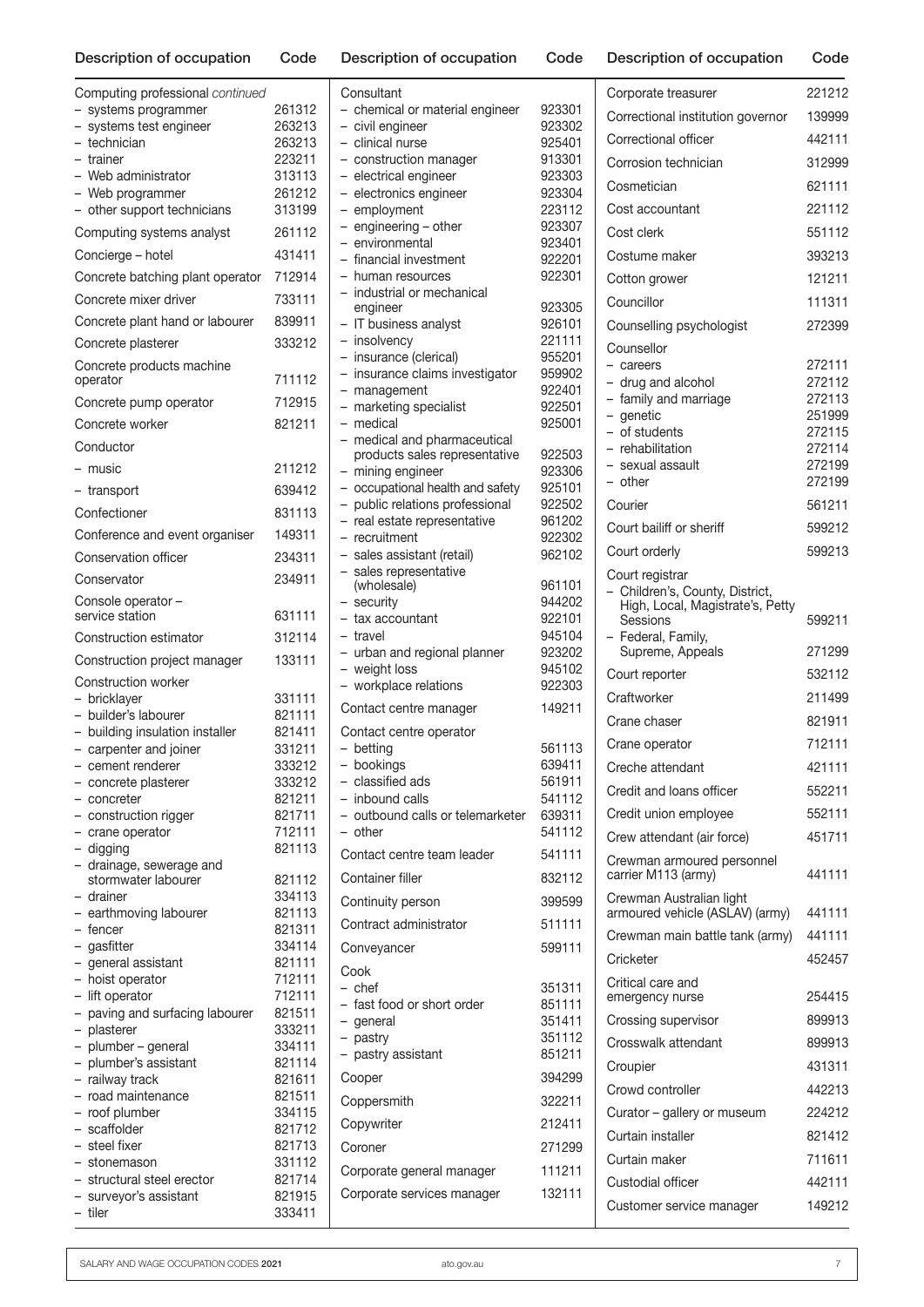| Description of occupation                               | Code             |
|---------------------------------------------------------|------------------|
| Customs agent                                           | 591212           |
| Customs investigator or officer                         | 599511           |
| Cyclist                                                 | 452455           |
|                                                         |                  |
| D<br>Dairy cattle farmer or farm                        |                  |
| overseer                                                | 121313           |
| Dairy farm employee                                     | 841512           |
| Dairy products maker                                    | 831114           |
| Dairy quality assurance inspector                       | 311399           |
| Dance teacher - private                                 | 249212           |
| Dancer                                                  | 211112           |
| Dark room attendant                                     | 711411           |
| Data entry operator                                     | 532111           |
| Data processing manager                                 | 135112           |
| Data processing operator                                | 532111           |
| Database administrator                                  | 262111           |
| Debt collector                                          | 599311           |
| Deckhand                                                | 899211           |
| Decorator                                               |                  |
| - cake                                                  | 351112           |
| - floral<br>- interior                                  | 362111<br>399912 |
| - window dresser                                        | 639511           |
| Decorator and painter                                   | 332211           |
| Deer farmer or farm overseer                            | 121314           |
| see Air Force;<br>Defence forces<br>Army; Navy          |                  |
| Defence intelligence analyst (air<br>force, army, navy) | 224411           |
| Deli assistant                                          | 621111           |
| Delivery driver                                         | 732111           |
| Dental assistant                                        | 423211           |
| Dental hygienist                                        | 411211           |
| Dental mechanic or technician                           | 411213           |
| Dental nurse                                            | 423211           |
| Dental prosthetist                                      | 411212           |
| Dental specialist                                       | 252311           |
| Dental therapist                                        | 411214           |
| Dentist                                                 | 252312           |
| Derivatives trader                                      | 222211           |
| Dermatologist                                           | 253911           |
| Designer                                                |                  |
| building                                                | 312111           |
| - clothing or fashion<br>- furniture                    | 232311<br>232312 |
| - graphic                                               | 232411           |
| - industrial                                            | 232312           |
| - interior<br>- irrigation                              | 232511<br>399999 |
| - jewellery                                             | 232313           |

|  | Description of occupation | Code | Description of occupation | Code |
|--|---------------------------|------|---------------------------|------|
|--|---------------------------|------|---------------------------|------|

| Detailer                                                              |                  |
|-----------------------------------------------------------------------|------------------|
| - aircraft                                                            | 811699           |
| - roof truss<br>- structural steel                                    | 312199<br>312199 |
| - vehicle                                                             | 811111           |
| Detective                                                             |                  |
| - police                                                              | 441311           |
| private<br>$\overline{\phantom{0}}$                                   | 442214           |
| Developer programmer                                                  | 261312           |
| Developmental disability nurse                                        | 254416           |
| Diagnostic and                                                        |                  |
| interventional radiologist                                            | 253917           |
| Die maker                                                             | 323412           |
| Die setter                                                            |                  |
| - metals                                                              | 712311           |
| - plastics                                                            | 711514           |
| Dietitian                                                             | 251111           |
| Director                                                              |                  |
| - advertising                                                         | 131113           |
| - art director - film, television or<br>stage                         | 212311           |
| - art director - publishing                                           |                  |
| or advertising                                                        | 212112           |
| – artistic<br>– audio                                                 | 212111<br>212399 |
| - casting                                                             | 212399           |
| - child care centre                                                   | 134111           |
| executive                                                             | 111111           |
| - film and video editor<br>- film, television, radio or stage         | 212314<br>212312 |
| - managing                                                            | 111111           |
| manufacturing company<br>$\overline{\phantom{0}}$                     | 133512           |
| music<br>$\overline{\phantom{0}}$                                     | 211212           |
| - of nursing (including assistant,<br>deputy, executive and clinical) | 134212           |
| of photography                                                        | 212313           |
| - publishing                                                          | 133512           |
| - sales                                                               | 131112           |
| - technical - film, television,<br>radio or stage                     | 212317           |
| television or radio program                                           | 212315           |
| - wholesaling company                                                 | 133312           |
| Disabilities support officer                                          | 411712           |
| Disability and rehabilitation nurse                                   | 254417           |
| Disabled or aged carer                                                | 423111           |
| Disc jockey                                                           |                  |
| nightclub                                                             | 211199           |
| other than nightclub                                                  | 212113           |
| Dishwasher                                                            | 851311           |
| Distance education teacher                                            | 241599           |
| <b>Distiller</b>                                                      | 712999           |
| Diver (open water)                                                    | 399911           |
| Diversional therapist                                                 | 411311           |
| Diving instructor (open water)                                        | 452311           |
| Doctor                                                                |                  |
| see Medical practitioner                                              |                  |
| Dog breeder                                                           | 121399           |
| Dog handler or trainer                                                | 361111           |
| Dog racing judge                                                      | 452318           |
| Door attendant                                                        | 431912           |
|                                                                       |                  |

| Door-to-door salesperson                                                                                   | 621712                     |
|------------------------------------------------------------------------------------------------------------|----------------------------|
| Draftsperson<br>- aircraft, shipbuilding or mining<br>- architectural<br>- civil engineering or structural | 312999<br>312111<br>312211 |
| - electrical engineering<br>- electronic engineering<br>- mechanical engineering                           | 312311<br>312411<br>312511 |
| Drainage, sewerage and<br>stormwater labourer                                                              | 821112                     |
| Drainer                                                                                                    | 334113                     |
| Drama teacher - private<br>Dredge operator                                                                 | 249213<br>721999           |
| Dressmaker                                                                                                 | 393213                     |
| Driller                                                                                                    | 712211                     |
| Driller's assistant                                                                                        | 821912                     |
| Drilling plant operator                                                                                    | 712211                     |
| Drink waiter                                                                                               | 431511                     |
| Driver                                                                                                     |                            |
| – bus<br>- bus owner-driver                                                                                | 731211<br>149413           |
| - charter bus                                                                                              | 731212                     |
| - chauffeur or hire car                                                                                    | 731111                     |
| - concrete mixer<br>- delivery                                                                             | 733111<br>732111           |
| - forklift                                                                                                 | 721311                     |
| - furniture removalist                                                                                     | 733113                     |
| - lorry<br>- passenger coach                                                                               | 733111<br>731213           |
| - racing car                                                                                               | 452452                     |
| - semi-trailer                                                                                             | 733111                     |
| – tanker<br>- taxi                                                                                         | 733114<br>731112           |
| - taxi owner-driver                                                                                        | 149999                     |
| – taxi-truck<br>- tour bus                                                                                 | 732111<br>731212           |
| tow truck                                                                                                  | 733115                     |
| train or locomotive                                                                                        | 731311                     |
| - tram                                                                                                     | 731312                     |
| - truck or transport<br>- truck owner-driver                                                               | 733111<br>149413           |
| - van                                                                                                      | 732111                     |
| Driving instructor                                                                                         | 451211                     |
| Drover<br>- beef cattle                                                                                    | 841511                     |
| - dairy cattle                                                                                             | 841512                     |
| – mixed livestock                                                                                          | 841513                     |
| - other livestock<br>- sheep                                                                               | 841599<br>841515           |
| Drug and alcohol counsellor                                                                                | 272112                     |
| Drug and alcohol nurse                                                                                     | 254422                     |
| Drummer                                                                                                    | 211213                     |
| Drycleaner                                                                                                 | 811512                     |
|                                                                                                            |                            |
| E<br>Early childhood worker                                                                                | 421111                     |
| Earth science technician                                                                                   | 311412                     |
| Earthmoving labourer                                                                                       | 821113                     |
| Earthmoving plant                                                                                          |                            |
| operator - general                                                                                         | 721211                     |

– multimedia 232413 – Web 232414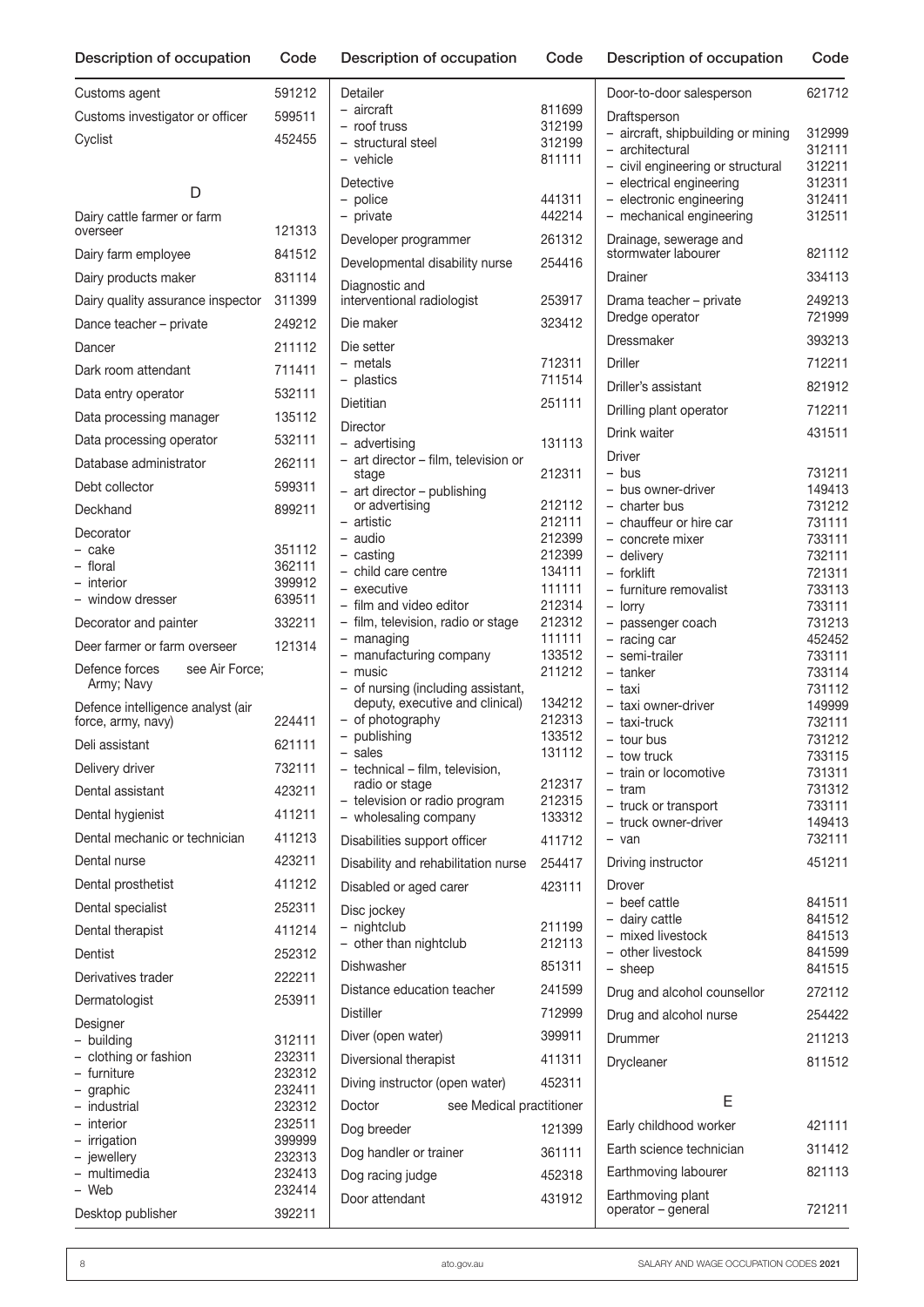| Ecologist                                       |                  | ŀ      |
|-------------------------------------------------|------------------|--------|
| - animal<br>- forestry                          | 234518<br>234113 |        |
| Economist                                       | 224311           |        |
| Editor                                          |                  |        |
| - associate or sub (print)                      | 212412           |        |
| - book or script<br>- film, video or television | 212212<br>212314 |        |
| - newspaper or periodical                       | 212412           |        |
| - sound                                         | 399516           |        |
| <b>Education advisor</b>                        | 249111           |        |
| Education officer (air force, army) 223311      |                  |        |
| <b>Education reviewer</b>                       | 249112           |        |
| Educational psychologist                        | 272312           |        |
| Egg grader                                      | 839312           |        |
| Electoral officer                               | 224999           |        |
| Electorate officer                              | 224911           |        |
| Electrical appliance servicer                   | 341111           |        |
| Electrical engineer                             | 233311           |        |
| Electrical engineering<br>draftsperson          | 312311           |        |
| Electrical engineering technician               | 312312           |        |
| Electrical fitter                               | 341111           |        |
| <b>Electrical lines worker</b>                  | 342211           |        |
| Electrical mechanic                             | 341111           |        |
| Electrical tester                               | 312312           |        |
| Electrical trades assistant                     |                  |        |
| or labourer                                     | 899914           |        |
| Electrician<br>- automotive                     | 321111           | ŀ      |
| - general                                       | 341111           | ŀ      |
| Electrician's assistant                         | 899914           | ŀ      |
| Electronic engineering                          |                  | ŀ      |
| araπsperson                                     | 312411           | ŀ      |
| Electronic engineering technician               | 312412           | ŀ      |
| Electronic game developer                       | 261211           | I      |
| Electronic instrument fitter or<br>technician   | 342314           | I<br>I |
| Electronic technician (navy)                    | 342314           | I      |
| Electronic warfare - linguist                   |                  | I      |
| (navy)<br>Electronic warfare - technical        | 441111           | ŀ      |
| (navy)                                          | 441111           |        |
| Electronics engineer                            | 233411           | ŀ      |
| Electronics tester                              | 312312           | I      |
| Electroplater                                   | 322112           | I      |
| Emergency medicine specialist                   | 253912           |        |
| Emergency service worker                        | 441211           | I      |
| Emergency/trauma nurse                          | 254415           | I      |
| Employment consultant                           | 223112           | I      |
| Employment office clerk                         | 599411           |        |
| Endocrinologist                                 | 253315           | ŀ      |
| Engine or boiler operator                       | 712911           | ŀ      |
|                                                 |                  |        |

| Engineer                                                      |                  |
|---------------------------------------------------------------|------------------|
| – acoustic<br>aeronautical<br>$-$                             | 233999<br>233911 |
| - agricultural                                                | 233912           |
| - biomedical                                                  | 233913           |
| - building services                                           | 233512           |
| - chemical                                                    | 233111           |
| - civil<br>- computer network                                 | 233211           |
| and systems                                                   | 263111           |
| - electrical                                                  | 233311           |
| - electronics                                                 | 233411           |
| - engineering manager<br>- engineering technologist           | 133211<br>233914 |
| - environmental                                               | 233915           |
| - flight                                                      | 231199           |
| - geotechnical                                                | 233212           |
| - industrial<br>- IT quality assurance                        | 233511<br>263211 |
| - IT support                                                  | 263212           |
| - IT systems test                                             | 263213           |
| - marine                                                      | 231212           |
| - marine surveyor                                             | 231215           |
| - materials<br>- mechanical                                   | 233112<br>233512 |
| - mining                                                      | 233611           |
| - naval architect                                             | 233916           |
| - petroleum                                                   | 233612           |
| - production or plant<br>- software                           | 233513<br>261313 |
| - sound                                                       | 399516           |
| - structural                                                  | 233214           |
| - telecommunications                                          | 263311           |
| - telecommunications network                                  | 263312           |
| - transport<br>other professional<br>$\overline{\phantom{0}}$ | 233215<br>233999 |
|                                                               | 133211           |
| Engineering manager                                           |                  |
| Engineering patternmaker                                      | 323411           |
| Engineering technologist                                      | 233914           |
| English language teacher                                      | 249299           |
| Engraver                                                      | 323311           |
| Enquiry clerk                                                 | 541211           |
| Enrolled nurse                                                | 411411           |
| Entertainer                                                   | 211113           |
| Environmental adviser                                         | 234312           |
| Environmental auditor                                         | 234312           |
| Environmental consultant                                      | 234312           |
|                                                               |                  |
| Environmental engineer                                        | 233915           |
| Environmental manager                                         | 139912           |
| Environmental officer                                         | 234312           |
| <b>Environmental scientist</b>                                | 234313           |
| Equipment hire manager                                        | 149915           |
| Equities analyst                                              | 222299           |
| <b>Escort service</b>                                         | 451813           |
| <b>ESL</b> teacher                                            | 249311           |
|                                                               |                  |
| Estate agent                                                  | 612114           |
| Event manager                                                 | 149311           |
| Exam supervisor                                               | 599999           |
| Excavator operator                                            | 721214           |
|                                                               |                  |
|                                                               |                  |

| Executive                                                |                  |
|----------------------------------------------------------|------------------|
| - assistant                                              | 521111           |
| - chief executive officer                                | 111111           |
| - executive director                                     | 111111           |
| Exercise physiologist                                    | 234915           |
| <b>Exhaust and muffler fitter</b>                        | 899413           |
| Exporter                                                 | 133311           |
| External auditor                                         | 221213           |
| Extra (film or television)                               | 211199           |
|                                                          |                  |
| F                                                        |                  |
| Fabric factory hand or labourer                          | 839914           |
|                                                          |                  |
| Fabricator                                               |                  |
| - door or window - metal                                 | 322311<br>711999 |
| - door or window - wood                                  | 711515           |
| - fibreglass<br>- metal                                  | 322311           |
| - plastics                                               | 711513           |
|                                                          |                  |
| Facilities administrator                                 | 599916           |
| Facilities manager                                       | 149913           |
| Factory manager                                          | 133411           |
| Factory worker                                           |                  |
| - abattoir process worker                                | 831311           |
| - assembly line                                          | 832211           |
| - baking factory                                         | 831111           |
| - biscuit packer                                         | 832199           |
| - bread packer                                           | 832199           |
| - brewery                                                | 831112           |
| - brickworks                                             | 839913           |
| - cement plant hand or labourer<br>- cheesemaker         | 839911<br>831114 |
| - chemical plant hand or                                 |                  |
| labourer                                                 | 839912           |
| - chocolate packer                                       | 832111           |
| - cloth cutter                                           | 839914           |
| - clothing factory hand or                               | 839914           |
| labourer                                                 |                  |
| – cloth cutter<br>- coffee roaster                       | 839914<br>831199 |
| - confectioner                                           | 831113           |
| - container filler                                       | 832112           |
| - dairy products maker                                   | 831114           |
| - egg grader                                             | 839312           |
| - fabric factory hand or labourer                        | 839914           |
| - fellmongery hand or labourer                           | 839917           |
| fettler                                                  | 839111           |
| food processing                                          |                  |
| machine operator                                         | 831199           |
| - footwear factory hand<br>or labourer                   | 839915           |
| - fruit and vegetable classer                            | 839312           |
| - fruit and vegetable factory                            | 831115           |
| - fruit and vegetable packer                             | 832113           |
| gas plant hand or labourer                               | 839912           |
| glass plant hand or labourer<br>$\overline{\phantom{0}}$ | 839916           |
| grain mill                                               | 831116           |
| hide and skin processing                                 |                  |
| machine operator                                         | 711712           |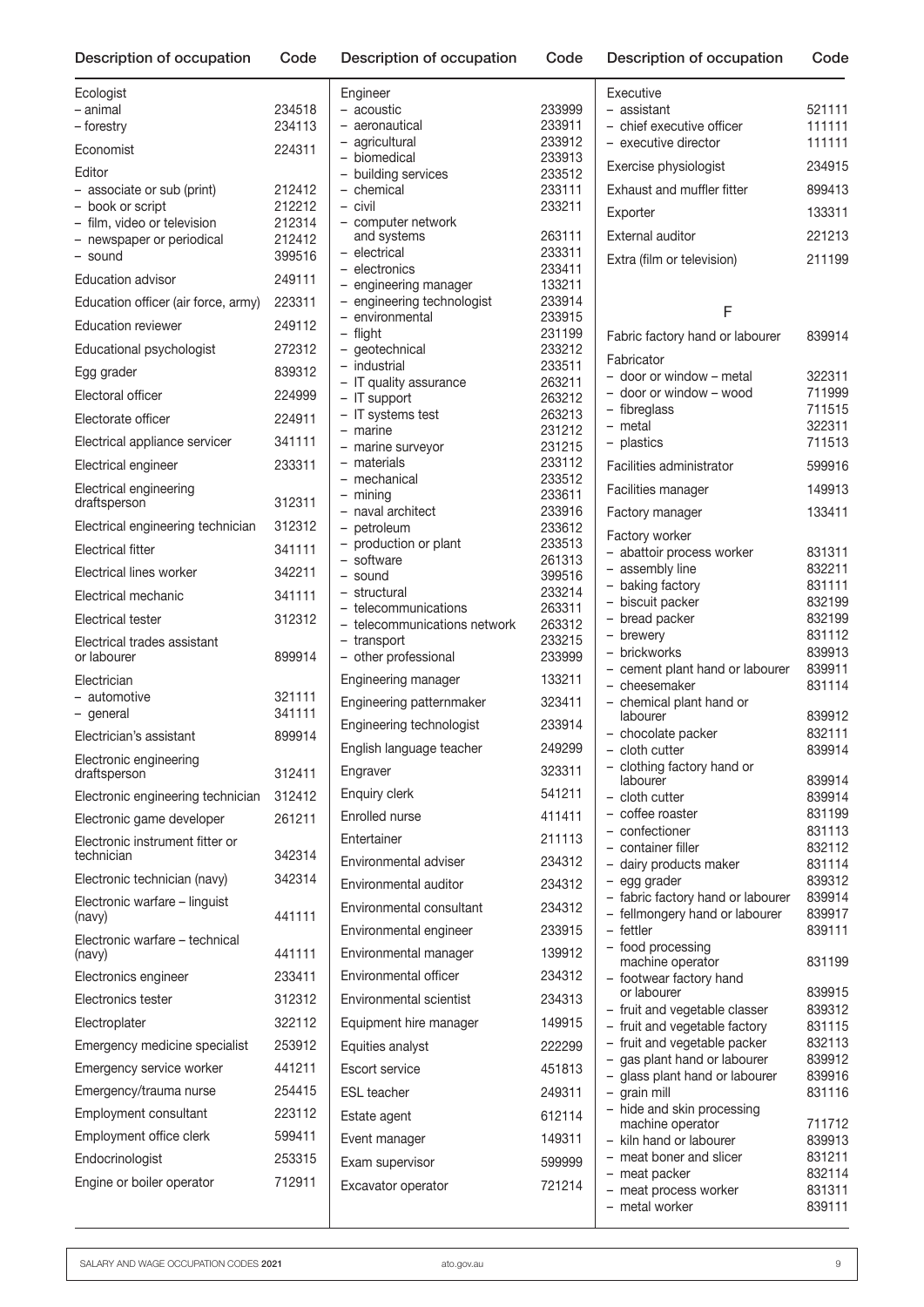| Factory worker continued                       |                  | - beef cattle                   |
|------------------------------------------------|------------------|---------------------------------|
| - packer - other                               | 832199           | - cotton                        |
| - paint factory hand or labourer               | 839912           | - dairy cattle                  |
| - paper and pulp mill worker                   | 839411           | - deer                          |
| - pasta maker                                  | 831199           | - dog breeding                  |
| - plastics plant hand or labourer              | 839211           | - flowers<br>- fruit or nuts    |
| - poultry process worker<br>- product examiner | 831312<br>839311 |                                 |
| - product grader                               | 839312           | - goats<br>- grain and livestoc |
| - product tester                               | 839313           | - grain, oilseed or p           |
| - rag cutter                                   | 839999           | - grapes                        |
| - rubber factory hand or labourer              | 839212           | - marine                        |
| - sawmill labourer                             | 839412           | - mixed crop                    |
| - sawmilling operator                          | 711313           | - mixed crop and li             |
| - seafood packer                               | 832115           | - mixed livestock               |
| - seafood process worker                       | 831313           | - mushroom                      |
| - sheltered workshop hand<br>or labourer       | 839999           | - pigs                          |
| - slaughterer                                  | 831212           | - poultry                       |
| - stone processing                             |                  | - sheep<br>- sugar cane         |
| machine operator                               | 711114           | - turf                          |
| - sugar mill                                   | 831117           | - vegetables                    |
| - tannery hand or labourer                     | 839917           | - other crop                    |
| - textile factory hand or labourer             | 839914           | - other livestock               |
| - timber yard labourer                         | 839412           | Farrier                         |
| - wood and wood products                       | 839413           |                                 |
| - wood processing machine                      | 711314           | Fashion designer                |
| operator other than sawmilling<br>- other      | 839999           | Fast food cook                  |
| Faculty head                                   | 134411           | Fast food manager               |
| Family and marriage counsellor                 | 272113           | Faults consultant -             |
| Family day care worker                         | 421112           | of faults                       |
| Family support worker                          | 411713           | Fellmongery hand o              |
| Farm hand/worker                               |                  | Fence erector                   |
| - aquaculture                                  | 841111           | Fettler                         |
| - beef cattle                                  | 841511           | Fibre composite tec             |
| - cane cutter                                  | 841299           | Fibreglasser                    |
| - dairy cattle                                 | 841512           |                                 |
| - farm machinery operator                      | 721111           | Filing clerk                    |
| - forestry labourer                            | 841311           | Film director                   |
| - fruit or nut picker                          | 841212           | Film editor                     |
| - fruit or nut worker                          | 841211<br>841213 | Finance broker                  |
| - grain, oilseed or pasture<br>- grape picker  | 841216           |                                 |
| - hunter, trapper or shooter                   | 841911           | Finance manager                 |
| - logging assistant                            | 841312           | Finance officer                 |
| - mixed crop and livestock                     | 841611           | Financial administra            |
| - mixed livestock                              | 841513           | Financial adviser               |
| - mushroom picker                              | 841217           |                                 |
| - poultry                                      | 841514           | Financial analyst               |
| - shearing shed hand                           | 841517           | Financial controller            |
| - sheep                                        | 841515           | Financial institution           |
| - strapper or stablehand<br>- tree faller      | 841516<br>841313 | branch manager                  |
| - vegetable picker                             | 841215           | Financial investmen             |
| - vegetable worker                             | 841214           |                                 |
| - vineyard                                     | 841216           | Financial planner               |
| - weed controller                              | 841999           | Financial risk analys           |
| - wool handler                                 | 841517           | Financial risk manag            |
| - other crop                                   | 841299           | Fire brigade officer            |
| - other livestock                              | 841599           |                                 |
| - other                                        | 841999           | Fire engineer (army)            |
| Farm machinery operator                        | 721111           | Fire fighter                    |
| Farmer/farm overseer                           |                  | Fire investigator               |
| - aquaculture                                  | 121111           | Fire officer - commi            |

| - cotton                                             | 121211           | technicia             |
|------------------------------------------------------|------------------|-----------------------|
| - dairy cattle                                       | 121313           | Fire risk a           |
| - deer<br>- dog breeding                             | 121314<br>121399 | Fire safet            |
| - flowers                                            | 121212           | Fireperso             |
| - fruit or nuts                                      | 121213           | or locom              |
| - goats                                              | 121315           | First aid o           |
| - grain and livestock<br>- grain, oilseed or pasture | 121411<br>121214 | First aid t           |
| - grapes                                             | 121215           | Fish and              |
| - marine                                             | 121111           | Fish hatc             |
| - mixed crop                                         | 121216           |                       |
| - mixed crop and livestock<br>- mixed livestock      | 121411<br>121317 | <b>Fisheries</b>      |
| - mushroom                                           | 121299           | Fishing g             |
| - pigs                                               | 121318           | Fishing h             |
| - poultry                                            | 121321           | Fitness c             |
| - sheep<br>- sugar cane                              | 121322<br>121217 | Fitness in            |
| – turf                                               | 121218           | Fitter arm            |
| - vegetables                                         | 121221           | Fitter (tra           |
| - other crop<br>- other livestock                    | 121299<br>121399 | Fitter – a            |
| Farrier                                              |                  | - car aco             |
|                                                      | 322113           | - exhaus              |
| Fashion designer                                     | 232311           | - radiato<br>- tyre   |
| Fast food cook                                       | 851111           | - windsc              |
| Fast food manager                                    | 142111           | $Fitter - sl$         |
| Faults consultant - taking reports<br>of faults      | 541211           | Fitter-wel            |
| Fellmongery hand or labourer                         | 839917           | Fitter anc            |
| Fence erector                                        | 821311           | Fleet mar             |
| Fettler                                              | 839111           | Flight att            |
| Fibre composite technician                           | 399999           | Flight eng            |
| Fibreglasser                                         | 711515           | Flight nur            |
| Filing clerk                                         | 561311           | Flight ser            |
| Film director                                        | 212312           | air traffic           |
| Film editor                                          | 212314           | Floor finis           |
| Finance broker                                       | 222112           | Floor san             |
| Finance manager                                      | 132211           | Floor tile<br>or cork |
| Finance officer                                      | 551111           | Floor tiler           |
| Financial administrator                              |                  | Florist               |
|                                                      | 132211           |                       |
| Financial adviser                                    | 222311           | Flower gr             |
| Financial analyst                                    | 221111           | Flying ins            |
| Financial controller                                 | 132211           | Food pre              |
| Financial institution<br>branch manager              | 149914           | Food pro<br>machine   |
| Financial investment manager                         | 222312           | Food tecl             |
| Financial planner                                    | 222311           | Footballe             |
| Financial risk analyst                               | 221212           | Footwear              |
| Financial risk manager                               | 221212           | or labour             |
| Fire brigade officer                                 | 441212           | Footwear<br>machine   |
| Fire engineer (army)                                 | 441212           | Foreign p             |
| Fire fighter                                         | 441212           | Forest ra             |
| Fire investigator                                    | 139112           |                       |
| Fire officer - commissioned                          | 139112           | Forester ·            |
|                                                      |                  | Forestry              |

121312

| Fire protection equipment<br>technician         | 399918           |
|-------------------------------------------------|------------------|
| Fire risk assessor                              | 441212           |
| Fire safety officer                             | 312611           |
| Fireperson - railway<br>or locomotive           | 731311           |
| First aid officer                               | 451899           |
| First aid trainer                               | 451815           |
| Fish and chip cook                              | 851111           |
| Fish hatchery manager                           | 121111           |
| Fisheries officer                               | 311311           |
| Fishing guide                                   | 452212           |
| Fishing hand                                    | 899212           |
| Fitness centre manager                          | 149112           |
| Fitness instructor                              | 452111           |
| Fitter armament (army)                          | 323212           |
| Fitter (trade)                                  | 323211           |
| Fitter - automotive                             |                  |
| - car accessories                               | 899411           |
| - exhausts and mufflers<br>- radiators          | 899413<br>899414 |
| - tyre                                          | 899415           |
| - windscreen                                    | 899412           |
| Fitter - shop                                   | 331211           |
| Fitter-welder                                   | 323213           |
| Fitter and turner                               | 323212           |
| Fleet manager                                   | 149411           |
| Flight attendant or steward                     | 451711           |
| Flight engineer                                 | 231199           |
| Flight nurse                                    | 254499           |
| Flight service officer -<br>air traffic control | 231112           |
| Floor finisher                                  | 332111           |
| Floor sander and polisher                       | 332111           |
| Floor tile layer - carpet, lino<br>or cork      | 332111           |
| Floor tiler – ceramic, slate or clay            | 333411           |
| Florist                                         | 362111           |
| Flower grower                                   | 121212           |
| Flying instructor                               | 231113           |
| Food preparation assistant                      | 851311           |
| Food processing<br>machine operator             | 831199           |
| Food technologist                               | 234212           |
| Footballer                                      | 452411           |
| Footwear factory hand<br>or labourer            | 839915           |
| Footwear production<br>machine operator         | 711711           |
| Foreign policy officer                          | 224412           |
| Forest ranger                                   | 234113           |
| Forester - scientist                            | 234113           |
| Forestry ecologist                              | 234113           |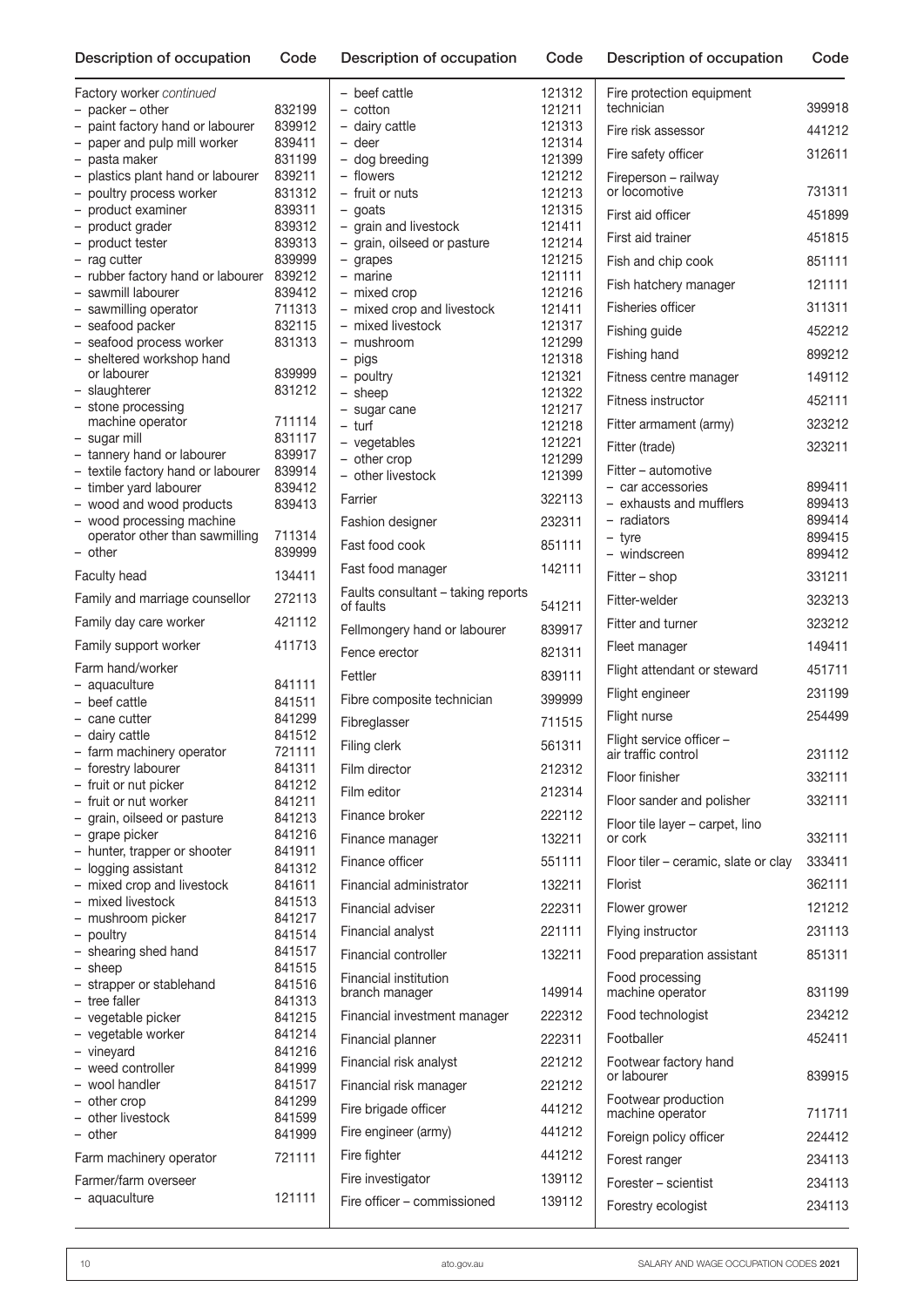Forestry labourer 841311 Forestry production manager 133511 Forklift driver 721311 Forms designer 224999 Fraud investigator 599599 Freight clerk 591211 Freight handler – road or rail 891111 French polisher 394211 Front end loader operator 721216 Fruit and vegetable factory worker 831115 Fruit and vegetable inspector 311399 Fruit and vegetable packer 832113 Fruit or nut grower 121213 Fruit or nut farm worker 841211 Fruit or nut picker 841212 Functions coordinator 149311 Funds administrator 552313 Funeral attendant 451399 Funeral director 451311 Furnace operator – metals 712311 Furniture designer **232312** Furniture finisher 394211 Furniture maker 394111 Furniture packer 733113 Furniture removalist – driver 733113 Furniture removalist's assistant 891112 Furniture upholsterer 393311 Futures trader 222212 G

| Gallery curator                                                                                                                                                                                                     | 224212                                                                       |
|---------------------------------------------------------------------------------------------------------------------------------------------------------------------------------------------------------------------|------------------------------------------------------------------------------|
| Gallery or museum guide                                                                                                                                                                                             | 451411                                                                       |
| Gallery technician                                                                                                                                                                                                  | 399311                                                                       |
| Galvaniser                                                                                                                                                                                                          | 322112                                                                       |
| Games programmer                                                                                                                                                                                                    | 261211                                                                       |
| Gaming worker                                                                                                                                                                                                       | 431311                                                                       |
| Ganger<br>- earthmoving labourer or digger<br>- paving and surfacing labourer<br>- railway track worker<br>- road maintenance worker<br>Garage attendant<br>Garage mechanic<br>Garbage collector<br>Garden labourer | 821113<br>821511<br>821611<br>821511<br>621611<br>321211<br>899611<br>841411 |
| Gardener<br>- general<br>- greenkeeping<br>- groundsperson<br>- landscape                                                                                                                                           | 362211<br>362311<br>362311<br>362213                                         |
| Gas plant hand or labourer                                                                                                                                                                                          | 839912                                                                       |

| Gas plant operator                                         | 399212           |
|------------------------------------------------------------|------------------|
| Gasfitter                                                  | 334114           |
| Gastroenterologist                                         | 253316           |
| Gem cutter and polisher                                    | 399411           |
| General (army)                                             | 111212           |
| General manager - corporate                                | 111211           |
| General practitioner                                       | 253111           |
| General service officer (army)                             | 139111           |
| Genetic counsellor                                         | 251999           |
| Geographer                                                 | 272499           |
| Geographic information<br>systems manager                  | 232214           |
| Geologist                                                  | 234411           |
| Geophysicist                                               | 234412           |
| Geospacial imagery intelligence<br>analyst (air force)     | 441111           |
| Geotechnical engineer                                      | 233212           |
| Gerontology nurse                                          | 254412           |
| Glass blower                                               | 399999           |
| Glass machine operator                                     | 711113           |
| Glass plant hand or labourer                               | 839916           |
| Glassware maker                                            | 711113           |
| Glazier                                                    | 333111           |
| Goat farmer or farm overseer                               | 121315           |
| Goldsmith                                                  | 399411           |
| Golfer                                                     | 452412           |
| Governess                                                  |                  |
| –  child care                                              | 421113           |
| - teaching (pre-primary)                                   | 241111<br>241213 |
| - teaching (primary level)<br>- teaching (secondary level) | 241411           |
| Grader operator                                            | 721215           |
| Grain and livestock farmer                                 |                  |
| or farm overseer                                           | 121411           |
| Grain mill worker                                          | 831116           |
| Grain, oilseed or pasture<br>farm worker                   | 841213           |
| Grain, oilseed or pasture grower                           | 121214           |
| Grape grower                                               | 121215           |
| Graphic designer                                           | 232411           |
| Graphic reproduction<br>tradesperson                       | 392211           |
| Grave digger                                               | 821113           |
| Grazier                                                    | 121411           |
| Greenkeeper                                                | 362311           |
| Ground crewman aircraft support<br>(army)                  | 733112           |
| Ground crewman mission<br>support (army)                   | 441111           |
| Ground defence officer (air force)                         | 139111           |
| Ground support equipment fitter<br>(air force)             | 321211           |
| Groundsperson                                              | 362311           |
|                                                            |                  |

|  |  | Description of occupation Code Description of occupation Code Description of occupation Code |  |
|--|--|----------------------------------------------------------------------------------------------|--|
|  |  |                                                                                              |  |

| Group captain (air force)                                                                          | 111212                                         |
|----------------------------------------------------------------------------------------------------|------------------------------------------------|
| Guard<br>- payroll<br>- prison<br>- security<br>- train or railway                                 | 442212<br>442111<br>442217<br>899917           |
| Guide<br>- fishing<br>- gallery or museum<br>- hunting<br>- mountain<br>- outdoor adventure        | 452212<br>451411<br>452213<br>452214           |
| guide - other<br>- outdoor adventure instructor<br>- tourist<br>- trekking<br>- whitewater rafting | 452299<br>452215<br>451412<br>452216<br>452217 |
| Guitarist                                                                                          | 211213                                         |
| Gun number (army)                                                                                  | 441111                                         |
| Gunsmith                                                                                           | 323312                                         |
| Gym instructor                                                                                     | 452111                                         |
| Gymnast                                                                                            | 452456                                         |
| Gymnastics coach or instructor                                                                     | 452312                                         |
| Gynaecologist                                                                                      | 253913                                         |
|                                                                                                    |                                                |

### H

| Hair salon assistant                          | 451812           |
|-----------------------------------------------|------------------|
| Hair salon manager                            | 142114           |
| Hairdresser                                   | 391111           |
| Hamburger cook or maker                       | 851111           |
| Handyperson                                   | 899311           |
| Hansard reporter                              | 532112           |
| Harvester operator – agricultural             | 721111           |
| Hat maker                                     | 393299           |
| Head of school - TAFE                         | 134411           |
| Health and welfare service<br>manager - other | 134299           |
| Health education and<br>promotion nurse       | 254414           |
| Health information manager                    | 224213           |
| Health inspector                              | 251311           |
| Health practice manager                       | 512211           |
| Health promotion officer                      | 251911           |
| Helicopter pilot                              | 231114           |
| Herbalist<br>- Chinese<br>- Western           | 252214<br>451513 |
| Hide and skin processing<br>machine operator  | 711712           |
| Hide or skin classer                          | 399999           |
| High dependency nurse                         | 254415           |
| High pressure cleaner                         | 811699           |
| High school teacher                           | 241411           |
| Hire car driver                               | 731111           |
| Historian                                     | 272411           |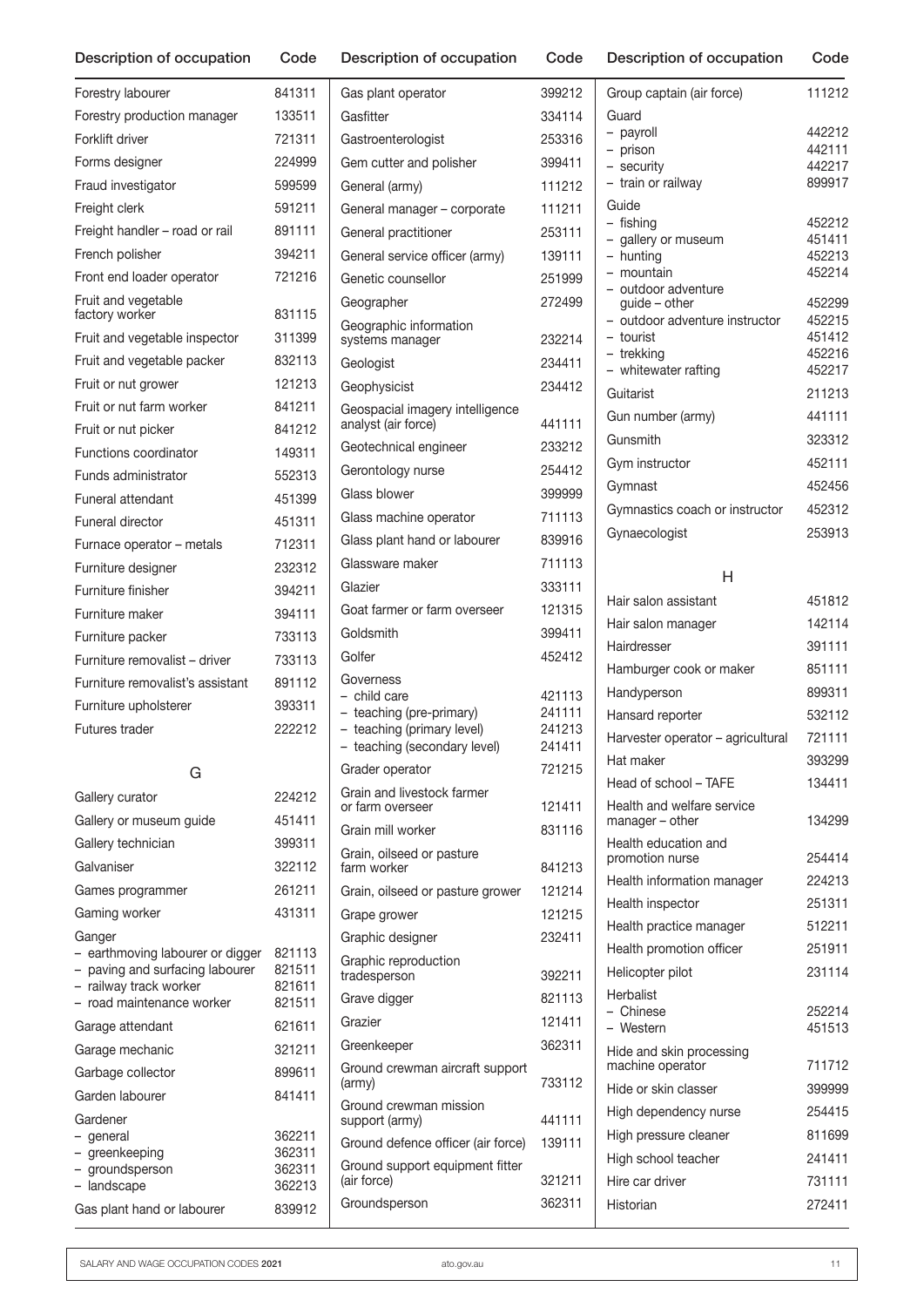| Hoist operator                                 | 712111           | Imam                                   | 272211           |
|------------------------------------------------|------------------|----------------------------------------|------------------|
| Holistic pulser                                | 451511           | Immigration officer                    | 599512           |
| Home companion                                 | 423111           | Importer                               | 133311           |
| Homeopath                                      | 252212           | Import-export clerk                    | 591212           |
| Horse breaker or trainer                       | 361112           | Industrial chemist                     | 234211           |
| Horse breeder                                  | 121316           | Industrial designer                    | 232312           |
| Horse racing judge                             | 452318           | Industrial engineer                    | 233511           |
| Horse riding coach or instructor               | 452313           | Industrial pharmacist                  | 251512           |
| Horticulturist                                 |                  | Industrial relations manager           | 132311           |
| - general gardening                            | 362211           | Industrial relations officer           | 223113           |
| - greenkeeping<br>- nursery                    | 362311<br>362411 | Industry analyst                       | 224712           |
| Hospital orderly                               | 423311           | Infantry officer (army)                | 139111           |
| Hospital pharmacist                            | 251511           | Infant school teacher                  |                  |
|                                                |                  |                                        | 241213           |
| Hospitality employee<br>- bar useful or busser | 431911           | Infection control nurse                | 254499           |
| – barista                                      | 431112           | Information officer                    | 541211           |
| - bartender                                    | 431111           | Inquiry clerk                          | 541211           |
| - café, cafeteria or<br>canteen worker         | 431211           | Insolvency consultant                  | 221111           |
| - casino host                                  | 431999           | Inspector                              |                  |
| - cleaner                                      | 811211           | - airworthiness<br>- aviation safety   | 231199<br>231199 |
| - cook<br>- door attendant                     | 351411<br>431912 | - building                             | 312113           |
| - drink waiter                                 | 431511           | - bus                                  | 599518           |
| - fast food cook                               | 851111           | - customs                              | 599511           |
| - host - dining room                           | 431511           | - dairy quality assurance              | 311399           |
| - housekeeper                                  | 811411           | - fisheries                            | 311311           |
| - kitchenhand                                  | 851311           | - fruit and vegetable<br>- health      | 311399<br>251311 |
| - luggage porter<br>- snack bar assistant      | 431912<br>431211 | - meat                                 | 311312           |
| - steward - food and beverage                  | 431511           | - motor vehicle licence                | 599513           |
| - waiter                                       | 431511           | - noxious weeds and pest               | 599514           |
| - other                                        | 431999           | - parking                              | 561913           |
| Host                                           |                  | - plumbing<br>- police                 | 312115           |
| - casino                                       | 431999           | - quarantine                           | 139113<br>311313 |
| - dining room                                  | 431511           | - safety                               | 312611           |
| Hostel manager                                 | 141999           | - traffic                              | 599518           |
| Hostel parent                                  | 423412           | - transport operations                 | 599518           |
| Hotel cellar hand                              | 431999           | - water<br>- other regulatory          | 599521<br>599599 |
| Hotel manager                                  | 141311           | Installer                              |                  |
| Hotel receptionist                             | 542113           | - building insulation                  | 821411           |
| Hotel service manager                          | 431411           | - curtain                              | 821412           |
| House painter                                  | 332211           | - home improvements<br>- security door | 821412<br>821412 |
| Housekeeper                                    |                  | Instructor                             |                  |
| - commercial                                   | 811411           | - aerobics                             | 452111           |
| - domestic                                     | 811412           | - diving (open water)                  | 452311           |
| Human resources clerk                          | 599411           | - driving                              | 451211           |
| Human resources manager                        | 132311           | - fitness<br>- flying                  | 452111<br>231113 |
| Human resources officer                        | 223111           | $-$ gym                                | 452111           |
| Hunter-trapper                                 | 841911           | - horse riding                         | 452313           |
| Hunting guide                                  | 452213           | - outdoor adventure                    | 452215           |
| Hydrogeologist                                 | 234413           | – ski                                  | 452314           |
|                                                |                  | - skydiving<br>- swimming              | 452299<br>452315 |
|                                                |                  | Insurance agent or salesperson         | 611211           |
| ı                                              |                  | Insurance assessor                     | 552312           |
| Ice cream van vendor                           | 621711           | Insurance broker                       | 222113           |
| Illustrator                                    | 232412           |                                        |                  |

| Insurance consultant or clerk                  | 552312           |
|------------------------------------------------|------------------|
| Insurance investigator                         | 599611           |
| Insurance loss adjuster                        | 599612           |
| Insurance risk surveyor                        | 599613           |
| Integration aide (schools)                     | 422112           |
| Intellectual property lawyer                   | 271214           |
| Intelligence officer                           | 224411           |
| Intensive care specialist                      | 253317           |
| Interior decorator                             | 399912           |
| Interior designer                              | 232511           |
| Internal auditor                               | 221214           |
| Interpreter                                    | 272412           |
| Interviewer - surveys or<br>market research    | 561511           |
| Investigator                                   |                  |
| - air safety<br>- customs                      | 231199<br>599511 |
| - fire                                         | 139112           |
| - fraud                                        | 599599           |
| - insurance<br>- police                        | 599611<br>441312 |
| - private                                      | 442214           |
| - tax<br>- other government                    | 599516<br>599599 |
| Investment broker                              | 222199           |
| Investment dealer                              | 222299           |
| Iridologist                                    | 451511           |
| Iron worker                                    | 839111           |
| Ironer or presser - laundry                    | 811513           |
| Irrigation designer                            | 399999           |
| IT account manager                             | 225211           |
| IT business analyst                            | 261111           |
| IT business development                        |                  |
| manager                                        | 225212           |
| IT customer support officer                    | 313112           |
| IT hardware technician                         | 313111           |
| IT help desk officer                           | 313112           |
| IT manager – other                             | 135199           |
| IT network administrator                       | 263112           |
| IT network analyst                             | 263113           |
| IT professional - chief<br>information officer | 135111           |
| IT project manager                             | 135112           |
| IT quality assurance engineer                  | 263211           |
| IT sales assistant                             | 621211           |
| IT sales representative                        | 225213           |
| IT security specialist                         | 262112           |
| IT service delivery manager                    | 135199           |
| IT support engineer                            | 263212           |
| IT systems test engineer                       | 263213           |
| IT technician                                  | 342313           |
| <b>IT</b> trainer                              | 223211           |
|                                                |                  |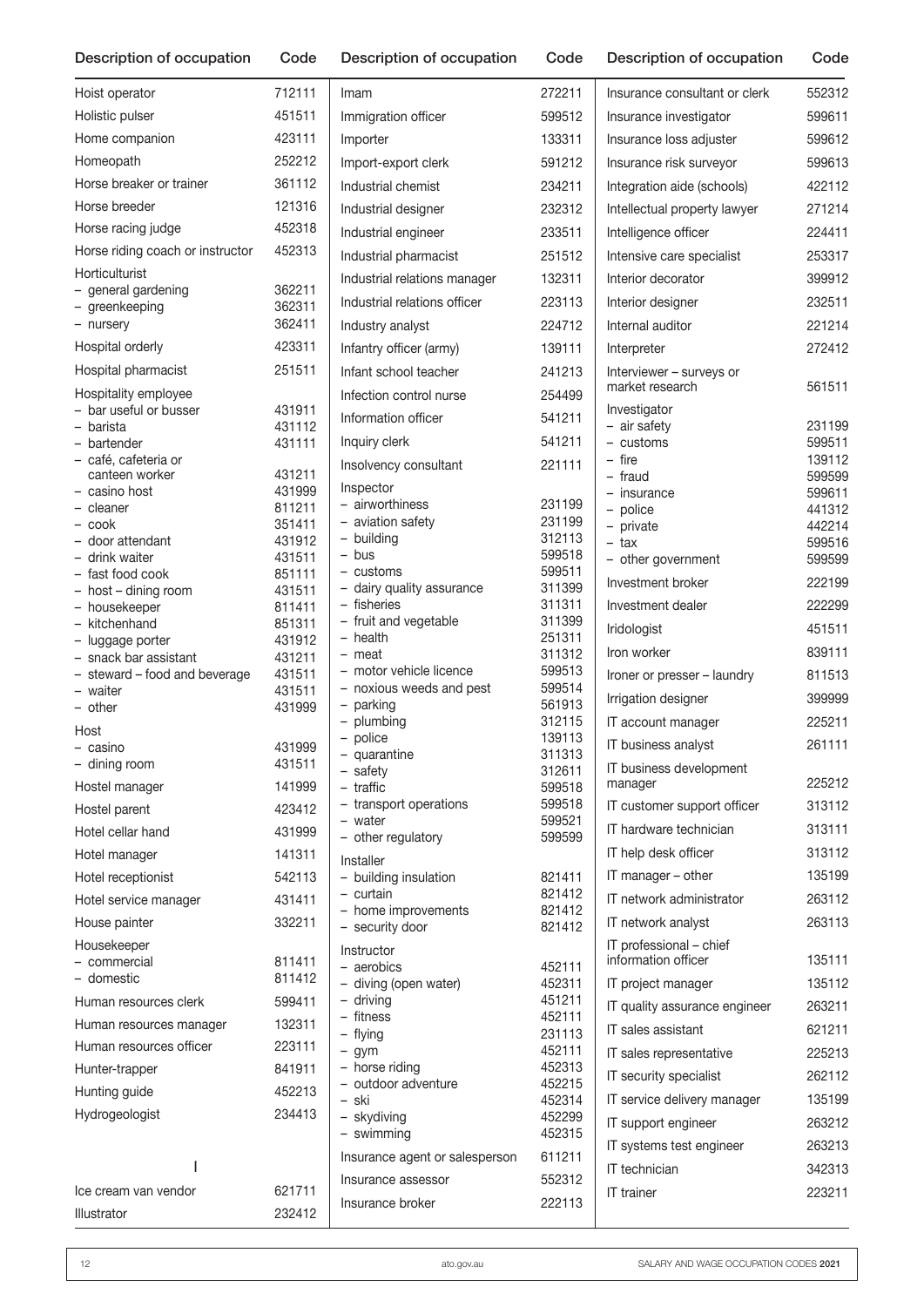| Description of occupation           | Code             | Description of occupation                              | Code             | Description of occupation                              | Code             |
|-------------------------------------|------------------|--------------------------------------------------------|------------------|--------------------------------------------------------|------------------|
| <b>IT Web administrator</b>         | 313113           | Laboratory technician                                  |                  | Landscape gardener                                     | 362213           |
| IT Web programmer                   | 261212           | - chemistry                                            | 311411           | Language tutor (private tuition)                       | 249299           |
| IVF embryologist                    | 234611           | - earth science or soil<br>- life science              | 311412<br>311413 | Laundrette owner                                       | 149999           |
|                                     |                  | - medical                                              | 311213           | Laundry worker                                         | 811511           |
|                                     |                  | - school laboratory                                    | 311414           | Law clerk                                              | 599214           |
| J                                   |                  | Labourer                                               |                  | Lawn mower                                             | 841411           |
| Jackaroo                            |                  | - assembly line worker                                 | 832211           |                                                        |                  |
| - beef cattle<br>- dairy cattle     | 841511<br>841512 | - bricklayer's<br>- brickworks                         | 821111<br>839913 | Lawyer                                                 | 271311           |
| - mixed livestock                   | 841513           | - builder's                                            | 821111           | Lay preacher                                           | 451816           |
| - other livestock                   | 841599           | - building insulation installer                        | 821411           | Leaflet deliverer                                      | 899915           |
| - sheep                             | 841515           | - cement plant hand                                    | 839911<br>839912 | Leather goods maker                                    | 393112           |
| Janitor                             | 899111           | - chemical plant hand<br>- cloth cutter                | 839914           | Lecturer                                               |                  |
| Jeweller                            | 399411           | - clothing factory hand                                | 839914           | - university                                           | 242111<br>242211 |
| Jewellery designer                  | 232313           | - concrete plant hand                                  | 839911           | - vocational education                                 |                  |
| Jillaroo                            |                  | - concreter<br>- construction rigger                   | 821211<br>821711 | Legal and related clerks                               | 599214           |
| - beef cattle                       | 841511           | - crane chaser                                         | 821911           | Legal executive                                        | 599112           |
| - dairy cattle<br>- mixed livestock | 841512           | - digging                                              | 821113           | Legal practice manager                                 | 512299           |
| - other livestock                   | 841513<br>841599 | - drainage, sewerage                                   |                  | Legal researcher                                       | 271299           |
| - sheep                             | 841515           | or stormwater<br>- driller's assistant                 | 821112<br>821912 | Legal secretary                                        | 521212           |
| Jockey                              | 452413           | - earthmoving                                          | 821113           | Liaison officer                                        | 224912           |
| Joiner                              | 331213           | - electrical                                           | 899914           | Librarian                                              | 224611           |
| Journalist (including cadet)        |                  | - fabric factory hand<br>- fellmongery hand            | 839914<br>839917 | Library assistant                                      | 599711           |
| - photo                             | 212499           | - fencer                                               | 821311           | Library officer                                        | 399312           |
| - print                             | 212413           | $-$ fettler                                            | 839111           |                                                        |                  |
| - radio                             | 212414           | - footwear factory hand                                | 839915           | Library technician                                     | 399312           |
| - technical writer<br>- television  | 212415<br>212416 | - forestry<br>$-$ garden                               | 841311<br>841411 | Lieutenant colonel (army)                              | 111212           |
| - Web or online                     | 212499           | - gas plant hand                                       | 839912           | Lieutenant general (army)                              | 111212           |
| Judge                               |                  | - glass plant hand                                     | 839916           | Life assurance representative                          | 611211           |
| - horse or dog racing               | 452318           | - kiln hand                                            | 839913           | Life science technician                                | 311413           |
| - Iaw                               | 271211           | $-$ lagger<br>- metal worker                           | 821913<br>839111 | Life scientist                                         | 234511           |
| Judicial registrar                  | 271299           | - mining                                               | 821914           | Lifeguard                                              | 452414           |
|                                     |                  | - paint factory hand                                   | 839912           | Lift mechanic                                          | 341113           |
| Κ                                   |                  | - paper and pulp mill worker<br>- paving and surfacing | 839411<br>821511 | Lift operator                                          | 712111           |
| Kennel hand                         | 361115           | - plastics plant hand                                  | 839211           | Lighting technician                                    | 399513           |
|                                     |                  | - plumber's assistant                                  | 821114           | Linemarker                                             | 721912           |
| Kennel operator                     | 149911           | - railway track                                        | 821611           |                                                        |                  |
| Keno terminal operator              | 561199           | - road maintenance<br>- rubber factory hand            | 821511<br>839212 | Lines worker<br>- electrical                           | 342211           |
| Key account manager                 | 611399           | $-$ saw mill                                           | 839412           | - telecommunications                                   | 342413           |
| Key cutter                          | 712311           | - scaffolder                                           | 821712           | Livestock and mixed crop                               |                  |
| Keyboard operator                   | 532111           | - sheltered workshop hand<br>- steel fixer             | 839999<br>821713 | farm worker                                            | 841611           |
| Kiln hand or labourer               | 839913           | - structural steel erector                             | 821714           | Livestock and mixed crop farmer                        |                  |
| Kiln operator - metals              | 712311           | - surveyor's assistant                                 | 821915           | or farm overseer                                       | 121411           |
| Kindergarten assistant              | 422115           | - tannery hand                                         | 839917           | Livestock farm worker -<br>mixed livestock             | 841513           |
| Kindergarten teacher                | 241111           | - textile factory hand<br>- timber yard                | 839914<br>839412 |                                                        |                  |
| Kinesiologist                       | 451511           | $-$ wharf                                              | 891113           | Livestock farmer or farm<br>overseer – mixed livestock | 121317           |
| Kitchen hand                        | 851311           | - wood and wood products                               |                  | Loadmaster - aircraft                                  | 721911           |
|                                     |                  | factory worker<br>$-$ other                            | 839413<br>899999 | Loans officer                                          | 552211           |
| Knife sharpener                     | 712311           | Ladies' hairdresser                                    | 391111           |                                                        | 224999           |
| Knitting machine operator           | 711713           |                                                        |                  | Lobbyist                                               |                  |
| Knowledge manager                   | 224999           | Lagger                                                 | 821913           | Local government legislator                            | 111311           |
|                                     |                  | Land economist                                         | 224511           | Locksmith                                              | 323313           |
| L                                   |                  | Landcare facilitator                                   | 234311           | Locomotive driver                                      | 731311           |
| Laboratory manager                  | 139913           | Landscape architect                                    | 232112           | Lodge manager                                          | 141999           |
|                                     |                  |                                                        |                  |                                                        |                  |

| Description or occupation                              | vuue             |
|--------------------------------------------------------|------------------|
| Landscape gardener                                     | 362213           |
| Language tutor (private tuition)                       | 249299           |
| Laundrette owner                                       | 149999           |
| Laundry worker                                         | 811511           |
| Law clerk                                              | 599214           |
| Lawn mower                                             | 841411           |
| Lawyer                                                 | 271311           |
| Lay preacher                                           | 451816           |
| Leaflet deliverer                                      | 899915           |
| Leather goods maker                                    | 393112           |
| Lecturer                                               |                  |
| - university                                           | 242111           |
| - vocational education                                 | 242211           |
| Legal and related clerks                               | 599214           |
| Legal executive                                        | 599112           |
| Legal practice manager                                 | 512299           |
| Legal researcher                                       | 271299           |
| Legal secretary                                        | 521212           |
| Liaison officer                                        | 224912           |
| Librarian                                              | 224611           |
| Library assistant                                      | 599711           |
| Library officer                                        | 399312           |
| Library technician                                     | 399312           |
| Lieutenant colonel (army)                              | 111212           |
| Lieutenant general (army)                              | 111212           |
| Life assurance representative                          | 611211           |
| Life science technician                                | 311413           |
| Life scientist                                         | 234511           |
| Lifeguard                                              | 452414           |
| Lift mechanic                                          | 341113           |
| Lift operator                                          | 712111           |
| Lighting technician                                    | 399513           |
| Linemarker                                             | 721912           |
| Lines worker                                           |                  |
| - electrical<br>- telecommunications                   | 342211<br>342413 |
| Livestock and mixed crop                               |                  |
| farm worker                                            | 841611           |
| Livestock and mixed crop farmer<br>or farm overseer    | 121411           |
| Livestock farm worker -<br>mixed livestock             | 841513           |
| Livestock farmer or farm<br>overseer - mixed livestock | 121317           |
| Loadmaster - aircraft                                  | 721911           |
| Loans officer                                          | 552211           |
| Lobbyist                                               | 224999           |
| Local government legislator                            | 111311           |
| Locksmith                                              | 323313           |
| Locomotive driver                                      | 731311           |
| Lodge manager                                          | 141999           |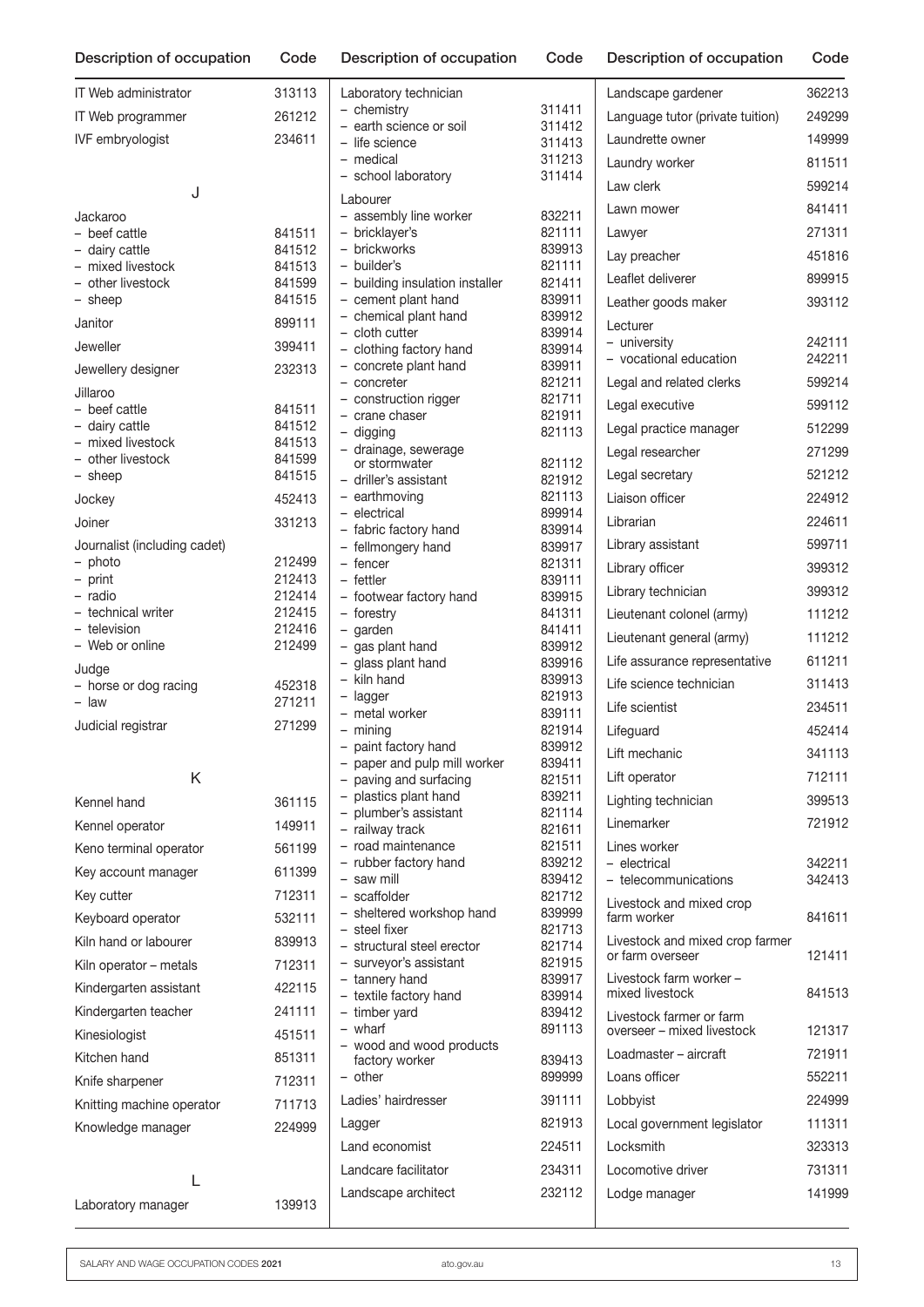| Description of occupation                       | Code             | Description of occupation                         | Code             | Description of occupation                       | Code             |
|-------------------------------------------------|------------------|---------------------------------------------------|------------------|-------------------------------------------------|------------------|
| Logger                                          | 841312           | - betting agency                                  | 142113           | - public policy                                 | 132411           |
| Logging assistant                               | 841312           | - building and construction                       | 133111           | - public relations                              | 131114           |
| Logging plant operator                          | 721112           | - café, restaurant or canteen<br>- call centre    | 141111<br>149211 | - quality assurance<br>- railway station        | 139914<br>149412 |
|                                                 |                  | - caravan park                                    | 141211           | - real estate agency                            | 612113           |
| Logging worker<br>- forestry                    | 841311           | - cinema or theatre                               | 149912           | - real estate property                          | 612112           |
| - logger                                        | 841312           | - contact centre                                  | 149211           | - regional education                            | 134412           |
| - logging assistant                             | 841312           | - corporate general                               | 111211           | - research and development                      | 132511           |
| - logging plant operator                        | 721112           | - corporate services                              | 132111           | - retail bakery                                 | 142111           |
| - tree faller                                   | 841313           | - customer service                                | 149212           | - retail store                                  | 142111           |
| Logistics officer (air force)                   | 133611           | - data processing                                 | 135112           | - retirement village                            | 141912           |
|                                                 | 733111           | - engineering<br>- environmental                  | 133211<br>139912 | - sales and marketing<br>- school adminstration | 131112<br>134412 |
| Lorry driver                                    |                  | - equipment hire                                  | 149915           | - security (non-IT)                             | 139999           |
| Luggage porter                                  | 431912           | - event                                           | 149311           | - sports centre                                 | 149113           |
|                                                 |                  | - facilities                                      | 149913           | - stable                                        | 361112           |
|                                                 |                  | - factory                                         | 133411           | - stage                                         | 212316           |
| M                                               |                  | - fast food                                       | 142111           | - supply and distribution                       | 133611           |
| Machine operator                                |                  | $-$ finance                                       | 132211           | - transport company                             | 149413           |
| - chemical production                           | 711911           | - financial administration                        | 132211           | - travel agency                                 | 142116           |
| - concrete products                             | 711112           | - financial institution branch                    | 149914           | - veterinary practice                           | 512299           |
| - food processing                               | 831199           | - financial investment<br>- financial risk        | 222312<br>221212 | - video production<br>- warehouse               | 212318<br>591116 |
| - footwear production<br>$-$ glass              | 711711<br>711113 | - fish hatchery                                   | 121111           | - weight loss centre                            | 149999           |
| - hide and skin processing                      | 711712           | - fitness centre                                  | 149112           | - welfare centre                                | 134214           |
| - knitting                                      | 711713           | - fleet                                           | 149411           | - other practice                                | 512299           |
| paper products                                  | 711311           | - forestry production                             | 133511           | Managing director                               | 111111           |
| plastic cablemaking                             | 711511           | - general                                         | 111211           |                                                 |                  |
| plastic compounding<br>$\overline{\phantom{0}}$ |                  | - geographic information                          |                  | Manicurist                                      | 451111           |
| and reclamation                                 | 711512           | systems                                           | 232214           | Manufacturer                                    | 133411           |
| - plastics press                                | 711514<br>711313 | - grocery - supermarket<br>- hair or beauty salon | 621511<br>142114 | Manufacturing company director                  | 133512           |
| - sawmilling<br>- stone processing              | 711114           | - health and welfare service -                    |                  |                                                 | 133512           |
| - textile dyeing and finishing                  | 711714           | other                                             | 134299           | Manufacturing company manager                   |                  |
| - wood processing other                         |                  | - health information                              | 224213           | Marina manager                                  | 149999           |
| than sawmilling                                 | 711314           | - health practice                                 | 512211           | Marine biologist                                | 234516           |
| - yarn carding and spinning                     | 711716           | - health promotion                                | 251911           | Marine certification and                        |                  |
| $-$ other                                       | 711999           | - hostel                                          | 141999           | surveillance manager                            | 231299           |
| Machine shorthand reporter                      | 532112           | - hotel                                           | 141311           | Marine engineer                                 | 231212           |
| Machinist                                       |                  | hotel service<br>- human resources                | 431411<br>132311 | Marine farmer/farm overseer                     | 121111           |
| - metal                                         | 323214           | $-$ IT $-$ other                                  | 135199           |                                                 |                  |
| - printing                                      | 392311           | - IT account                                      | 225211           | Marine specialist (army)                        | 441111           |
| - textile sewing                                | 711611           | - IT business development                         | 225212           | Marine surveyor                                 | 231215           |
| - wood                                          | 394213           | $-$ IT project                                    | 135112           | Marine navigator                                | 231214           |
| Magistrate                                      | 271212           | - IT service delivery                             | 135199           |                                                 | 231299           |
| Mail clerk                                      | 561411           | - key account                                     | 611399           | Marine safety officer                           |                  |
|                                                 |                  | - knowledge                                       | 224999           | Marine steward                                  | 451799           |
| Mailing service hand or labourer                | 839999           | - laboratory<br>- legal practice                  | 139913<br>512299 | Market gardener                                 |                  |
| Maintenance engineer                            |                  | - licensed club                                   | 141411           | - fruit                                         | 121213           |
| - aircraft - avionics                           | 323111           | - lodge                                           | 141999           | - vegetables                                    | 121221           |
| - aircraft - mechanical                         | 323112           | - manufacturing company                           | 133512           | Market research analyst                         | 225112           |
| - aircraft - structures                         | 323113           | - marina                                          | 149999           | Market research interviewer                     | 561511           |
| Maintenance planner                             | 312911           | - marine certification                            |                  |                                                 | 131112           |
| Major general (army)                            | 111212           | and surveillance                                  | 231299           | Marketing manager                               |                  |
| Make-up artist                                  | 399514           | - mining production<br>- motel                    | 133513<br>141311 | Marketing specialist                            | 225113           |
|                                                 |                  | - nurse - senior                                  | 134212           | Marriage counsellor                             | 272113           |
| Management accountant                           | 221112           | - nurse (inc. unit) or supervisor                 | 254311           | Massage therapist                               | 411611           |
| Manager                                         |                  | - nursing agency                                  | 149999           |                                                 |                  |
| - accounting practice                           | 512299           | $-$ office                                        | 512111           | Masseur or masseuse<br>- Thai                   | 411611           |
| - advertising<br>- amusement centre             | 131113<br>149111 | - personnel and industrial                        |                  | - therapeutic, remedial                         | 411611           |
| - architectural practice                        | 512299           | relations                                         | 132311           | - other                                         | 451511           |
| - arts                                          | 139911           | - policy and planning                             | 132411           | Master fisher                                   | 231211           |
| - bakery (retail)                               | 142111           | - post office<br>- primary health organisation    | 142115<br>134213 |                                                 |                  |
| - bank                                          | 149914           | - procurement                                     | 133612           | Materials engineer                              | 233112           |
| - bar                                           | 431111           |                                                   |                  | Materials recycler                              | 621911           |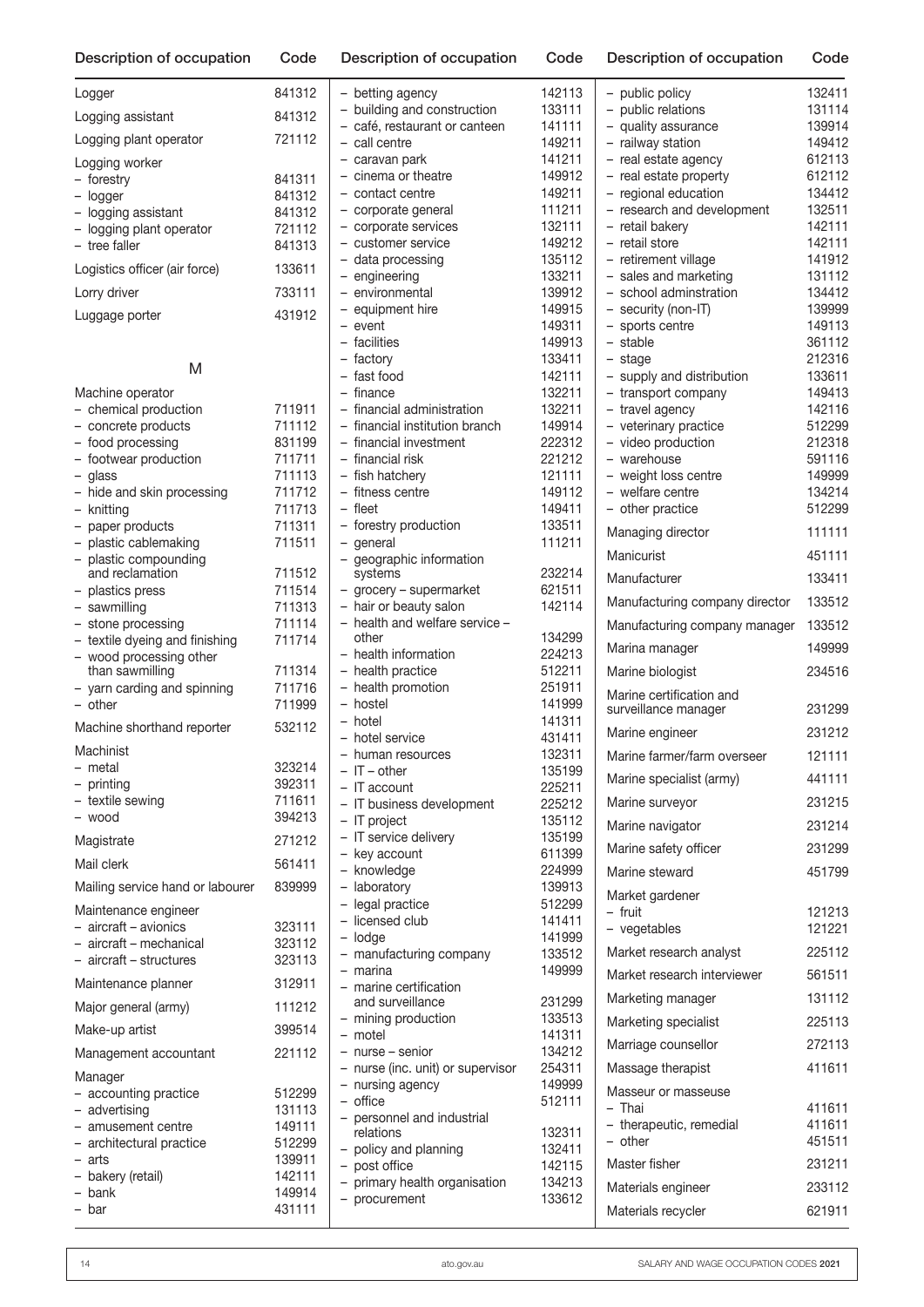| Description of occupation<br>Description of occupation<br>Code<br>Code | Code |
|------------------------------------------------------------------------|------|
|------------------------------------------------------------------------|------|

| Materials scientist                                | 234999           | - resident n                 |
|----------------------------------------------------|------------------|------------------------------|
| Mathematician                                      | 224112           | - specialist                 |
| Maths tutor (private tuition)                      | 249299           | - specialist<br>- specialist |
| Meat boner and slicer                              | 831211           | surgeon                      |
| Meat inspector                                     | 311312           | - specialist<br>haematok     |
| Meat packer                                        | 832114           | - specialist                 |
| Meat process worker                                | 831311           | - specialist<br>interventio  |
| Meatworker                                         |                  | - specialist                 |
| - boner and slicer                                 | 831211           | medicine<br>- specialist     |
| - butcher or smallgoods maker                      | 351211<br>832114 | - specialist                 |
| - meat packer<br>- meat process worker             | 831311           | - specialist                 |
| - meatworker's labourer                            | 831311           | - specialist<br>specialist   |
| - poultry process worker                           | 831312           | - specialist                 |
| $\overline{\phantom{0}}$<br>slaughterer            | 831212           | - specialist                 |
| Mechanic<br>- air conditioning                     |                  | - specialist                 |
| and refrigeration                                  | 342111           | - specialist<br>physician    |
| - bicycle                                          | 899911           | - specialist                 |
| - diesel motor<br>- electrical                     | 321212<br>341111 | - specialist                 |
| - garage                                           | 321211           | - specialist<br>specialist   |
| - general                                          | 321211           | - specialist                 |
| - lift                                             | 341113           | otorhinola                   |
| - mechanic's assistant                             | 899916           | - specialist<br>- specialist |
| - motorcycle<br>- office machine mechanic          | 321213<br>342311 | - specialist                 |
| - petrol motor                                     | 321211           | - specialist                 |
| - recovery (army)                                  | 733115           | reconstru                    |
| - roadside                                         | 321211           | - specialist<br>- specialist |
| - small engine<br>- textile, clothing and footwear | 321214<br>323215 | oncologis                    |
| Mechanical engineer                                | 233512           | - specialist<br>medicine     |
| Mechanical engineering                             |                  | - specialist                 |
| draftsperson                                       | 312511           | specialist                   |
| Mechanical engineering officer                     |                  | - specialist<br>- specialist |
| (navy)                                             | 231212           | physician                    |
| Mechanical engineering<br>technician or associate  | 312512           | - specialist<br>– other      |
| Mechanic's assistant                               | 899916           | - specialist<br>(general n   |
| Media officer                                      | 225311           | - specialist                 |
| Media planner                                      | 225111           | - specialist<br>specialist   |
| Medical administrator                              | 134211           | - specialist                 |
| Medical assistant (airforce, army,<br>navy)        | 411411           | - specialist<br>- sports ph  |
| Medical corps officer (army)                       | 134299           | Medical radi                 |
| Medical laboratory scientist                       | 234611           | Medical rece                 |
| Medical laboratory technician                      | 311213           | Medical sec                  |
| Medical nurse                                      | 254418           | Medical spe                  |
| Medical officer (navy)                             | 253111           | Medical tecl                 |
| Medical officer - resident                         | 253112           | – anaesthet                  |
| Medical oncologist                                 | 253314           | - cardiac<br>- medical la    |
| Medical physicist                                  | 234914           | - operating                  |
|                                                    | 254421           | - pharmacy                   |
| Medical practice nurse                             |                  | - other                      |
| Medical practitioner<br>- general practice         | 253111           | Medical typi                 |
| - medical practitioner - other                     | 253999           | Member of p                  |
| - public health physician                          | 253999           | Men's hairdr                 |

| - resident medical officer                                                              | 253112           |
|-----------------------------------------------------------------------------------------|------------------|
| - specialist - anaesthetist                                                             | 253211           |
| - specialist - cardiologist                                                             | 253312           |
| specialist - cardiothoracic<br>surgeon                                                  | 253512           |
| specialist - clinical                                                                   |                  |
| haematologist                                                                           | 253313           |
| specialist - dermatologist                                                              | 253911           |
| specialist - diagnostic and                                                             |                  |
| interventional radiologist                                                              | 253917           |
| specialist - emergency<br>medicine specialist                                           | 253912           |
| specialist - endocrinologist                                                            | 253315           |
| specialist - gastroenterologist<br>$\overline{\phantom{0}}$                             | 253316           |
| specialist - gynaecologist<br>$\overline{\phantom{0}}$                                  | 253913           |
| specialist - intensive care                                                             |                  |
| specialist                                                                              | 253317           |
| specialist - medical oncologist<br>$\overline{\phantom{0}}$<br>specialist - neurologist | 253314<br>253318 |
| -                                                                                       | 253513           |
| specialist – neurosurgeon<br>specialist – nuclear medicine                              |                  |
| physician                                                                               | 253999           |
| specialist - obstetrician<br>-                                                          | 253913           |
| specialist - ophthalmologist                                                            | 253914           |
| specialist - orthopaedic                                                                |                  |
| specialist                                                                              | 253514           |
| specialist-<br>otorhinolaryngologist                                                    | 253515           |
| specialist - paediatric surgeon<br>$\overline{\phantom{0}}$                             | 253516           |
| specialist - paediatrician<br>-                                                         | 253321           |
| specialist - pathologist<br>specialist - plastic and                                    | 253915           |
|                                                                                         |                  |
| reconstructive surgeon                                                                  | 253517           |
| specialist - psychiatrist<br>specialist - radiation                                     | 253411           |
| oncologist                                                                              | 253918           |
| specialist - rehabilitation                                                             |                  |
| medicine physician                                                                      | 253399           |
| specialist - renal medicine<br>specialist                                               | 253322           |
| - specialist - rheumatologist                                                           | 253323           |
| specialist - sleep medicine                                                             |                  |
| physician                                                                               | 253399           |
| specialist - specialist physician                                                       | 253399           |
| – other<br>- specialist - specialist physician                                          |                  |
| (general medicine)                                                                      | 253311           |
| - specialist - surgeon (general)                                                        | 253511           |
| - specialist - thoracic medicine                                                        |                  |
| specialist                                                                              | 253324           |
| - specialist - urologist<br>- specialist - vascular surgeon                             | 253518<br>253521 |
| - sports physician                                                                      | 253999           |
|                                                                                         |                  |
| Medical radiation therapist                                                             | 251212           |
| Medical receptionist                                                                    | 542114           |
| Medical secretary                                                                       | 542114           |
| Medical specialist see Medical practitioner                                             |                  |
| Medical technician                                                                      |                  |
| – anaesthetic                                                                           | 311211           |
| – cardiac                                                                               | 311212           |
| - medical laboratory                                                                    | 311213           |
| - operating theatre                                                                     | 311214           |
| - pharmacy                                                                              | 311215           |
| - other                                                                                 | 311299           |
| Medical typist                                                                          | 532113           |
| Member of parliament                                                                    | 111312           |
| Men's hairdresser                                                                       | 391111           |
|                                                                                         |                  |

| Mental health nurse                       | 254422           |
|-------------------------------------------|------------------|
| Mental retardation nurse                  | 254416           |
| Merchandiser                              | 639112           |
| Merchant seaman                           | 899211           |
| Messenger                                 | 561211           |
| Metal fabricator                          | 322311           |
| Metal machinist                           | 323214           |
| Metal polisher                            | 322115           |
| Metal press operator                      | 712311           |
| Metal sprayer                             | 712311           |
| Metal worker                              | 839111           |
| Metallurgical and<br>materials technician | 312912           |
| Metallurgist                              | 234912           |
| Meteorologist                             | 234913           |
| Meter reader                              | 561912           |
| Methods analyst – computing               | 261112           |
| Metrologist                               | 234999           |
| Microbiologist                            | 234517           |
| Microphone boom operator                  | 399599           |
| Middle school teacher                     | 241311           |
| Midwife                                   | 254111           |
| Migrant teacher                           | 241599           |
| Migration agent                           | 224913           |
| Military police officer (army)            | 139111           |
| Milk vendor                               | 621711           |
| Miller                                    |                  |
| - cement                                  | 712913           |
| - flour or grain<br>- timber              | 831116<br>711313 |
| tyres                                     | 711516           |
| Milliner                                  | 393299           |
| Mine deputy                               | 312913           |
| Mine supervisor                           | 312913           |
| Miner                                     | 712212           |
| Mining blasting worker                    | 712213           |
| Mining draftsperson                       | 312999           |
| Mining engineer                           | 233611           |
| Mining labourer                           | 821914           |
| Mining production manager                 | 133513           |
| Mining technician                         | 712212           |
| Minister of religion                      | 272211           |
| Missionary                                | 272211           |
| Model                                     | 639111           |
| Model maker                               |                  |
| - architectural<br>- metal                | 399999<br>322114 |
| - plastic                                 | 711514           |
| - wood                                    | 394299           |
| Monk                                      | 272211           |
| Motel manager                             | 141311           |
|                                           |                  |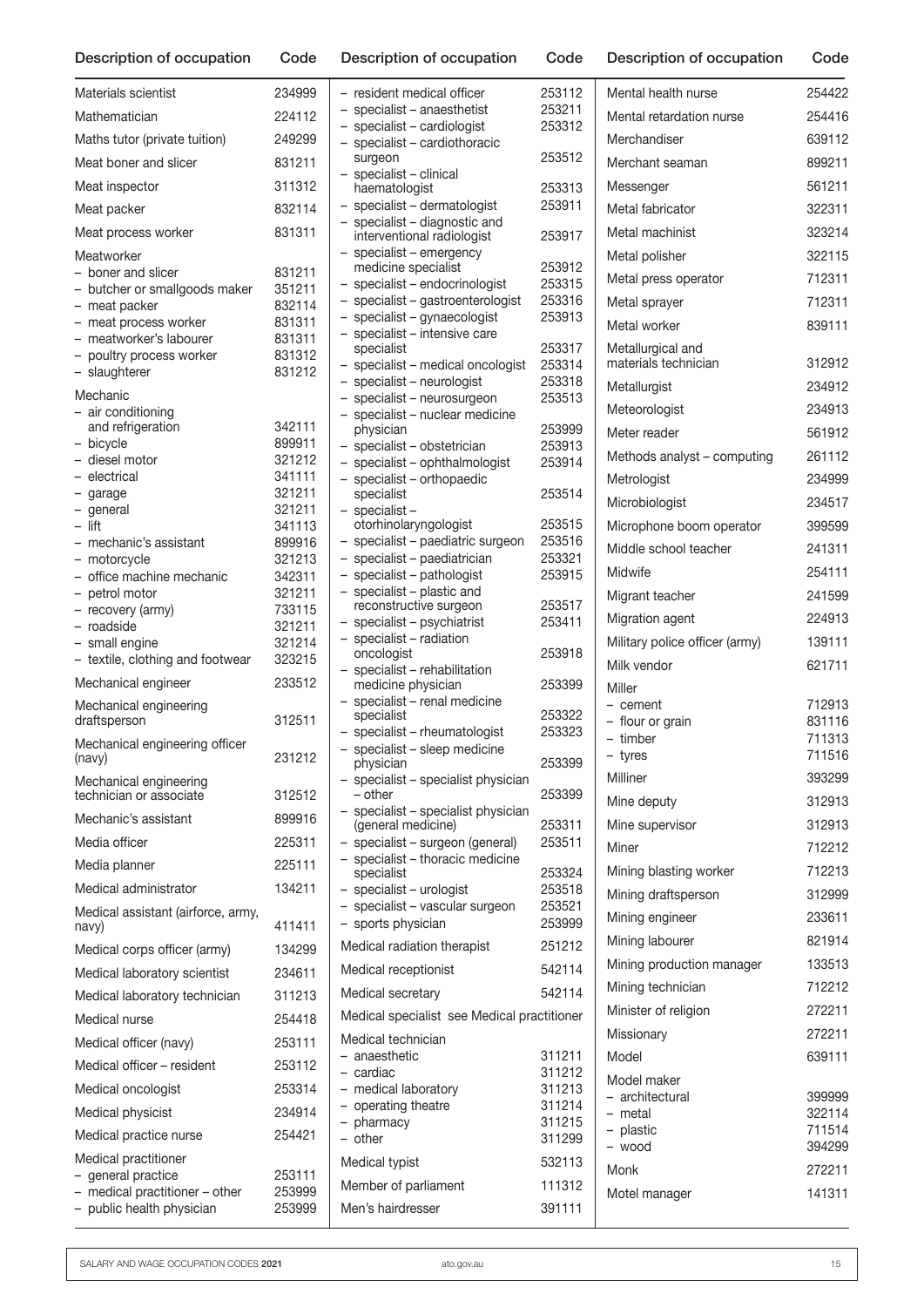n Code Description of occupation Code Description of occupation Code

| Motel receptionist                     | 542113           |
|----------------------------------------|------------------|
| Mothercraft nurse                      | 411412           |
| Motion picture camera operator         | 399512           |
| Motion picture projectionist           | 711912           |
| Motor mechanic                         |                  |
| - diesel<br>- petrol                   | 321212<br>321211 |
| Motor vehicle accessories fitter       | 899411           |
| Motor vehicle body builder             | 324211           |
| Motor vehicle licence inspector        | 599513           |
| Motor vehicle painter                  | 324311           |
| Motor vehicle salesperson              | 621311           |
| Motor vehicle trimmer                  | 324212           |
| Motor vehicle wrecker                  | 621911           |
| Motorcycle mechanic                    | 321213           |
| Mountain guide                         | 452214           |
| Muffler repairer                       | 899413           |
| Multimedia designer                    | 232413           |
| Multimedia specialist                  | 261211           |
| Museum curator                         | 224212           |
| Museum or gallery guide                | 451411           |
| Museum registrar                       | 224999           |
| Museum technician                      | 399311           |
| Mushroom farmer/farm overseer          | 121299           |
| Mushroom picker                        | 841217           |
| Music researcher                       | 211299           |
| Music teacher - private                | 249214           |
| Musical instrument repairer            | 399515           |
| Musician                               |                  |
| - composer<br>- conductor              | 211211<br>211212 |
| - instrumentalist                      | 211213           |
| - music director                       | 211212           |
| - music researcher                     | 211299<br>211214 |
| - singer<br>- other music professional | 211299           |
| Musicologist                           | 211299           |
| Mussel opener                          | 831313           |
| Myotherapist                           | 411611           |
|                                        |                  |
| N                                      |                  |
| Nanny                                  | 421113           |
| Natural remedy consultant              | 451511           |
| Naturopath                             | 252213           |
| Naval architect                        | 233916           |
| Naval police coxswain (navy)           | 441111           |
| Navigator<br>- aircraft                | 231199           |
| - marine                               | 231214           |
| Navy                                   |                  |
| acoustic warfare analyst<br>- admiral  | 441111<br>111212 |

| - aeronautical engineering officer<br>aircrewman                    | 233911<br>441111 |
|---------------------------------------------------------------------|------------------|
| avionics technician                                                 | 323111           |
| - defence intelligence analyst<br>aviation technician aircraft      | 224411<br>323112 |
| - boatswain's mate                                                  | 441111           |
| - captain                                                           | 111212           |
| $\overline{\phantom{0}}$<br>clearance diver                         | 399911<br>441111 |
| - combat systems operator<br>- combat systems operator mine         |                  |
| warfare                                                             | 441111           |
| – commander                                                         | 111212           |
| - commodore<br>- communication information                          | 111212           |
| systems sailor                                                      | 342312           |
| electronic technician                                               | 342314           |
| - electronic warfare - linguist<br>- electronic warfare - technical | 441111<br>441111 |
| mechanical engineering officer<br>$\overline{\phantom{0}}$          | 231212           |
| medical assistant<br>$\overline{\phantom{0}}$                       | 411411           |
| - medical officer                                                   | 253111<br>441111 |
| - naval police coxswain<br>- nursing officer                        | 254499           |
| observer<br>$\overline{\phantom{0}}$                                | 139111           |
| - rear admiral                                                      | 111212           |
| seaman officer<br>- stores naval                                    | 231214<br>741111 |
| supply officer                                                      | 133611           |
| training systems officer<br>$\overline{\phantom{0}}$                | 223311           |
| - vice admiral                                                      | 111212           |
| - weapons aeronautical<br>engineering officer                       | 233911           |
| weapons electrical engineering                                      |                  |
| officer<br>- commissioned officer - junior                          | 231212<br>139111 |
| - commissioned officer - senior                                     | 111212           |
| - non commissioned officer<br>– junior                              | 441111           |
| non commissioned<br>officer - senior                                | 139211           |
| - other ranks                                                       | 441111           |
| Neonatal intensive care nurse                                       | 254415           |
| Network administrator - IT                                          | 263112           |
| Network consultant – IT                                             | 263113           |
| Network analyst - IT                                                | 263113           |
| Neurologist                                                         | 253318           |
| Neuroscientist                                                      | 234599           |
| Neurosurgeon                                                        | 253513           |
| New car salesperson                                                 | 621311           |
| Newspaper deliverer                                                 | 899915           |
| Newspaper editor                                                    | 212412           |
| Newspaper journalist                                                | 212413           |
| Newspaper photographer                                              | 211311           |
| Newsreader                                                          |                  |
| radio<br>- television                                               | 212113<br>212114 |
| Night filler                                                        | 891211           |
| Night watchperson                                                   | 442217           |
| Non-commissioned officer                                            |                  |
| - defence - junior                                                  | 441111           |
| - defence – senior                                                  | 139211           |
|                                                                     |                  |

| Noxious weeds and<br>pest inspector                                    | 599514           |
|------------------------------------------------------------------------|------------------|
| Nuclear medicine physician                                             | 253999           |
| Nuclear medicine technologist                                          | 251213           |
| Nurse                                                                  |                  |
| - acute care                                                           | 254415           |
| - aged care                                                            | 254412           |
| - anaesthetic<br>- animal                                              | 254423<br>361311 |
| - assistant in nursing                                                 | 423312           |
| $-$ charge                                                             | 254311           |
| - child and adolescence mental<br>health                               | 254422           |
| - child and family health                                              | 254413           |
| - community health                                                     | 254414           |
| - critical care and emergency<br>- dental                              | 254415<br>423211 |
| - developmental disability                                             | 254416           |
| - disability and rehabilitation                                        | 254417           |
| - drug and alcohol                                                     | 254422           |
| - emergency/trauma                                                     | 254415           |
| - enrolled<br>- flight                                                 | 411411<br>254499 |
| - general                                                              | 254499           |
| - gerontology                                                          | 254412           |
| - health education and                                                 |                  |
| promotion<br>- high dependency                                         | 254414<br>254415 |
| - infection control                                                    | 254499           |
| - medical practice                                                     | 254421           |
| - mental health                                                        | 254422           |
| - mental retardation                                                   | 254416           |
| - midwifery<br>- mothercraft                                           | 254111<br>411412 |
| - neonatal intensive care                                              | 254415           |
| - nurse educator (inc. clinical)                                       | 254211           |
| - nurse consultant - clinical                                          | 254499           |
| - nurse manager - senior                                               | 134212           |
| - nurse manager (inc. unit)<br>or supervisor                           | 254311           |
| - nurse practitioner                                                   | 254411           |
| - nursing assistant or aide                                            | 423312           |
| - nursing director (inc. assistant,<br>deputy, executive and clinical) | 134212           |
| nursing officer (defence forces)                                       | 254499           |
| - operating room                                                       | 254423           |
| - paediatric intensive care                                            | 254415           |
| - paediatrics                                                          | 254425           |
| - perioperative<br>- practice (medical)                                | 254423<br>254421 |
| - psychiatric                                                          | 254422           |
| - psychogeriatric care                                                 | 254422           |
| - public health                                                        | 254414           |
| - recovery                                                             | 254423           |
| - rehabilitation<br>- remote or rural area                             | 254417<br>254499 |
| - research                                                             | 254212           |
| - school                                                               | 254414           |
| - staff development                                                    | 254211           |
| - student enrolled nurse                                               | 411411           |
| - student registered nurse<br>- surgical                               | 254499<br>254424 |
| - veterinary                                                           | 361311           |
| - other                                                                | 254499           |
| Nurse consultant – clinical                                            | 254499           |
| Nurse educator (inc. clinical)                                         | 254211           |
|                                                                        |                  |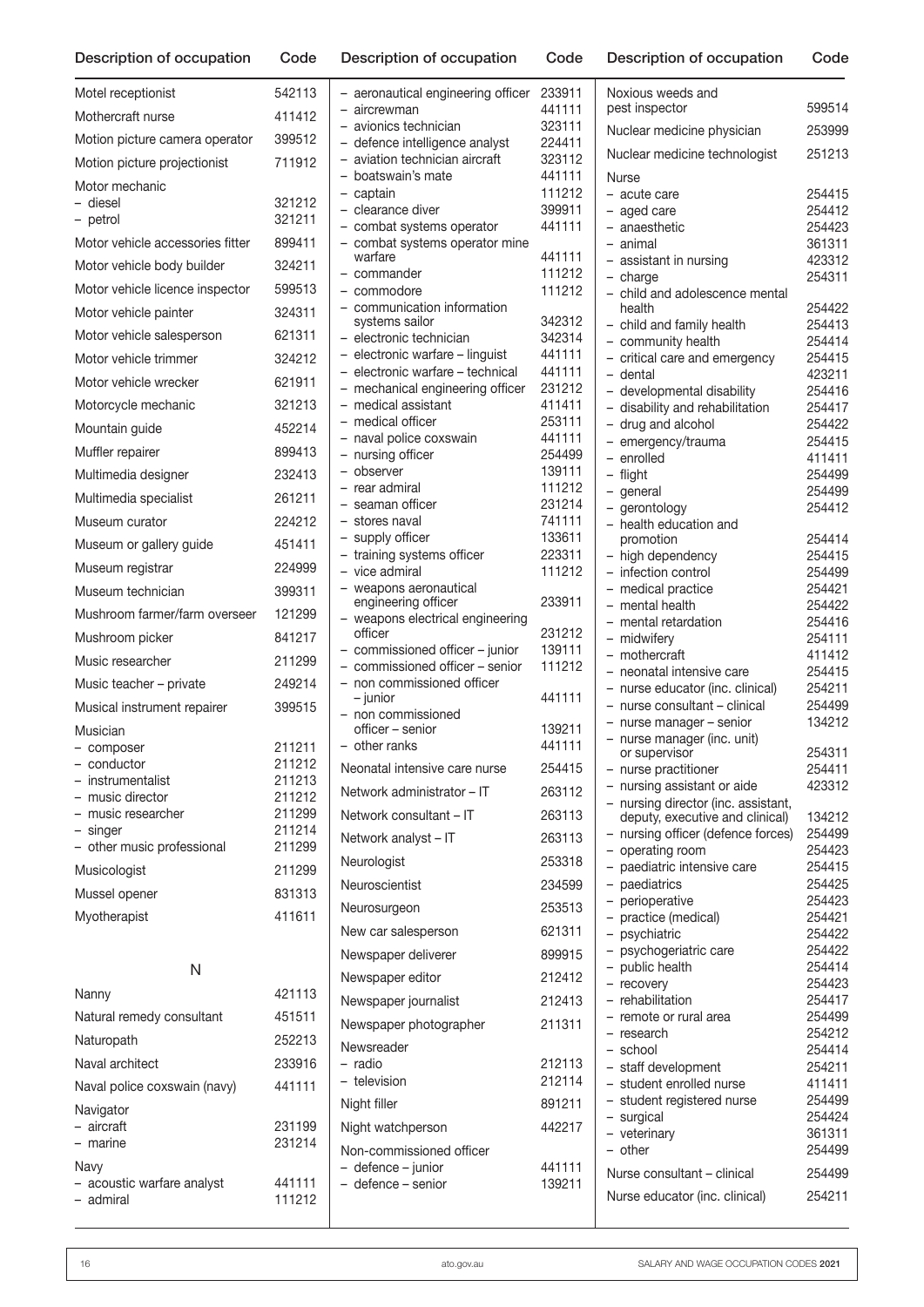| Nurse practitioner                                                   | 254411 |
|----------------------------------------------------------------------|--------|
| Nursery assistant - horticulture                                     | 841412 |
| Nursery hand – plants                                                | 841412 |
| Nurseryperson                                                        | 362411 |
| Nursing agency manager                                               | 149999 |
| Nursing assistant or aide                                            | 423312 |
| Nursing director (inc. assistant,<br>deputy, executive and clinical) | 134212 |
| Nursing officer (defence forces)                                     | 254499 |
| Nut or fruit grower                                                  | 121213 |
| Nut or fruit farm worker                                             | 841211 |
| Nut or fruit picker                                                  | 841212 |
| Nutrition assistant                                                  | 451899 |
| Nutritionist                                                         | 251112 |

### O

| Observer (navy)                                                                                                                                                                                                                                                                                           | 139111                                                                       |
|-----------------------------------------------------------------------------------------------------------------------------------------------------------------------------------------------------------------------------------------------------------------------------------------------------------|------------------------------------------------------------------------------|
| Obstetrician                                                                                                                                                                                                                                                                                              | 253913                                                                       |
| Occupational health and<br>safety adviser                                                                                                                                                                                                                                                                 | 251312                                                                       |
| Occupational medicine specialist                                                                                                                                                                                                                                                                          | 253999                                                                       |
| Occupational therapist                                                                                                                                                                                                                                                                                    | 252411                                                                       |
| Oceanographer                                                                                                                                                                                                                                                                                             | 234412                                                                       |
| Office administrator                                                                                                                                                                                                                                                                                      | 512111                                                                       |
| Office cleaner                                                                                                                                                                                                                                                                                            | 811211                                                                       |
| Office machine mechanic                                                                                                                                                                                                                                                                                   | 342311                                                                       |
| Office manager                                                                                                                                                                                                                                                                                            | 512111                                                                       |
| Office secretary or stenographer                                                                                                                                                                                                                                                                          | 521211                                                                       |
| Office trainee                                                                                                                                                                                                                                                                                            | 561999                                                                       |
| Office worker                                                                                                                                                                                                                                                                                             | 531111                                                                       |
| Officer - fire brigade                                                                                                                                                                                                                                                                                    | 441212                                                                       |
| Officer - police                                                                                                                                                                                                                                                                                          | 441312                                                                       |
| Oil rig worker<br>- driller<br>- operating crane<br>– other                                                                                                                                                                                                                                               | 712211<br>712111<br>821912                                                   |
| Opal miner                                                                                                                                                                                                                                                                                                | 712212                                                                       |
| Opera singer                                                                                                                                                                                                                                                                                              | 211214                                                                       |
| Operating room nurse                                                                                                                                                                                                                                                                                      | 254423                                                                       |
| Operating theatre technician                                                                                                                                                                                                                                                                              | 311214                                                                       |
| Operator<br>amusement ride<br>artillery meteorology<br>and surveyor (army)<br>- bearer systems (army)<br>- chemical plant<br>- command support<br>systems (army)<br>- electronic warfare (army)<br>- gas plant<br>- ground based air defence (army) 441111<br>petroleum plant<br>$\overline{\phantom{0}}$ | 711999<br>441111<br>342413<br>399211<br>313112<br>441111<br>399212<br>399212 |
| power generation plant<br>$\qquad \qquad -$                                                                                                                                                                                                                                                               | 399213                                                                       |

| specialist communications<br>(army)            | 342312           |
|------------------------------------------------|------------------|
| - supply (army)                                | 741111           |
| - switchboard                                  | 561611           |
| - tractor                                      | 721111           |
| - weapon locating radar (army)                 | 441111           |
| Ophthalmic technician                          | 311299           |
| Ophthalmologist                                | 253914           |
| Optical dispenser                              | 399913           |
| Optical mechanic                               | 399914           |
| Optometrist                                    | 251411           |
| Order clerk                                    | 591117           |
| Orderly - hospital                             | 423311           |
| Ordnance corps officer (army)                  | 133611           |
| Organisational psychologist                    | 272313           |
| Organist                                       | 211213           |
| Orthopaedic surgeon                            | 253514           |
| Orthoptist                                     | 251412           |
| Orthotist                                      | 251912           |
| Osteopath                                      | 252112           |
| Otorhinolaryngologist                          | 253515           |
| Out of school hours care worker                | 421114           |
| Owner                                          |                  |
| - bus, truck, limousine or hire car            | 149413           |
| - taxi                                         | 149999           |
| Owner-driver                                   |                  |
| $-$ bus<br>- taxi                              | 149413<br>149999 |
| - truck                                        | 149413           |
| Oyster farmer or farm overseer                 | 121111           |
|                                                |                  |
| P                                              |                  |
| Packer                                         |                  |
| - biscuit                                      | 832199<br>832199 |
| - bread<br>- chocolate                         | 832111           |
| - fruit and vegetable                          | 832113           |
| - furniture                                    | 733113           |
| - meat<br>- seafood                            | 832114<br>832115 |
| - other                                        | 832199           |
| Paediatric intensive care nurse                | 254415           |
| Paediatrics nurse                              | 254425           |
| Paediatric surgeon                             | 253516           |
| Paediatrician                                  | 253321           |
| Paint factory hand or labourer                 | 839912           |
| Paint maker                                    | 399211           |
| Painter                                        |                  |
| – house                                        | 332211           |
| - industrial spray painter                     | 711211           |
| - motor vehicle spray painter<br>- visual arts | 324311<br>211411 |
|                                                |                  |

Description of occupation Code Description of occupation Code Description of occupation Code

| Paper mill operator                                    | 712916           |
|--------------------------------------------------------|------------------|
| Paper products machine operator                        | 711311           |
| Paper products maker                                   | 711311           |
| Paperhanger                                            | 332211           |
| Paralegal                                              | 599112           |
| Paramedic                                              | 411111           |
| Park ranger                                            | 234314           |
| Parking inspector                                      | 561913           |
| Parliamentarian                                        | 111312           |
| Parole officer                                         | 411714           |
| Passenger coach driver                                 | 731213           |
| Pasta maker                                            | 831199           |
| Pastoral labourer                                      |                  |
| - beef cattle                                          | 841511           |
| - dairy cattle<br>- farm machinery operator            | 841512<br>721111 |
| - grain, oilseed or pasture                            | 841213           |
| - mixed crop and livestock                             | 841611           |
| mixed livestock<br>$\overline{\phantom{0}}$<br>- sheep | 841513<br>841515 |
| - strapper or stablehand                               | 841516           |
| - wool handler or shearing                             |                  |
| shed hand<br>- other crop                              | 841517<br>841299 |
| - other livestock                                      | 841599           |
| - other                                                | 841999           |
| Pastry cook                                            | 351112           |
| Pastry cook's assistant                                | 851211           |
| Patent attorney                                        | 271214           |
| Patents examiner                                       | 224914           |
| Pathologist                                            | 253915           |
| Pathology collector                                    | 311216           |
| Patternmaker-grader - textiles                         | 393212           |
| Paving and surfacing labourer                          | 821511           |
| Paving plant operator                                  | 721913           |
| Payroll clerk                                          | 551311           |
| Payroll guard                                          | 442212           |
| Performing artist                                      | 211113           |
| Performing arts road manager                           | 399599           |
| Periodical editor                                      | 212412           |
| Perioperative nurse                                    | 254422           |
| Personal assistant                                     | 521111           |
| Personal care assistant                                | 423313           |
| Personnel and industrial<br>relations manager          | 132311           |
| Personnel officer                                      | 223111           |
| Personnel records clerk                                | 599411           |
| Pest and noxious weeds<br>inspector                    | 599514           |
| Pest controller                                        | 841913           |
| Pet groomer                                            | 361113           |
| Pet minder                                             | 361115           |
| Pet sitter                                             | 361115           |
|                                                        |                  |

Painter and decorator 332211 Panel beater 324111 Paper mill worker 839411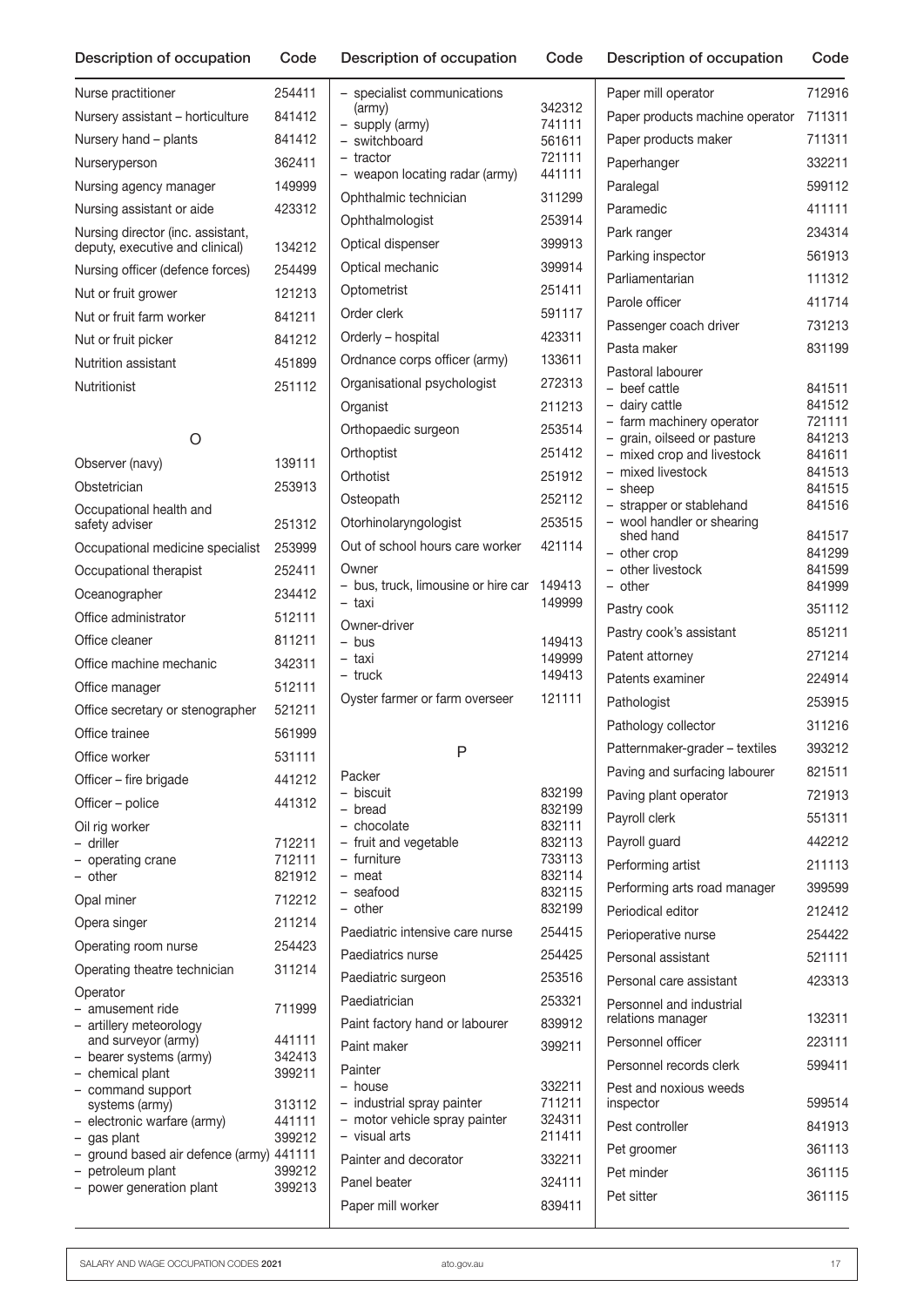| Description of occupation                     | Code             |
|-----------------------------------------------|------------------|
| Petroleum engineer                            | 233612           |
| Petroleum plant operator                      | 399212           |
| Pharmaceutical officer (army)                 | 251511           |
| Pharmacist                                    |                  |
| - hospital                                    | 251511           |
| - industrial<br>- retail                      | 251512<br>251513 |
| Pharmacy assistant                            | 621411           |
| Pharmacy technician                           | 311215           |
| Phlebotomist                                  | 311216           |
|                                               |                  |
| Photo journalist                              | 212499           |
| Photographer                                  | 211311           |
| Photographic developer<br>and printer         | 711411           |
| Photographic laboratory assistant             | 711411           |
| Photographic studio assistant                 | 399915           |
| Physicist                                     | 234914           |
| Physio assistant                              | 423314           |
| Physiologist                                  |                  |
| - exercise                                    | 234915           |
| - general                                     | 234599           |
| Physiotherapist                               | 252511           |
| Pianist                                       | 211213           |
| Piano tuner                                   | 399515           |
| Picture framer                                | 394212           |
| Pig farmer or farm overseer                   | 121318           |
| Pilot - commercial                            |                  |
| - aeroplane<br>- helicopter                   | 231111<br>231114 |
| - ship                                        | 231213           |
| Pilot - defence, see Air force; Army; Navy    |                  |
| Pizza chef or maker                           | 851111           |
| Pizza deliverer                               | 732111           |
| Plain clothes police officer                  | 441311           |
| Planner                                       |                  |
| - financial                                   | 222311           |
| – media<br>- town                             | 225111<br>232611 |
| - urban and regional                          | 232611           |
| Plant labourer                                |                  |
| - cement plant                                | 839911           |
| - chemical plant<br>- concrete plant          | 839912<br>839911 |
| - gas plant                                   | 839912           |
| - glass plant                                 | 839916           |
| - petroleum plant<br>- plastics plant         | 839912<br>839211 |
| Plant operator                                |                  |
| - bulk materials handling plant               | 712912           |
| - cement production                           | 712913           |
| - chemical plant<br>- concrete batching plant | 399211<br>712914 |
| - drilling plant                              | 712211           |
| - earthmoving plant - general                 | 721211<br>399212 |
| - gas plant<br>- logging plant                | 721112           |
| - paving plant                                | 721913           |

| - petroleum plant                                 | 399212           |
|---------------------------------------------------|------------------|
| - power generation plant                          | 399213           |
| railway track plant<br>waste water or water plant | 721914<br>712921 |
| Plasterer                                         | 333211           |
| Plastic and reconstructive surgeon                | 253517           |
| Plastic cablemaking                               |                  |
| machine operator                                  | 711511           |
| Plastic compounding and                           |                  |
| reclamation machine operator                      | 711512           |
| Plastics fabricator or welder                     | 711513           |
| Plastics plant hand or labourer                   | 839211           |
| Plastics press machine operator                   | 711514           |
| Plastics technician                               | 399916           |
| Plate maker - newspaper/printing                  | 392211           |
| Play therapist                                    | 252299           |
| Plumber                                           |                  |
| air conditioning and<br>mechanical services       | 334112           |
| - drainer                                         | 334113           |
| - gasfitter<br>- general                          | 334114<br>334111 |
| - roof                                            | 334115           |
| Plumber's assistant                               | 821114           |
| Plumbing inspector                                | 312115           |
| Podiatrist                                        | 252611           |
| Poker machine servicer                            | 342313           |
| Police detective                                  | 441311           |
| Police inspector                                  | 139113           |
| Police officer                                    | 441312           |
| Police officer – commissioned                     | 139113           |
| Policy adviser or analyst                         | 224412           |
| Policy and planning manager                       | 132411           |
| Polymer scientist                                 | 234999           |
| Porter - luggage                                  | 431912           |
| Post office clerk                                 | 621111           |
| Post office manager                               | 142115           |
| Postal delivery officer                           | 561212           |
| Postal sorting officer                            | 561412           |
| Potter or ceramic artist                          | 211412           |
| Poultry farm hand                                 | 841514           |
| Poultry farmer or farm overseer                   | 121321           |
|                                                   | 831312           |
| Poultry process worker                            | 712213           |
| Powder monkey                                     |                  |
| Power generation plant operator                   | 399213           |
| Practice (medical) nurse                          | 254421           |
| Pre-school aide                                   | 422115           |
| Pre-school teacher                                | 241111           |
| Presenter<br>radio                                | 212113           |
| - television                                      | 212114           |
| Pressure welder                                   | 322312           |
| Pricing clerk                                     | 591115           |

| Priest                                                         | 272211           |
|----------------------------------------------------------------|------------------|
| Primary health organisation<br>manager                         | 134213           |
| Primary school teacher                                         | 241213           |
| Print finisher                                                 | 392111           |
| Print journalist                                               | 212413           |
| Printer                                                        |                  |
| - photographic developer                                       |                  |
| and printer<br>- screen                                        | 711411<br>392112 |
| - small offset                                                 | 392312           |
| Printer's assistant                                            | 899511           |
| Printer's hand                                                 | 899511           |
| Printing machinist                                             | 392311           |
| Printing table worker                                          | 899512           |
| Prison governor                                                | 139999           |
| Prison officer or warder                                       | 442111           |
| Private detective                                              | 442214           |
| Private investigator                                           | 442214           |
| Process worker                                                 |                  |
| assembly line worker                                           | 832211           |
| - baking factory                                               | 831111           |
| - biscuit packer                                               | 832199           |
| - bread packer<br>- brewery                                    | 832199<br>831112 |
| - brickworks                                                   | 839913           |
| - cement plant hand or labourer                                | 839911           |
| - cheesemaker                                                  | 831114           |
| - chemical plant hand                                          |                  |
| or labourer<br>- chocolate packer                              | 839912<br>832111 |
| - cloth cutter                                                 | 839914           |
| - clothing factory hand                                        |                  |
| or labourer                                                    | 839914           |
| - concrete plant hand or labourer                              | 839911           |
| confectioner<br>- container filler                             | 831113<br>832112 |
| - dairy products maker                                         | 831114           |
| - egg grader                                                   | 839312           |
| - fabric or textile factory hand                               |                  |
| or labourer<br>fellmongery hand or labourer                    | 839914<br>839917 |
| - fettler                                                      | 839111           |
| - food processing<br>machine operator                          | 831199           |
| - footwear factory hand                                        |                  |
| or labourer                                                    | 839915           |
| - fruit and vegetable classer                                  | 839312           |
| - fruit and vegetable factory<br>- fruit and vegetable packer  | 831115<br>832113 |
| - gas plant hand or labourer                                   | 839912           |
| - glass plant hand or labourer                                 | 839916           |
| - grain mill                                                   | 831116           |
| - hide and skin processing                                     | 711712           |
| machine operator<br>- kiln hand or labourer                    | 839913           |
| - meat boner and slicer                                        | 831211           |
| - meat or abattoir                                             | 831311           |
| - meat packer                                                  | 832114           |
| - metal worker                                                 | 839111           |
| - packer - other                                               | 832199           |
| - paint factory hand or labourer<br>paper and pulp mill worker | 839912<br>839411 |
|                                                                |                  |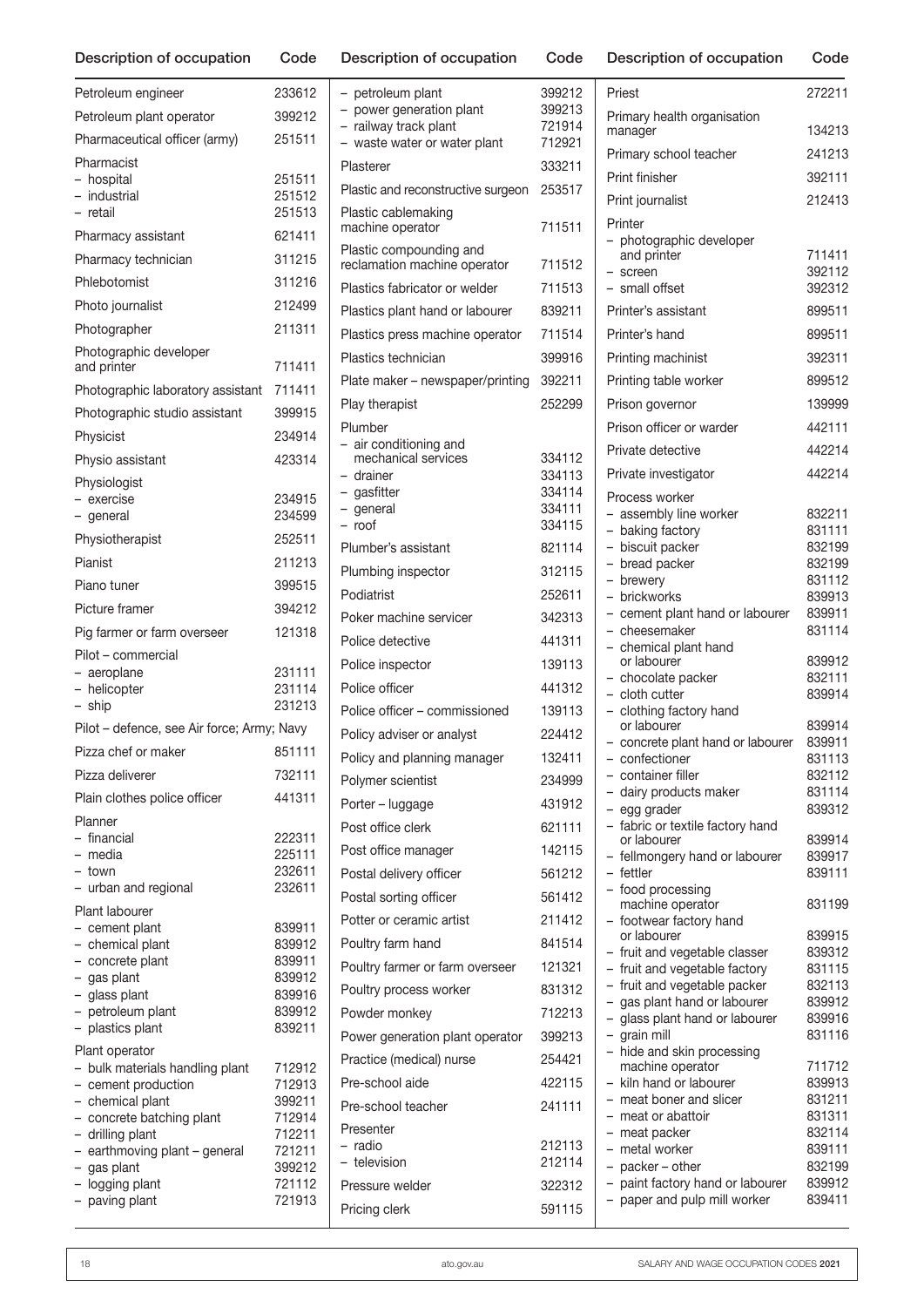| Process worker continued                                           |                  |
|--------------------------------------------------------------------|------------------|
| plastics plant hand or labourer<br>$\overline{\phantom{0}}$        | 839211           |
| poultry<br>product examiner                                        | 831312<br>839311 |
| product grader<br>-                                                | 839312           |
| rag cutter<br>$\overline{a}$                                       | 839999           |
| rubber factory hand or labourer<br>$\overline{\phantom{0}}$        | 839212           |
| sawmill or timber yard labourer<br>sawmilling operator             | 839412<br>711313 |
| seafood                                                            | 831313           |
| seafood packer<br>$\overline{\phantom{0}}$                         | 832115           |
| sheltered workshop hand<br>or labourer                             |                  |
| slaughterer<br>$\overline{\phantom{0}}$                            | 839999<br>831212 |
| stone processing                                                   |                  |
| machine operator                                                   | 711114<br>831117 |
| sugar mill<br>tannery hand or labourer<br>$\overline{\phantom{0}}$ | 839917           |
| wood and wood products                                             |                  |
| factory worker                                                     | 839413           |
| wood processing other than<br>sawmilling                           | 711314           |
| other                                                              | 839999           |
| Procurement manager                                                | 133612           |
| Procurement officer                                                | 591113           |
| Procurement specialist                                             | 224999           |
| Producer - media                                                   | 212112           |
| Product accountant                                                 | 221112           |
| Product examiner                                                   | 839311           |
|                                                                    |                  |
| Product grader                                                     | 839312           |
| Product tester                                                     | 839313           |
| Production assistant -<br>film, television, radio or stage         | 599912           |
| Production or plant engineer                                       | 233513           |
| Production tally or scheduling clerk                               | 591112           |
| Professor                                                          | 242111           |
| Program director - television<br>or radio                          | 212315           |
| Program or project administrator                                   | 511112           |
| Program seller                                                     | 621999           |
| Programmer                                                         |                  |
| - analyst                                                          | 261311           |
| $\overline{\phantom{0}}$<br>applications                           | 261312           |
| - computer<br>- computing systems                                  | 261312<br>261312 |
| - developer                                                        | 261312           |
| - games                                                            | 261211           |
| - software tester<br>- Web                                         | 261314<br>261212 |
|                                                                    |                  |
| Project builder                                                    | 133112           |
| Projectionist - film                                               | 711912           |
| Proofreader                                                        | 599913           |
| Prospector                                                         | 712212           |
| Prosthetist                                                        | 251912           |
| Prostitute                                                         | 451813           |
| Psychiatric nurse                                                  | 254422           |
| Psychiatrist                                                       | 253411           |
| Psychogeriatric care nurse                                         | 254422           |
|                                                                    |                  |

| Psychological examiner (army)                                       | 599411           |  |  |
|---------------------------------------------------------------------|------------------|--|--|
| Psychologist                                                        |                  |  |  |
| - clinical<br>- community                                           | 272311<br>272399 |  |  |
| - counselling                                                       | 272399           |  |  |
| - educational                                                       | 272312           |  |  |
| - organisational                                                    | 272313           |  |  |
| - psychotherapist<br>- sport                                        | 272314<br>272399 |  |  |
| - other                                                             | 272399           |  |  |
| Psychotherapist                                                     | 272314           |  |  |
| Public heath nurse                                                  | 254414           |  |  |
| Public health physician                                             | 253999           |  |  |
| Public policy manager                                               | 132411           |  |  |
| Public relations manager                                            | 131114           |  |  |
| Public relations officer                                            | 225311           |  |  |
| Public servant - federal or state/territory                         |                  |  |  |
| non-executive - lower<br>(e.g. federal APS1-2)                      | 561000           |  |  |
| non-executive - middle                                              |                  |  |  |
| (e.g. federal APS3-4)                                               | 531000           |  |  |
| - non-executive - upper<br>(e.g. APS5-6)                            | 511112           |  |  |
| executive - lower<br>(e.g. federal EL1-2)                           | 132411           |  |  |
| executive - upper<br>(e.g. federal Senior Executive                 |                  |  |  |
| Service)                                                            | 132411           |  |  |
| head or deputy head of<br>government department, body               |                  |  |  |
| or agency                                                           | 111111           |  |  |
| Public servant - local government<br>Search for specific occupation |                  |  |  |
| (e.g. town planner)                                                 |                  |  |  |
| Publishing director                                                 | 133512           |  |  |
| Pulp mill operator                                                  | 712916           |  |  |
| Pulp mill worker                                                    | 839411           |  |  |
| Purchasing officer or clerk                                         | 591113           |  |  |
|                                                                     |                  |  |  |
| Ő                                                                   |                  |  |  |
| Quality assurance manager                                           | 139914           |  |  |
| Quality auditor                                                     | 224712           |  |  |
| Quantity surveyor                                                   | 233213           |  |  |
| Quarantine inspector                                                | 311313           |  |  |
| Quilter                                                             | 211499           |  |  |
|                                                                     |                  |  |  |
| R                                                                   |                  |  |  |
| RAAF, see Air force                                                 |                  |  |  |
| Rabbi                                                               | 272211           |  |  |
| Racecourse official                                                 | 452318           |  |  |
| Racing car driver                                                   | 452452           |  |  |
| Radiation oncologist                                                | 253918           |  |  |
| <b>Radiator fitter</b>                                              | 899414           |  |  |
| Radio announcer                                                     | 212113           |  |  |
|                                                                     |                  |  |  |
| Radio director                                                      | 212312           |  |  |
| Radio dispatcher                                                    | 599914           |  |  |

| Radio journalist                                        | 212414           |
|---------------------------------------------------------|------------------|
| Radio technician - domestic<br>repairs                  | 342313           |
| Radio traffic controller                                | 591112           |
| Radiocommunications technician                          | 313211           |
| Radiographer                                            | 251211           |
| Radiologist                                             |                  |
| - diagnostic and interventional                         | 253917           |
| - radiation oncologist                                  | 253918           |
| Rag cutter                                              | 839999           |
| Railway worker<br>- guard                               | 899917           |
| $\overline{\phantom{0}}$<br>labourer                    | 821611           |
| - patrol officer                                        | 442217           |
| - signal operator<br>- station assistant                | 712917<br>899917 |
| - station manager                                       | 149412           |
| - steward                                               | 451799           |
| - ticket collector                                      | 899921           |
| - ticket seller<br>- track plant operator               | 639411<br>721914 |
| track worker<br>$\overline{\phantom{0}}$                | 821611           |
| RAN, see Navy                                           |                  |
| Ranger – parks                                          | 234314           |
| Real estate agency manager                              | 612113           |
| Real estate agent                                       | 612114           |
| Real estate property manager                            | 612112           |
| Real estate salesperson                                 | 612115           |
| Rear admiral (navy)                                     | 111212           |
| Receiving and dispatching clerk                         | 591211           |
| Receptionist                                            |                  |
| - general<br>$\overline{\phantom{0}}$<br>hotel or motel | 542111<br>542113 |
| - medical                                               | 542114           |
| Records administrator                                   | 224214           |
| Recovery nurse                                          | 254423           |
| Recreation officer                                      | 272612           |
| Recruitment consultant                                  | 223112           |
| Recruitment officer                                     | 223111           |
| Recycling or rubbish collector                          | 899611           |
| Recycling worker                                        | 839918           |
| Referee                                                 | 452322           |
| Reflexologist                                           | 451511           |
| Refrigeration mechanic                                  | 342111           |
| Refuge worker                                           | 423413           |
| Regional education manager                              | 134412           |
| Registered nurse, see Nurse                             |                  |
| Registrar                                               |                  |
| legal - Children's Court                                | 599211           |
| legal - County, District<br>or Local courts             | 599211           |
| - legal - Court of Appeals                              | 271299           |
| - legal - Court of Petty Sessions                       |                  |
| or Magistrate's Court<br>legal - Federal, Supreme       | 599211           |
| or Family courts                                        | 271299           |
| legal - High Court                                      | 599211           |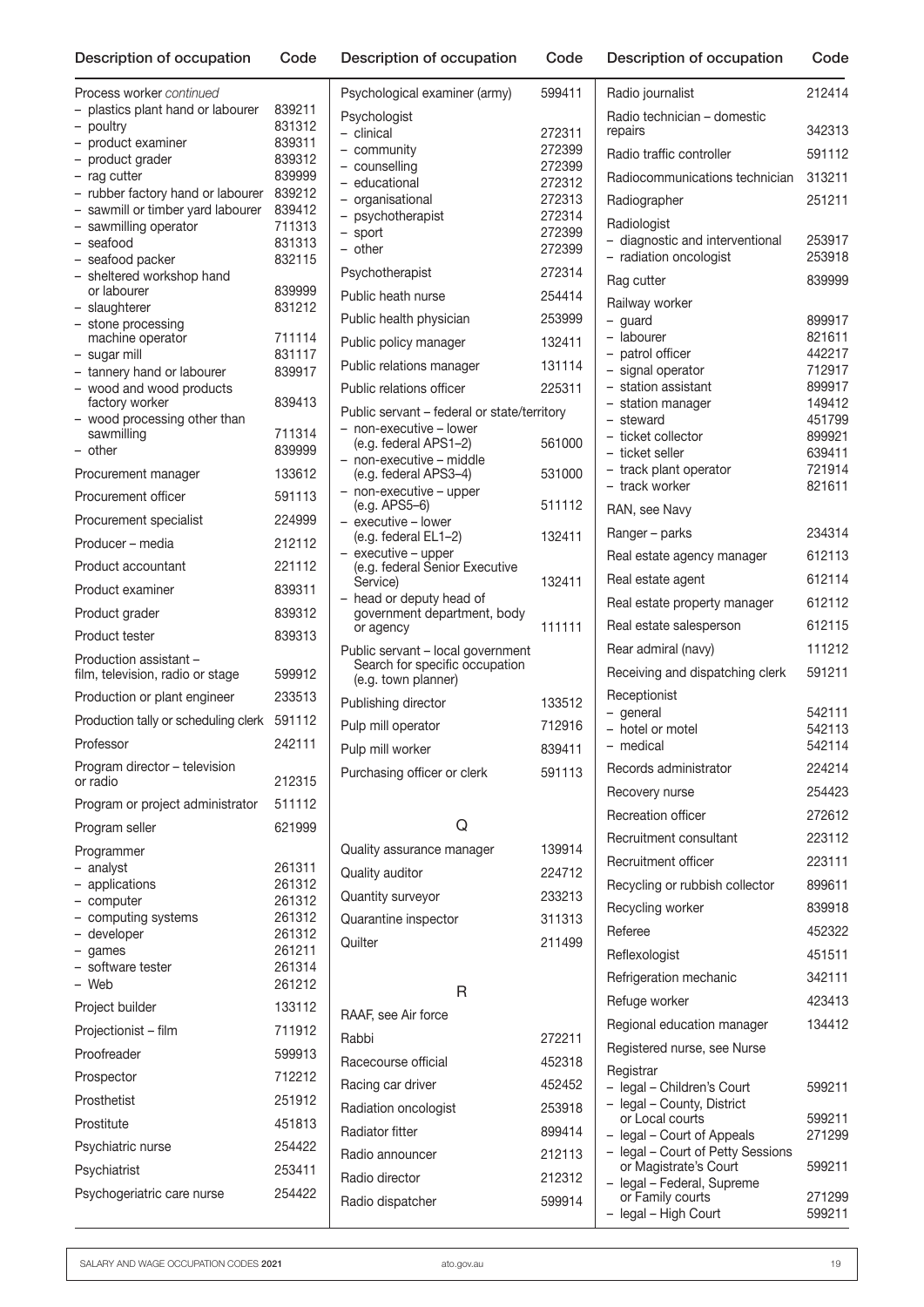| Description of occupation                                                       | Code             | L |
|---------------------------------------------------------------------------------|------------------|---|
| Registrar continued                                                             |                  |   |
| - legal - judicial registrar                                                    | 271299           |   |
| - museum                                                                        | 224999           |   |
| - school                                                                        | 551211           |   |
| - TAFE<br>- university                                                          | 134499<br>134499 |   |
| Rehabilitation counsellor                                                       | 272114           |   |
| Rehabilitation medicine physician 253399                                        |                  |   |
| Rehabilitation nurse                                                            | 254417           |   |
| Religious assistant                                                             | 451816           |   |
|                                                                                 | 272211           |   |
| Religious leader                                                                |                  | F |
| Remedial teacher                                                                | 241511           | F |
| Remote or rural area nurse                                                      | 254499           | F |
| Removalist                                                                      | 733113           | F |
| Renal medicine specialist                                                       | 253322           | F |
| Rental salesperson                                                              | 621912           | F |
| Repairer<br>- communications cable                                              | 342412           |   |
| - electrical appliances                                                         | 341111           | F |
| - exhausts and mufflers                                                         | 899413           | F |
| - musical instruments                                                           | 399515           | F |
| - radiators                                                                     | 899414           |   |
| – shoe                                                                          | 393114           |   |
| - television                                                                    | 342313           | F |
| Research and development<br>manager                                             | 132511           | F |
| Research chemist                                                                | 234211           | F |
| Research nurse                                                                  | 254212           | F |
| Reservations clerk                                                              | 639411           | F |
| Resident medical officer                                                        | 253112           | F |
| Residential care assistant -                                                    |                  | F |
| child or youth                                                                  | 423411           | F |
| Residential care officer                                                        | 411715           | F |
| Respiratory scientist                                                           | 234999           |   |
| Respiratory technician                                                          | 311299           |   |
| Respite carer                                                                   | 423111           | S |
| Restaurant manager                                                              | 141111           | S |
| Retail assistant                                                                |                  | S |
| - bottle shop                                                                   | 621111           |   |
| building and plumbing supplies<br>$\overline{\phantom{0}}$<br>- business broker | 611311<br>612111 |   |
| - business services                                                             | 611312           | S |
| - cars or caravans (new or used)                                                | 621311           | Ś |
| - cashier                                                                       | 631112           |   |
| - checkout operator                                                             | 631111           |   |
| - chemist shop                                                                  | 621411           |   |
| - cinema or theatre food or drink                                               | 621111           |   |
| - commercial traveller<br>- commission agent - wholesale                        | 611399           |   |
| or retail                                                                       | 611399           |   |
| - company rep. - non-technical<br>goods and services                            | 611399           |   |
| - console operator-                                                             |                  |   |
| service station                                                                 | 631111           |   |
| - cosmetician                                                                   | 621111<br>621111 |   |
| - deli assistant<br>- general                                                   | 621111           |   |
| $-$ IT                                                                          | 621211           |   |
| - insurance                                                                     | 611211           |   |

| Description of occupation                            | Code             | Description of occupation                                        | Code             |
|------------------------------------------------------|------------------|------------------------------------------------------------------|------------------|
| Registrar continued                                  |                  | - motor vehicle parts                                            |                  |
| - legal - judicial registrar                         | 271299           | and accessories                                                  | 611313           |
| - museum                                             | 224999<br>551211 | - new or used cars or caravans<br>- personal and household goods | 621311<br>611314 |
| - school<br>- TAFE                                   | 134499           | - pharmacy                                                       | 621411           |
| - university                                         | 134499           | - post office clerk                                              | 621111           |
| Rehabilitation counsellor                            | 272114           | - program seller                                                 | 621999           |
|                                                      |                  | - rental                                                         | 621912           |
| Rehabilitation medicine physician                    | 253399           | - retail trainee                                                 | 621111           |
| Rehabilitation nurse                                 | 254417           | - sales demonstrator<br>or merchandiser                          | 639112           |
| Religious assistant                                  | 451816           | - showroom worker - retail                                       | 621111           |
| Religious leader                                     | 272211           | - other                                                          | 621999           |
| Remedial teacher                                     | 241511           | Retail bakery manager                                            | 142111           |
| Remote or rural area nurse                           | 254499           | Retail loss prevention officer                                   | 442215           |
| Removalist                                           | 733113           | Retail store manager                                             | 142111           |
| Renal medicine specialist                            | 253322           | Retail supervisor                                                | 621511           |
| Rental salesperson                                   | 621912           | Retail trainee                                                   | 621111           |
| Repairer                                             |                  | Retirement village manager                                       | 141912           |
| - communications cable                               | 342412           | Rheumatologist                                                   | 253323           |
| - electrical appliances<br>- exhausts and mufflers   | 341111<br>899413 | Rifleman (army)                                                  | 441111           |
| - musical instruments                                | 399515           | Rigger                                                           |                  |
| - radiators                                          | 899414           | - boat                                                           | 399111           |
| - shoe                                               | 393114           | - construction                                                   | 821711           |
| - television                                         | 342313           | Road maintenance worker                                          | 821511           |
| Research and development<br>manager                  | 132511           | Road roller operator                                             | 721915           |
| Research chemist                                     | 234211           | Road traffic controller                                          | 899923           |
| Research nurse                                       | 254212           | Roadside mechanic                                                | 321211           |
| Reservations clerk                                   | 639411           | Roof plumber                                                     | 334115           |
| Resident medical officer                             | 253112           | Roof tiler                                                       | 333311           |
| Residential care assistant -                         |                  | Roof truss detailer                                              | 312199           |
| child or youth                                       | 423411           | Rubber factory hand or labourer                                  | 839212           |
| Residential care officer                             | 411715           | Rubbish or recycling collector                                   | 899611           |
| Respiratory scientist                                | 234999           |                                                                  |                  |
| Respiratory technician                               | 311299           | S                                                                |                  |
| Respite carer                                        | 423111           | Safety inspector                                                 | 312611           |
| Restaurant manager                                   | 141111           | Sailmaker                                                        | 393113           |
| Retail assistant                                     |                  | Sailor                                                           |                  |
| - bottle shop<br>- building and plumbing supplies    | 621111<br>611311 | - commercial/merchant                                            | 899211           |
| - business broker                                    | 612111           | - defence                                                        | see Navy         |
| - business services                                  | 611312           | Sales and marketing manager                                      | 131112           |
| - cars or caravans (new or used)                     | 621311           | Sales assistant                                                  |                  |
| - cashier                                            | 631112           | - bottle shop                                                    | 621111           |
| - checkout operator<br>- chemist shop                | 631111<br>621411 | - building and plumbing supplies                                 | 611311           |
| - cinema or theatre food or drink                    | 621111           | - business broker<br>- business services                         | 612111<br>611312 |
| - commercial traveller                               | 611399           | - cars or caravans (new or used)                                 | 621311           |
| - commission agent - wholesale                       |                  | - cashier                                                        | 631112           |
| or retail                                            | 611399           | - checkout operator                                              | 631111           |
| - company rep. - non-technical<br>goods and services | 611399           | - chemist shop                                                   | 621411           |
| - console operator-                                  |                  | - cinema or theatre food or drink<br>- commercial traveller      | 621111<br>611399 |
| service station<br>- cosmetician                     | 631111<br>621111 | - console operator-                                              |                  |
| - deli assistant                                     | 621111           | service station                                                  | 631111           |
| - general                                            | 621111           | - cosmetician                                                    | 621111           |
| – IT                                                 | 621211           | - deli assistant                                                 | 621111<br>621111 |
| - insurance                                          | 611211           | - general<br>- IT                                                | 621211           |
|                                                      |                  |                                                                  |                  |

| Description of occupation                                                                                                                                                                                                                                                                                           | Code                                                                                             |
|---------------------------------------------------------------------------------------------------------------------------------------------------------------------------------------------------------------------------------------------------------------------------------------------------------------------|--------------------------------------------------------------------------------------------------|
| - insurance<br>- motor vehicle parts                                                                                                                                                                                                                                                                                | 611211                                                                                           |
| and accessories<br>new or used cars or caravans<br>- personal and household goods<br>- pharmacy<br>- post office clerk<br>- program seller<br>- rental<br>- retail trainee<br>- sales demonstrator or                                                                                                               | 611313<br>621311<br>611314<br>621411<br>621111<br>621999<br>621912<br>621111                     |
| merchandiser<br>- showroom worker – retail<br>- street vendor<br>- other<br>Sales clerk<br>Sales consultant - wholesale                                                                                                                                                                                             | 639112<br>621111<br>621713<br>621999<br>591117<br>611399                                         |
| Sales demonstrator                                                                                                                                                                                                                                                                                                  | 639112                                                                                           |
| Sales director or manager                                                                                                                                                                                                                                                                                           | 131112                                                                                           |
| Sales representative<br>building and plumbing supplies<br>business services<br>$\overline{\phantom{0}}$<br>- car parts and accessories<br>- commercial traveller                                                                                                                                                    | 611311<br>611312<br>611313<br>611399                                                             |
| - commission agent - wholesale<br>or retail                                                                                                                                                                                                                                                                         | 611399                                                                                           |
| - company rep. - non-technical<br>goods and services<br>- door-to-door salesperson<br>- industrial products<br>- information technology<br>- medical and pharmaceutical                                                                                                                                             | 611399<br>621712<br>225411<br>225213                                                             |
| products<br>- motor vehicle parts                                                                                                                                                                                                                                                                                   | 225412                                                                                           |
| and accessories<br>- other technical products<br>- personal and household goods<br>- other                                                                                                                                                                                                                          | 611313<br>225499<br>611314<br>611399                                                             |
| Salesperson<br>bottle shop<br><sup>-</sup><br>building and plumbing supplies<br>- business broker<br>- business services<br>- cars or caravans (new or used)<br>- cashier<br>- checkout operator<br>- chemist shop<br>- cinema or theatre food or drink<br>- commercial traveller<br>- commission agent - wholesale | 621111<br>611311<br>612111<br>611312<br>621311<br>631112<br>631111<br>621411<br>621111<br>611399 |
| or retail<br>- company rep. - non-technical                                                                                                                                                                                                                                                                         | 611399                                                                                           |
| goods and services<br>console operator -<br>service station<br>- cosmetician<br>– deli assistant<br>- general<br>- insurance<br>– IT                                                                                                                                                                                | 611399<br>631111<br>621111<br>621111<br>621111<br>611211<br>621211                               |
| - motor vehicle parts<br>and accessories<br>- new or used cars or caravans<br>- personal and household goods<br>- pharmacy<br>post office clerk<br>program seller                                                                                                                                                   | 611313<br>621311<br>611314<br>621411<br>621111<br>621999                                         |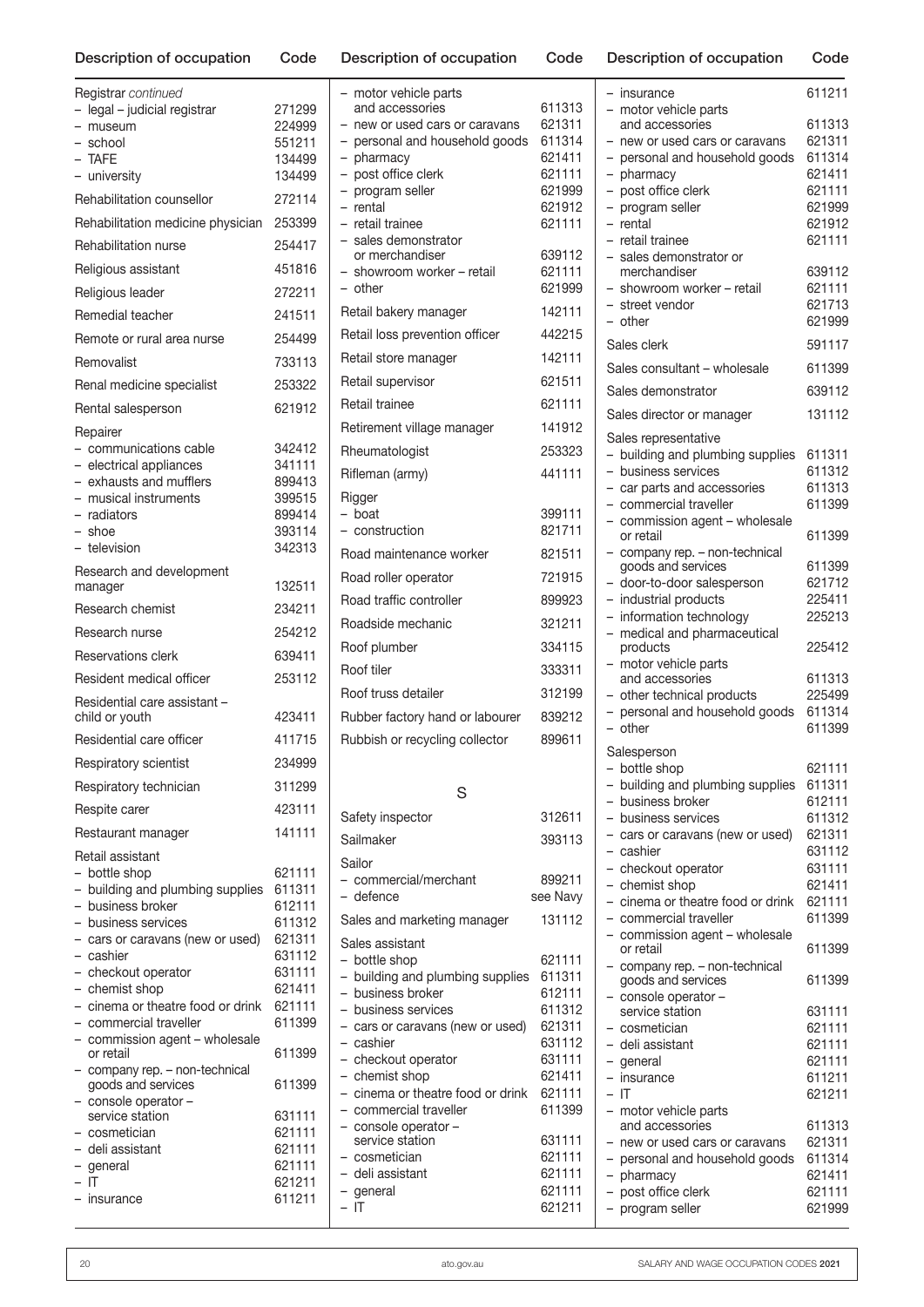| Description of occupation                                | Code             | Description of occupation                          | Code             | Description of occupation             | Code             |
|----------------------------------------------------------|------------------|----------------------------------------------------|------------------|---------------------------------------|------------------|
| Salesperson continued                                    |                  | - forestry ecologist                               | 234113           | - other security officer or guard     | 442299           |
| - rental                                                 | 621912           | - geologist                                        | 234411           | Semi-trailer driver                   | 733111           |
| - retail trainee                                         | 621111           | - geophysicist                                     | 234412           | Service station attendant             | 621611           |
| - sales demonstrator<br>or merchandiser                  | 639112           | - industrial chemist                               | 234211           |                                       |                  |
| - showroom worker - retail                               | 621111           | - IVF embryologist<br>- life scientist             | 234611<br>234511 | Servicer - electrical appliances      | 341111           |
| - street vendor                                          | 621713           | - marine biologist                                 | 234516           | Sewing machinist                      | 711611           |
| - wholesale                                              | 611399           | - materials                                        | 234999           | Sexual assault counsellor             | 272199           |
| $-$ other                                                | 621999           | - medical laboratory scientist                     | 234611           | Sex worker                            | 451813           |
| Sand-blaster                                             | 711913           | - medical physicist                                | 234914           | Shearer                               | 361211           |
| Sandwich hand                                            | 851311           | $-$ metallurgist<br>- meteorologist                | 234912<br>234913 |                                       | 841517           |
| Saw doctor                                               | 323315           | - metrologist                                      | 234999           | Shearing shed hand                    |                  |
| Saw operator                                             |                  | - microbiologist                                   | 234517           | Sheep farm worker                     | 841515           |
| - chainsaw                                               | 841312           | - neuroscientist                                   | 234599           | Sheep farmer or farm overseer         | 121322           |
| - meat                                                   | 831211           | - nutritionist                                     | 251112           | Sheetmetal trades worker              | 322211           |
| - panel saw                                              | 394213           | - park ranger<br>- physicist                       | 234314<br>234914 | Shelf filler                          | 891211           |
| Saw sharpener                                            | 323315           | - physiologist (general)                           | 234599           | Sheltered workshop hand               |                  |
| Sawmill labourer                                         | 839412           | - research chemist                                 | 234211           | or labourer                           | 839999           |
|                                                          | 711313           | - respiratory                                      | 234999           | Shepherd                              | 841515           |
| Sawmilling operator                                      |                  | $-$ sleep                                          | 234999           | Shipbuilding draftsperson             | 312999           |
| Scaffolder                                               | 821712           | - soil scientist<br>- spatial scientist other than | 234399           |                                       | 591211           |
| School administrator                                     | 134412           | surveyor or cartographer                           | 232214           | Shipping clerk                        |                  |
| School cleaner                                           | 811211           | - surveyor                                         | 232212           | Ship's captain or master              | 231213           |
| School crossing supervisor                               | 899913           | - veterinarian                                     | 234711<br>234518 | Ship's officer                        | 231214           |
| School laboratory technician                             | 311414           | - zoologist                                        |                  | Ship's purser                         | 231299           |
| School nurse                                             | 254414           | Scrap merchant                                     | 621911           | Ship's surveyor                       | 231215           |
| School principal                                         | 134311           | Screen printer                                     | 392112           | Shipwright                            | 399112           |
| School services officer                                  | 422116           | Script editor                                      | 212212           | Shoemaker or repairer                 | 393114           |
| School teacher                                           |                  | Sculptor                                           | 211413           | Shooter or trapper                    | 841911           |
| - high school or                                         |                  | Seafarer                                           | 899211           | Shop assistant                        |                  |
| secondary school                                         | 241411           | Seafood farmer or farm overseer                    | 121111           | - bottle shop                         | 621111           |
| - infant or primary school                               | 241213           | Seafood packer                                     | 832115           | - building and plumbing supplies      | 611311           |
| - middle school                                          | 241311           |                                                    | 831313           | - business services                   | 611312           |
| - of English to speakers<br>of other languages           | 249311           | Seafood process worker                             |                  | - cars or caravans (new or used)      | 621311           |
| - of the hearing impaired                                | 241512           | Seaman officer (navy)                              | 231214           | - cashier                             | 631112           |
| - of the sight impaired                                  | 241513           | Secondary school teacher                           | 241411           | - checkout operator<br>- chemist shop | 631111<br>621411 |
| - other school                                           | 241999           | Secretary                                          |                  | - console operator-                   |                  |
| - pre-school or kindergarten                             | 241111           | $-$ legal                                          | 521212           | service station                       | 631111           |
| - remedial, special needs<br>or special education        | 241511           | - medical                                          | 542114           | - cosmetician                         | 621111           |
|                                                          |                  | - office                                           | 521211           | - deli assistant                      | 621111           |
| Scientist                                                |                  | Securities and finance dealer                      | 222211           | - general                             | 621111           |
| - agricultural field officer<br>- agricultural scientist | 234111<br>234112 | Security consultant                                | 442216           | $-$ IT<br>- motor vehicle parts       | 621211           |
| - agronomist                                             | 234112           | Security door installer                            | 821412           | and accessories                       | 611313           |
| - anatomist                                              | 234599           |                                                    |                  | - new or used cars or caravans        | 621311           |
| - animal ecologist                                       | 234518           | Security manager (non-IT)                          | 139999           | - personal and household goods        | 611314           |
| - biochemist                                             | 234513           | Security police (air force)                        | 441111           | - pharmacy                            | 621411           |
| - biologist                                              | 234511           | Security police officer (air force)                | 139111           | - post office clerk                   | 621111           |
| - biophysicist                                           | 234599           | Security worker                                    |                  | - program seller                      | 621999           |
| - biotechnologist<br>- botanist                          | 234514<br>234515 | - armoured car escort                              | 442212           | $-$ rental<br>- retail trainee        | 621912<br>621111 |
| - cartographer                                           | 232213           | - bouncer                                          | 442213           | - sales demonstrator                  |                  |
| - conservation officer                                   | 234311           | - crowd controller                                 | 442213           | or merchandiser                       | 639112           |
| - conservator                                            | 234911           | - night watchperson                                | 442217           | - showroom worker - retail            | 621111           |
| - dietitian                                              | 251111           | - payroll                                          | 442212           | - other                               | 621999           |
| - ecologist - animal                                     | 234518           | - railways patrol officer                          | 442217           | Shop fitter                           | 331211           |
| - ecologist - forestry<br>- environmental consultant     | 234113           | - retail loss prevention<br>- security consultant  | 442215<br>442216 | Shop manager                          | 142111           |
| - environmental scientist                                | 234312<br>234313 | - security, alarm or surveillance                  |                  | Short order cook                      | 851111           |
| - exercise physiologist                                  | 234915           | monitor                                            | 442211           | Shot firer                            | 712213           |
| - food technologist                                      | 234212           | - security guard                                   | 442217           |                                       |                  |
| - forester                                               | 234113           | - security officer                                 | 442217           | Showroom worker - retail              | 621111           |

| Description of occupation                             | Code             |
|-------------------------------------------------------|------------------|
| - other security officer or guard                     | 442299           |
| Semi-trailer driver                                   | 733111           |
| Service station attendant                             | 621611           |
| Servicer - electrical appliances                      | 341111           |
| Sewing machinist                                      | 711611           |
| Sexual assault counsellor                             | 272199           |
| Sex worker                                            | 451813           |
| Shearer                                               | 361211           |
| Shearing shed hand                                    | 841517           |
| Sheep farm worker                                     | 841515           |
| Sheep farmer or farm overseer                         | 121322           |
| Sheetmetal trades worker                              | 322211           |
| Shelf filler                                          | 891211           |
| Sheltered workshop hand                               |                  |
| or labourer                                           | 839999           |
| Shepherd                                              | 841515           |
| Shipbuilding draftsperson                             | 312999           |
| Shipping clerk                                        | 591211           |
| Ship's captain or master                              | 231213           |
| Ship's officer                                        | 231214           |
| Ship's purser                                         | 231299           |
| Ship's surveyor                                       | 231215           |
| Shipwright                                            | 399112           |
| Shoemaker or repairer                                 | 393114           |
| Shooter or trapper                                    | 841911           |
| Shop assistant<br>- bottle shop                       | 621111           |
| building and plumbing supplies                        | 611311           |
| - business services<br>cars or caravans (new or used) | 611312<br>621311 |
| - cashier                                             | 631112           |
| - checkout operator                                   | 631111           |
| - chemist shop<br>- console operator-                 | 621411           |
| service station                                       | 631111           |
| cosmetician<br>- deli assistant                       | 621111<br>621111 |
| - general                                             | 621111           |
| $-$ IT<br>- motor vehicle parts                       | 621211           |
| and accessories                                       | 611313           |
| - new or used cars or caravans                        | 621311<br>611314 |
| - personal and household goods<br>- pharmacy          | 621411           |
| - post office clerk                                   | 621111           |
| - program seller<br>- rental                          | 621999<br>621912 |
| - retail trainee                                      | 621111           |
| sales demonstrator<br>or merchandiser                 | 639112           |
| - showroom worker - retail                            | 621111           |
| - other                                               | 621999           |
| Shop fitter                                           | 331211           |
| Shop manager                                          | 142111           |
| Short order cook                                      | 851111           |
| Shot firer                                            | 712213           |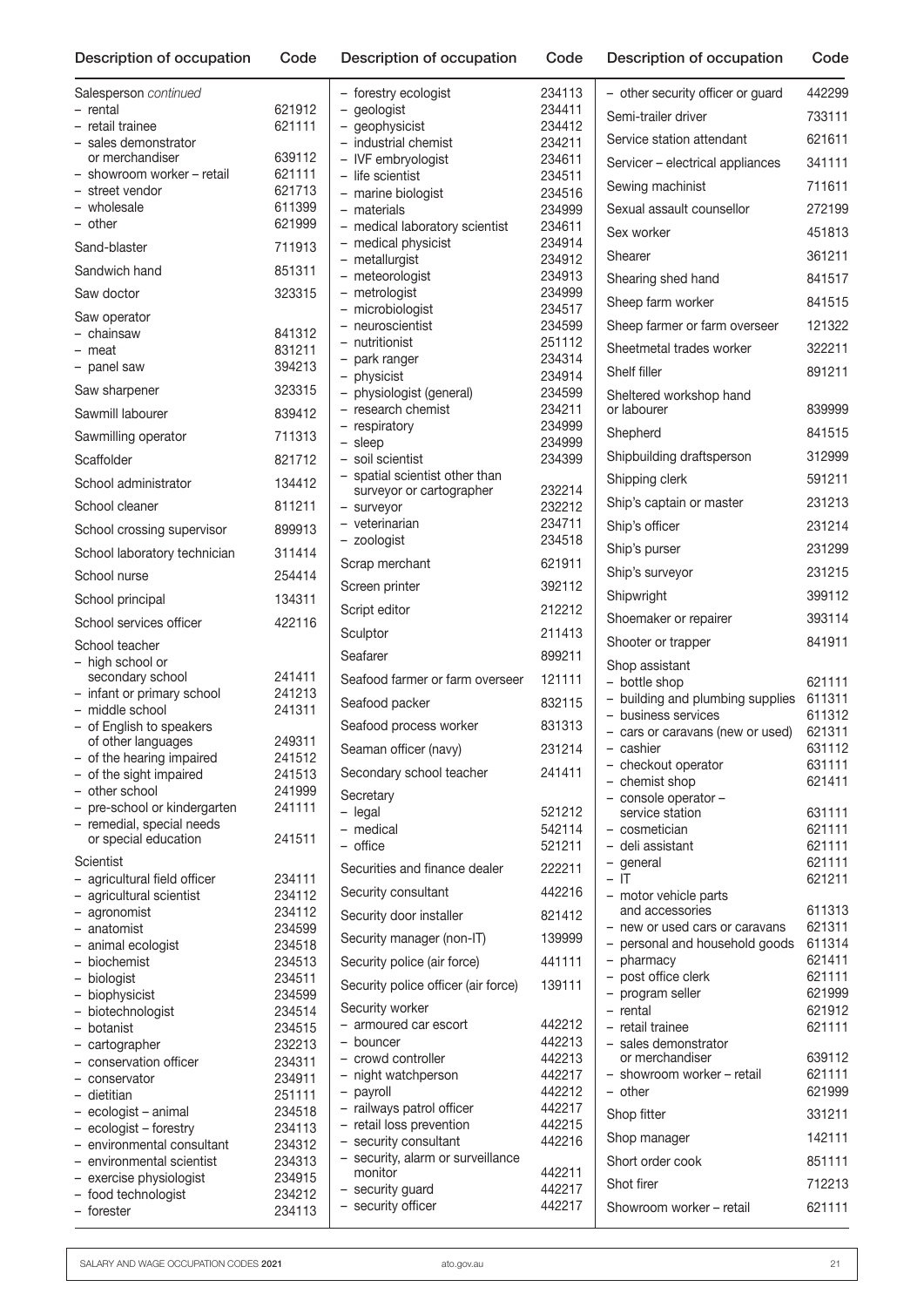| Sign erector                          | 899918           | Sports development officer                      | 452321           | Statistician                                | 224113           |
|---------------------------------------|------------------|-------------------------------------------------|------------------|---------------------------------------------|------------------|
| Signal operator linguist (air force)  | 441111           | Sports instructor                               |                  | Steel erector - structural                  | 821714           |
| Signal operator technical             |                  | - aerobics                                      | 452111           | Steel fixer                                 | 821713           |
| (air force)                           | 441111           | - diving (open water)<br>- fitness              | 452311<br>452111 | Stenographer                                | 521211           |
| Signwriter                            | 399611           | $-$ gym                                         | 452111           | Sterilisation technician                    | 711914           |
| Silversmith                           | 399411           | - gymnastics                                    | 452312           | Stevedore                                   | 891113           |
| Singer                                | 211214           | - horse riding<br>- ski                         | 452313<br>452314 | Steward                                     |                  |
| Ski instructor                        | 452314           | - swimming                                      | 452315           | $-$ airline                                 | 451711           |
| Ski technician                        | 399999           | - tennis                                        | 452316           | - food and beverage                         | 431511           |
| Skills auditor                        | 224712           | - other                                         | 452317           | $-$ racing<br>- railway                     | 452318<br>451799 |
| Skydiving instructor                  | 452299           | Sports physician                                | 253999           | Stock and station agent                     | 611112           |
| Slaughterer                           | 831212           | Sports psychologist                             | 272399           | Stock clerk                                 | 591115           |
| Sleep medicine physician              | 253399           | Sports scientist                                | 234999           |                                             | 222213           |
| Sleep scientist                       | 234999           | Sportsperson                                    |                  | Stock exchange dealer                       |                  |
| Small engine mechanic                 | 321214           | $-$ athlete<br>- basketballer                   | 452450<br>452451 | Stockbroker                                 | 222213           |
| Small offset printer                  | 392312           | - body builder                                  | 452499           | Stockbroking clerk                          | 552313           |
| Smallgoods maker                      | 351211           | - boxer                                         | 452454           | Stone processing machine<br>operator        | 711114           |
|                                       |                  | - cricketer<br>- cvclist                        | 452457<br>452455 | Stonemason                                  | 331112           |
| Snack bar assistant                   | 431211           | - footballer                                    | 452411           | Store manager                               | 142111           |
| Soccer player                         | 452411           | - golfer                                        | 452412           |                                             | 741111           |
| Social scientist                      | 272499           | - gymnast<br>- horse or dog racing judge        | 452456<br>452318 | Storeperson                                 |                  |
| Social security assessor              | 599515           | - jockey                                        | 452413           | Stores clerk                                | 591115           |
| Social worker                         | 272511           | - lifeguard                                     | 452414           | Stores naval (navy)                         | 741111           |
| Software designer                     | 261313           | - racecourse official<br>- racing car driver    | 452318<br>452452 | Strapper                                    | 841516           |
| Software engineer                     | 261313           | - referee                                       | 452322           | Street vendor                               | 621713           |
| Software tester                       | 261314           | - soccer player                                 | 452411           | Streetsweeper operator                      | 721916           |
| Soil scientist                        | 234399           | - sports development officer<br>- squash player | 452321<br>452453 | Stripper – entertainment                    | 211112           |
| Soil technician                       | 311412           | - surfer                                        | 452458           | Structural draftsperson                     | 312211           |
| Soldier                               | see Army         | - swimmer                                       | 452459           | Structural engineer                         | 233214           |
| Solicitor                             | 271311           | - tennis player<br>- umpire                     | 452460<br>452322 | Structural steel detailer                   | 312199           |
| Sonographer                           | 251214           | - other sports instructor                       |                  | Student counsellor                          | 272115           |
| Sound engineer or technician          | 399516           | or coach                                        | 452317<br>452323 | Student enrolled nurse                      | 411411           |
| Spatial science technician            | 312116           | - other sports official<br>$-$ other            | 452499           | Student registered nurse                    | 254499           |
| Spatial scientist other than          |                  | Spray painter                                   |                  | Studio hand                                 | 899999           |
| surveyor or cartographer              | 232214           | - industrial                                    | 711211           | Sub editor                                  | 212412           |
| Special education teacher             | 241511           | - motor vehicle                                 | 324311           | Sugar cane grower                           | 121217           |
| Special effects person                | 399599           | Squash player                                   | 452453           | Sugar mill worker                           | 831117           |
| Special needs teacher                 | 241511           | Stable hand                                     | 841516           | Supply and distribution manager             | 133611           |
| Special service officer (army)        | 139111           | Stable manager                                  | 361112           | Supply officer (navy)                       | 133611           |
| Specialist physician -                |                  | Staff development nurse                         | 254211           | Surfer                                      | 452458           |
| general medicine                      | 253311           | Staff development officer                       | 223311           | Surgeon                                     |                  |
| Speech pathologist                    | 252712           | Stage director                                  | 212312           | - cardiothoracic                            | 253512           |
| Speech therapist                      | 252712           | Stage manager                                   | 212316           | - general                                   | 253511           |
| Sports administrator                  | 139915           | Stagehand                                       | 899999           | - neurosurgeon<br>- orthopaedic             | 253513<br>253514 |
| Sports centre manager                 | 149113           | State governor                                  | 111399           | - otorhinolaryngologist                     | 253515           |
| Sports coach                          |                  | Stationhand                                     |                  | - paediatric                                | 253516           |
| - diving (open water)<br>- gymnastics | 452311<br>452312 | - beef cattle                                   | 841511           | - plastic and reconstructive<br>- urologist | 253517<br>253518 |
| - horse riding                        | 452313           | - dairy cattle<br>- mixed livestock             | 841512<br>841513 | - vascular                                  | 253521           |
| – ski                                 | 452314           | - other livestock                               | 841599           | Surgical nurse                              | 254424           |
| - swimming<br>- tennis                | 452315<br>452316 | $-$ sheep                                       | 841515           | Surveying technician                        | 312116           |
| - other                               | 452317           | Statistical clerk                               | 552314           |                                             |                  |
|                                       |                  |                                                 |                  |                                             |                  |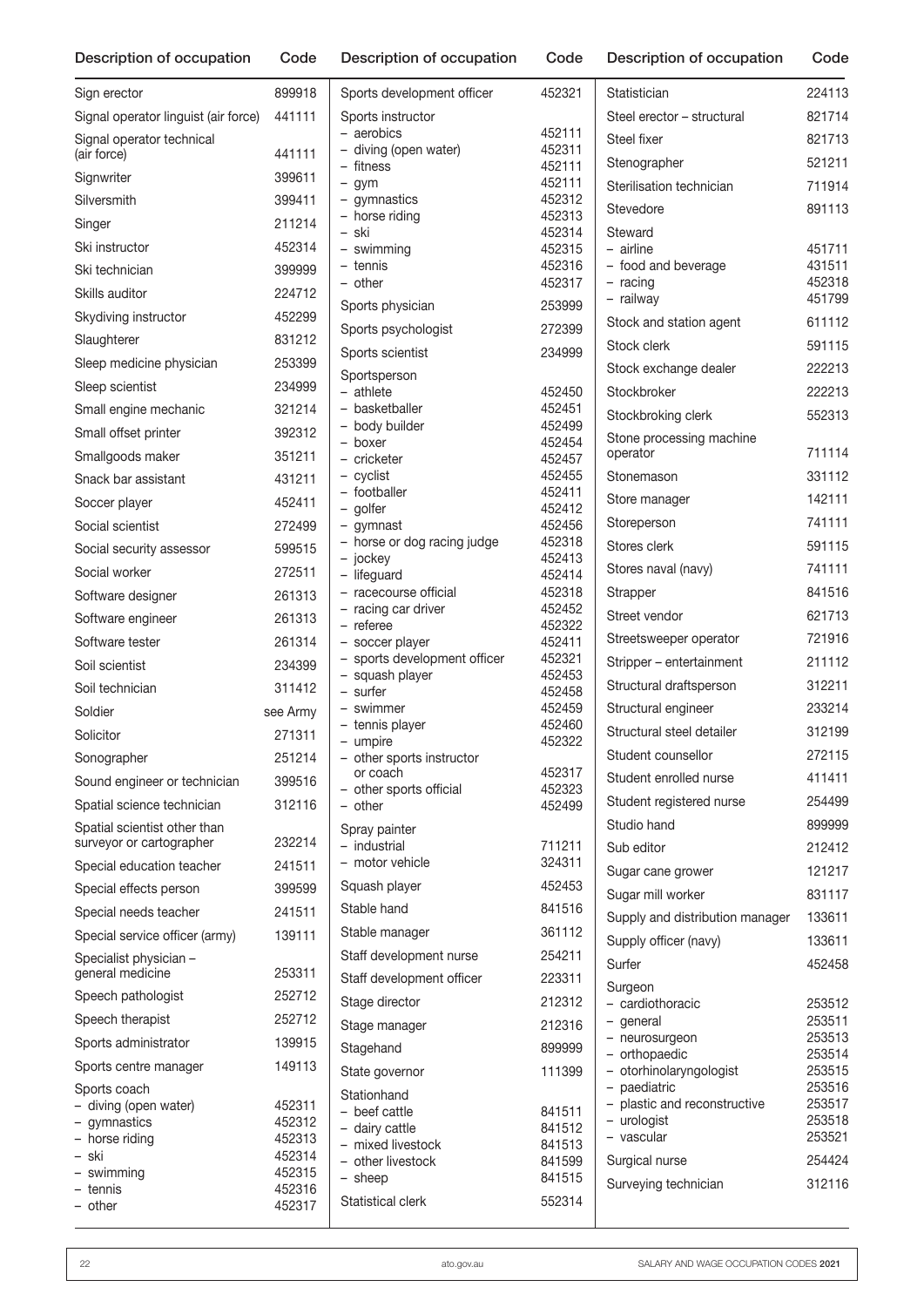Surveyor

– airways 231199 – land, engineering, mining, etc. 232212

| - marine                       | 231215 |
|--------------------------------|--------|
| - quantity                     | 233213 |
| - ship's                       | 231215 |
| Surveyor's assistant           | 821915 |
| Swimmer                        | 452459 |
| Swimming instructor            | 452315 |
| Swimming pool attendant -      |        |
| lifequard                      | 452414 |
| Switchboard operator           | 561611 |
| Systems administrator          | 262113 |
| Systems analyst                | 261112 |
| Systems engineer -             |        |
| computer networks              | 263111 |
| Systems programmer – computing | 261312 |
|                                |        |

| Τ                                                            |                  | - electronic instrument                                  |
|--------------------------------------------------------------|------------------|----------------------------------------------------------|
| <b>TAB clerk</b>                                             | 561111           | - fibre composite<br>- fire protection equipmen          |
| Tablehand – printing                                         | 899511           | - IT hardware                                            |
|                                                              | 134499           | - laboratory - chemistry                                 |
| <b>TAFE</b> registrar                                        |                  | - laboratory - earth sciend<br>or soil                   |
| TAFE teacher or tutor                                        | 242211           | - laboratory - life science                              |
| Tailor                                                       | 393213           | - laboratory - school                                    |
| Tanker driver                                                | 733114           | - library<br>- lighting                                  |
| Tannery hand or labourer                                     | 839917           | - mechanical engineering                                 |
| Tattooist                                                    | 451814           | - medical - anaesthetic                                  |
| Tax agent or consultant                                      | 221113           | - medical - cardiac                                      |
| Tax investigator                                             | 599516           | - medical - medical labora<br>- medical - operating thea |
| Taxi driver                                                  | 731112           | - medical - other                                        |
| Taxi proprietor                                              | 149999           | - medical - pharmacy<br>- metallurgical and materia      |
| Taxidermist                                                  | 399311           | - mining                                                 |
| Taxi-truck driver                                            | 732111           | - museum or gallery                                      |
| Teacher                                                      |                  | - ophthalmic<br>- plastics                               |
| - art - private                                              | 249211           | - preventative medicine (a                               |
| - ballet                                                     | 249212           | - radio (domestic)                                       |
| - dance - private                                            | 249212           | - radiocommunications                                    |
| - distance education                                         | 241599           | - respiratory                                            |
| - drama - private                                            | 249213           | – ski                                                    |
| - education advisor                                          | 249111           | - sound                                                  |
| - education reviewer                                         | 249112           | - sterilisation                                          |
| - English language                                           | 249299           | - surveying or spatial scier                             |
| - governess (pre-primary)                                    | 241111           | - telecommunications                                     |
| - governess (primary level)<br>- governess (secondary level) | 241213<br>241411 | - telecommunications sys<br>(army)                       |
| - high school or                                             |                  | - video                                                  |
| secondary school                                             | 241411           | $-$ other                                                |
| - infant or primary school                                   | 241213           |                                                          |
| - middle school                                              | 241311           | Telecommunications and<br>data cabler                    |
| - migrant                                                    | 241599           |                                                          |
| - music - private                                            | 249214           | Telecommunications cable<br>or repairer                  |
| - of English to speakers                                     |                  |                                                          |
| of other languages<br>- of the hearing impaired              | 249311<br>241512 | Telecommunications engin                                 |
| - of the sight impaired                                      | 241513           | Telecommunications                                       |
| - pre-school or kindergarten                                 | 241111           | field engineer                                           |
| - remedial, special needs                                    |                  | Telecommunications lines y                               |
| or special education                                         | 241511           |                                                          |

| - vocational education                                              | 242211           |
|---------------------------------------------------------------------|------------------|
| - other school                                                      | 241999           |
| Teacher's aide                                                      | 422116           |
| Technical cable jointer                                             | 342212           |
| Technical director - film,<br>television, radio or stage            | 212317           |
| <b>Technical writer</b>                                             | 212415           |
| Technician                                                          |                  |
| agricultural<br>$\overline{\phantom{0}}$                            | 311111           |
| - biomedical                                                        | 312999           |
| - building                                                          | 312112           |
| - calibration                                                       | 311499           |
| - chemical engineering                                              | 312999           |
| - civil engineering                                                 | 312212           |
| - coffee machine                                                    | 399999           |
| - computer<br>- corrosion                                           | 342313<br>312999 |
| - dental                                                            | 411213           |
| - electrical engineering                                            | 312312           |
| - electronic engineering                                            | 312412           |
| - electronic instrument                                             | 342314           |
| - fibre composite                                                   | 399999           |
| - fire protection equipment                                         | 399918           |
| $\overline{a}$<br>IT hardware                                       | 313111           |
| laboratory - chemistry<br>$\overline{\phantom{0}}$                  | 311411           |
| laboratory - earth science                                          |                  |
| or soil                                                             | 311412           |
| laboratory - life science                                           | 311413           |
| laboratory - school                                                 | 311414           |
| $\overline{a}$<br>library<br>$\overline{\phantom{0}}$               | 399312<br>399513 |
| lighting<br>mechanical engineering<br>$\overline{\phantom{0}}$      | 312512           |
| medical - anaesthetic                                               | 311211           |
| - medical - cardiac                                                 | 311212           |
| - medical - medical laboratory                                      | 311213           |
| - medical - operating theatre                                       | 311214           |
| - medical - other                                                   | 311299           |
| - medical - pharmacy                                                | 311215           |
| - metallurgical and materials                                       | 312912           |
| $-$ mining                                                          | 712212           |
| - museum or gallery                                                 | 399311           |
| ophthalmic                                                          | 311299           |
| - plastics                                                          | 399916           |
| preventative medicine (army)<br>-                                   | 599599           |
| radio (domestic)<br>$\overline{\phantom{0}}$<br>radiocommunications | 342313<br>313211 |
| $\overline{\phantom{0}}$<br>respiratory                             | 311299           |
| ski                                                                 | 399999           |
| – sound                                                             | 399516           |
| - sterilisation                                                     | 711914           |
| - surveying or spatial science                                      | 312116           |
| - telecommunications                                                | 342414           |
| - telecommunications systems                                        |                  |
| (army)                                                              | 342414<br>342313 |
| video<br>- other                                                    | 399999           |
|                                                                     |                  |
| Telecommunications and<br>data cabler                               | 342411           |
| Telecommunications cable jointer                                    |                  |
| or repairer                                                         | 342412           |
| Telecommunications engineer<br>Telecommunications                   | 263311           |
| field engineer                                                      | 313212           |
| Telecommunications lines worker                                     | 342413           |
|                                                                     |                  |

| Telecommunications<br>network engineer            | 263312           |
|---------------------------------------------------|------------------|
| Telecommunications<br>network planner             | 313213           |
| Telecommunications<br>technical officer           | 313214           |
| Telecommunications technician                     | 342414           |
| Telecommunications<br>trades assistant            | 899914           |
| Telemarketer                                      | 639311           |
| Telephone technician                              | 342414           |
| Telephonist                                       | 561611           |
| Television announcer                              | 212114           |
| Television director                               | 212312           |
| Television equipment operator                     | 399517           |
| Television journalist                             | 212416           |
| Television servicer or repairer                   | 342313           |
| Television traffic controller                     | 591112           |
| Teller - bank                                     | 552111           |
| Tennis coach                                      | 452316           |
| Tennis player                                     | 452460           |
| Textile dyeing and finishing<br>machine operator  | 711714           |
| Textile factory hand or labourer                  | 839914           |
| Textile sewing machinist                          | 711611           |
| Textile, clothing and<br>footwear mechanic        | 323215           |
| Thai masseur                                      | 411611           |
| Theatre attendant                                 |                  |
| - medical                                         | 423311<br>621111 |
| - selling food or drink<br>- selling tickets      | 639411           |
| - ushering                                        | 899921           |
| Theatre manager                                   | 149912           |
| <b>Theatrical dresser</b>                         | 399599           |
| Therapist                                         |                  |
| - beauty<br>- dental                              | 451111<br>411214 |
| - diversional                                     | 411311           |
| - massage<br>- medical radiation                  | 411611<br>251212 |
| - myotherapist                                    | 411611           |
| - occupational                                    | 252411           |
| - other complementary health<br>- physiotherapist | 252299<br>252511 |
| - play                                            | 252299           |
| - psychotherapist                                 | 272314           |
| - speech                                          | 252712           |
| Thoracic medicine specialist                      | 253324           |
| Ticket collector                                  | 899921           |
| <b>Ticket seller</b><br><b>Ticket writer</b>      | 639411<br>392211 |
| Tiler                                             | 333411           |
| Timber yard worker                                | 839412           |
| Toolmaker                                         | 323412           |
| Tour bus driver                                   | 731212           |
|                                                   |                  |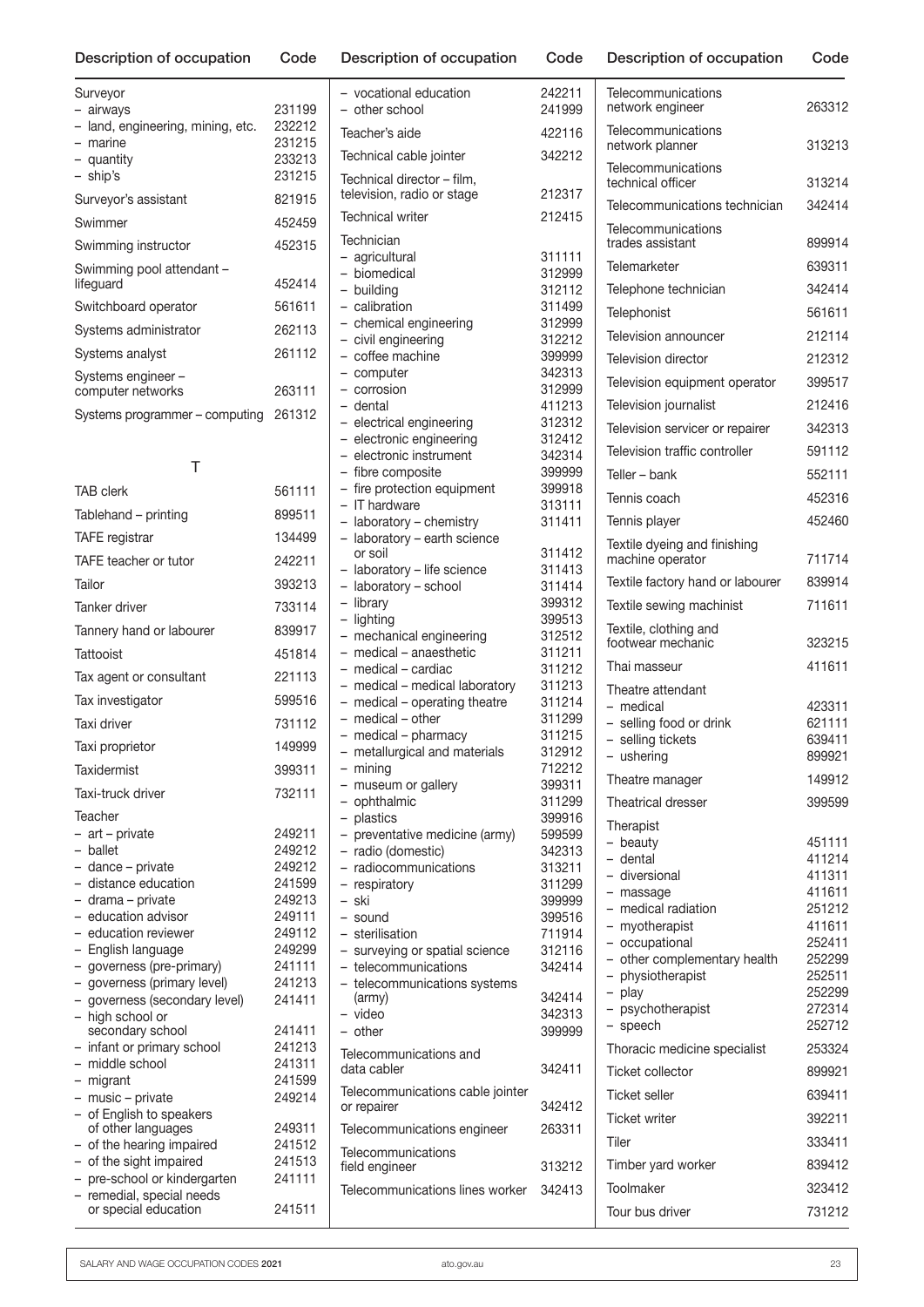n Code Description of occupation Code Description of occupation Code

| Tourist adviser or officer                              | 451611           | $-$ IT technic              |
|---------------------------------------------------------|------------------|-----------------------------|
| Tourist guide                                           | 451412           | - jeweller                  |
| Tow truck driver                                        | 733115           | - jockey<br>- justice and   |
| Town planner                                            | 232611           | - mechanic                  |
| Tractor operator                                        | 721111           | - medical te                |
| Trade mark attorney                                     | 271214           | - metal fabr<br>- miner     |
| Trade union officer, official                           |                  | - nurserype                 |
| organiser or representative                             | 223113           | - painter<br>- pastrycoo    |
| Trade union secretary                                   | 111211           | - performing                |
| Trades assistant                                        | 899999           | - plasterer                 |
| Traffic controller                                      |                  | - plumber<br>- power ger    |
| – radio<br>- road                                       | 591112<br>899923 | plant oper                  |
| - television                                            | 591112           | - printer                   |
| Traffic inspector                                       | 599518           | - security a<br>services    |
| Train conductor                                         | 639412           | - shearer                   |
| Train controller                                        | 712918           | - shipwright                |
|                                                         |                  | - signwriter<br>- sport and |
| Train driver                                            | 731311           | - stablehan                 |
| Train examiner                                          | 599517           | - storeperso                |
| Trainee<br>- agricultural technician                    | 931101           | - telecomm<br>specialist    |
| - airconditioning and                                   |                  | - telecomm                  |
| refrigeration mechanic                                  | 934201           | tradespers<br>– tiler       |
| - aircraft maintenance engineer                         | 932302           | - tourism ar                |
| - animal attendant<br>- autoglazier                     | 936102<br>989902 | - transport                 |
| - automotive - other                                    | 932401           | distributio                 |
| - automotive electrician                                | 932101           | - upholstere                |
| - automotive mechanic                                   | 932102           | - veterinary                |
| - baker or pastrycook                                   | 935101           | - watch and                 |
| - beauty therapist                                      | 945101           | - wood trad                 |
| - boat builder                                          | 939901           | Trainer                     |
| - bricklayer                                            | 933101           | - animal (nc                |
| - business services                                     | 951001           | - circus                    |
| - butcher                                               | 935102           | $-$ dog                     |
| - canvas and leather                                    |                  | - horse                     |
| tradesperson                                            | 939301           | Training offic              |
| - care and community services<br>- carpenter and joiner | 942001<br>933102 | <b>Training syst</b>        |
| – chef                                                  | 935103           | Tram condu                  |
| - cleaning services                                     | 981101           | Tram driver                 |
| - clerical services                                     | 953001           | Translator                  |
| - clothing tradesperson<br>- cook                       | 939302<br>935104 |                             |
| - deck hand                                             | 989901           | Transport co                |
| - electrician                                           | 934101           | Transport co                |
| - electronics tradesperson                              | 934202           | Transport co                |
| - farm or garden worker                                 | 984101           | Transport dis               |
| - financial services<br>- fishing hand                  | 955001<br>989901 | Transport dr                |
| - floor finisher                                        | 933201           | Transport en                |
| - florist                                               | 936201           |                             |
| - food, drink or meat processor                         | 983101           | Transport op                |
| - forestry<br>- furniture maker or finisher             | 984102<br>939401 | Trapper                     |
| - gardener                                              | 936202           | Travel agenc                |
| - graphic artist                                        | 939201           | Travel agent                |
| - greenkeeper                                           | 936203           | Tree faller                 |
| - hair dresser                                          | 939101           | Tree surgeor                |
| - health and welfare<br>support services                | 941001           | Trekking gui                |
| - hospitality                                           | 943101           |                             |

| - IT technician                                                    | 931301           |
|--------------------------------------------------------------------|------------------|
| - ieweller                                                         | 939903           |
| - jockey<br>justice and legal services<br>$\overline{\phantom{0}}$ | 945203<br>959901 |
| - mechanical trades engineer                                       | 932301           |
| medical technician                                                 | 931102           |
| - metal fabrication engineer                                       | 932201           |
| - miner<br>$\overline{\phantom{0}}$<br>nurseryperson               | 971201<br>936204 |
| painter<br>$\overline{\phantom{0}}$                                | 933202           |
| pastrycook                                                         | 935101           |
| performing arts technician                                         | 939904           |
| plasterer<br>$\overline{\phantom{0}}$                              | 933302<br>933401 |
| - plumber<br>power generation                                      |                  |
| plant operator                                                     | 939902           |
| printer                                                            | 939201           |
| security and correctional<br>services                              | 944201           |
| - shearer                                                          | 936103           |
| - shipwright                                                       | 939901           |
| - signwriter                                                       | 939905           |
| - sport and recreation<br>- stablehand                             | 945201<br>984103 |
| - storeperson                                                      | 974101           |
| - telecommunications technical                                     |                  |
| specialist<br>- telecommunications                                 | 931302           |
| tradesperson                                                       | 934203           |
| – tiler                                                            | 933301           |
| - tourism and travel adviser                                       | 945103           |
| transport and<br>$\overline{\phantom{0}}$<br>distribution driver   | 973001           |
| - upholsterer                                                      | 939303           |
| - veterinary nurse                                                 | 936104           |
| - watch and clock maker                                            | 932303           |
|                                                                    |                  |
| wood tradesperson                                                  | 939401           |
| Trainer                                                            |                  |
| animal (not horse or dog)<br>– circus                              | 361199<br>211199 |
| $-$ dog                                                            | 361111           |
| - horse                                                            | 361112           |
| Training officer                                                   | 223311           |
| Training systems officer (navy)                                    | 223311           |
| Tram conductor                                                     | 639412           |
| Tram driver                                                        | 731312           |
| Translator                                                         | 272413           |
| Transport company manager                                          | 149413           |
| Transport conductor                                                | 639412           |
| Transport corps officer (army)                                     | 133611           |
| Transport dispatcher                                               | 591211           |
| Transport driver                                                   | 733111           |
| Transport engineer                                                 | 233215           |
| Transport operations inspector                                     | 599518           |
| Trapper                                                            | 841911           |
|                                                                    | 142116           |
| Travel agency manager                                              | 451612           |
| Travel agent or consultant<br>Tree faller                          | 841313           |
|                                                                    |                  |
| Tree surgeon                                                       | 362212           |
| Trekking guide<br>Tribunal member                                  | 452216<br>271213 |

| Trolley collector                                                                                            | 899922                               |
|--------------------------------------------------------------------------------------------------------------|--------------------------------------|
| Truck - owner-driver                                                                                         | 149413                               |
| Truck driver – general                                                                                       | 733111                               |
| Truck driver's offsider                                                                                      | 891112                               |
| Trust officer                                                                                                | 599215                               |
| Tunneller                                                                                                    | 721999                               |
| Turf grower                                                                                                  | 121218                               |
| Turner<br>- metal<br>- porcelain<br>- wood                                                                   | 323214<br>711111<br>394214           |
| Tutor<br>- language (private tuition)<br>- maths (private tuition)<br>- university<br>- vocational education | 249299<br>249299<br>242112<br>242211 |
| <b>Typesetter</b>                                                                                            | 392211                               |
| Typist                                                                                                       | 532113                               |
| <b>Tyre fitter</b>                                                                                           | 899415                               |
| Tyre retreader                                                                                               | 711516                               |
| U                                                                                                            |                                      |

| Umpire – sports                                         | 452322 |
|---------------------------------------------------------|--------|
| Undertaker                                              | 451311 |
| Union officer, official organiser<br>or representattive | 223113 |
| Union secretary                                         | 111211 |
| University lecturer                                     | 242111 |
| University registrar                                    | 134499 |
| University tutor                                        | 242112 |
| Upholsterer                                             | 393311 |
| Urban and regional planner                              | 232611 |
| Urologist                                               | 253518 |
| Usability architect                                     | 263299 |
| Used car salesperson                                    | 621311 |
| Usher                                                   | 899921 |

V

| Valuer                    | 224512 |
|---------------------------|--------|
| Van driver                | 732111 |
| Variety artist            | 211113 |
| Vascular surgeon          | 253521 |
| Vegetable farm worker     | 841214 |
| Vegetable grower          | 121221 |
| Vegetable picker          | 841215 |
| Vehicle body builder      | 324211 |
| Vehicle mechanic (army)   | 321211 |
| Vehicle painter           | 324311 |
| Vehicle trimmer           | 324212 |
| Vending machine attendant | 899711 |
| Vending machine servicer  | 342313 |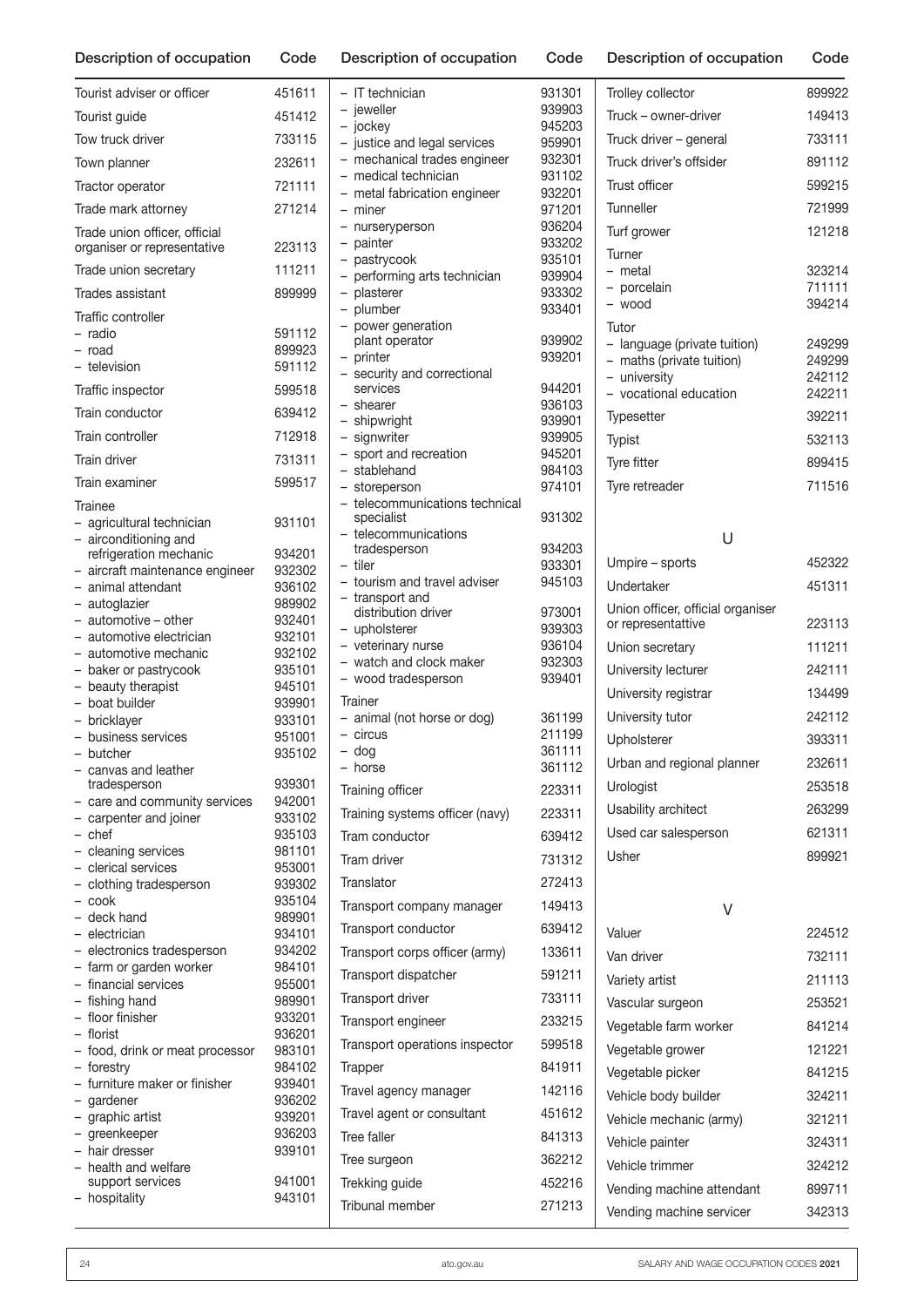| Veterinarian                                       | 234711 | Win         |
|----------------------------------------------------|--------|-------------|
| Veterinary nurse                                   | 361311 | Win         |
| Veterinary practice manager                        | 512299 | Win         |
| Vice admiral (navy)                                | 111212 | Wing        |
| Video editor                                       | 212314 | Woc         |
| Video production manager                           | 212318 | fact        |
| Video technician - repairs                         | 342313 | Woc         |
| Vineyard worker                                    | 841216 | Woc         |
| Vision mixer - television                          | 399517 | Woc<br>oper |
| Viticulturist                                      | 121215 | Woc         |
| Vocalist                                           | 211214 | Woc         |
|                                                    |        | Woc         |
| W                                                  |        | Woc         |
| Waiter                                             | 431511 | Wor         |
| Waitress                                           | 431511 | Wor         |
| Wall tiler                                         | 333411 |             |
| Ward assistant                                     | 423311 |             |
| Wardrobe builder                                   | 331213 |             |
| Wardrobe coordinator                               |        | Yarn<br>mac |
| or assistant                                       | 393213 | Yout        |
| Warehouse assistant                                | 741111 |             |
| Warehouse manager                                  | 591116 |             |
| Waste water plant operator                         | 712921 |             |
| Watch and clock maker                              |        | Zool        |
| and repairer                                       | 323316 | Zool        |
| Water inspector                                    | 599521 |             |
| Water plant operator                               | 712921 |             |
| Waterside worker                                   | 891113 |             |
| Weapons aeronautical<br>engineering officer (navy) | 233911 |             |
| Weapons electrical engineering<br>officer (navy)   | 231212 |             |
| Weaver                                             | 711715 |             |
| Web administrator                                  | 313113 |             |
| Web designer                                       | 232414 |             |
| Web journalist                                     | 212499 |             |
| Web programmer                                     | 261212 |             |
| Weed controller                                    | 841999 |             |
| Weighbridge operator                               | 712922 |             |
| Weight loss centre manager                         | 149999 |             |
| Weight loss consultant                             | 451512 |             |
| Welder                                             | 322313 |             |
| Welfare centre manager                             | 134214 |             |
| Welfare officer                                    | 272613 |             |
| Wharf labourer                                     | 891113 |             |
| Whitewater rafting guide                           | 452217 |             |
| Wholesaler                                         | 133312 |             |
| Wholesaling company director                       | 133312 |             |
| Window cleaner                                     | 811612 |             |
| Window dresser                                     | 639511 |             |
|                                                    |        |             |

| Windscreen fitter                                           | 899412 |
|-------------------------------------------------------------|--------|
| Wine maker                                                  | 234213 |
| Winery cellar hand                                          | 831118 |
| Wing commander (air force)                                  | 111212 |
| Wood and wood products<br>factory worker                    | 839413 |
| Wood carver                                                 | 394299 |
| Wood machinist                                              | 394213 |
| Wood processing machine<br>operator - other than sawmilling | 711314 |
| Wood turner                                                 | 394214 |
| Wool buyer                                                  | 639212 |
| Wool classer                                                | 399917 |
| Wool handler                                                | 841517 |
| Word processing operator                                    | 532113 |
| Workplace relations adviser                                 | 223113 |
|                                                             |        |
| Y                                                           |        |
| Yarn carding and spinning                                   |        |
| machine operator                                            | 711716 |
| Youth worker                                                | 411716 |
|                                                             |        |
| Z                                                           |        |
| Zookeeper                                                   | 361114 |
| Zoologist                                                   | 234518 |
|                                                             |        |
|                                                             |        |
|                                                             |        |
|                                                             |        |
|                                                             |        |
|                                                             |        |
|                                                             |        |
|                                                             |        |
|                                                             |        |
|                                                             |        |
|                                                             |        |
|                                                             |        |
|                                                             |        |
|                                                             |        |
|                                                             |        |
|                                                             |        |
|                                                             |        |
|                                                             |        |
|                                                             |        |
|                                                             |        |
|                                                             |        |
|                                                             |        |
|                                                             |        |
|                                                             |        |
|                                                             |        |
|                                                             |        |